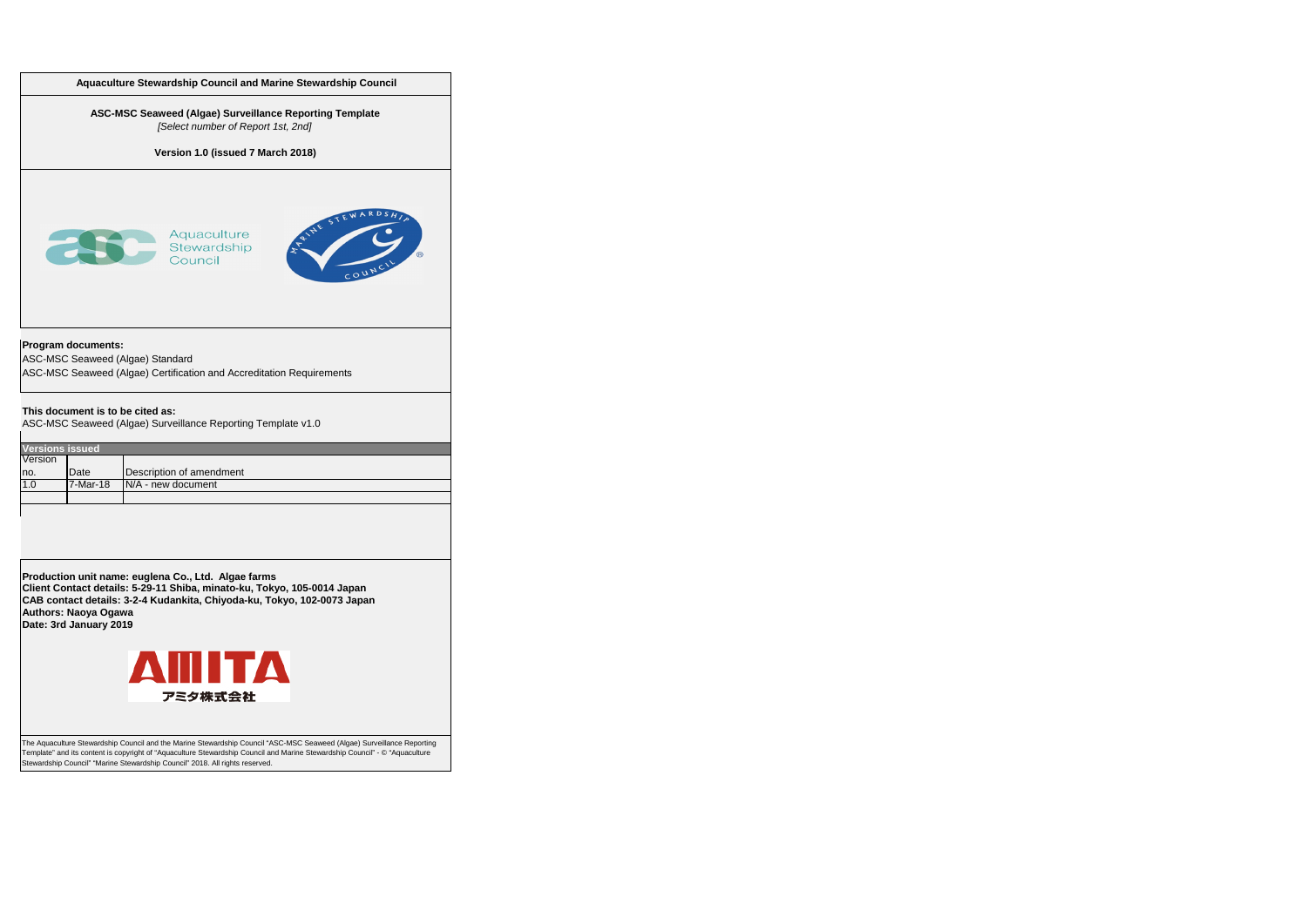### **Instructions for using the Surveillance Reporting Template**

This Reporting Template should be used for surveillance audits

Additional supporting material/s can be attached as a PDF Annex.

Any references used to support statements in the evaluation tables of the reports shall be included in the 'References' section of the table and an in-text reference (e.g. number or author, date) made to the relevant sourc

In this template you will find tabs for each section of the report. Each tab has instructions of what is required within that section of the report. Sometimes an instruction can be traced to an individual requirement in the CAR or Standard. At other times, an instruction represents an amalgam and rationalisation of multiple requirements.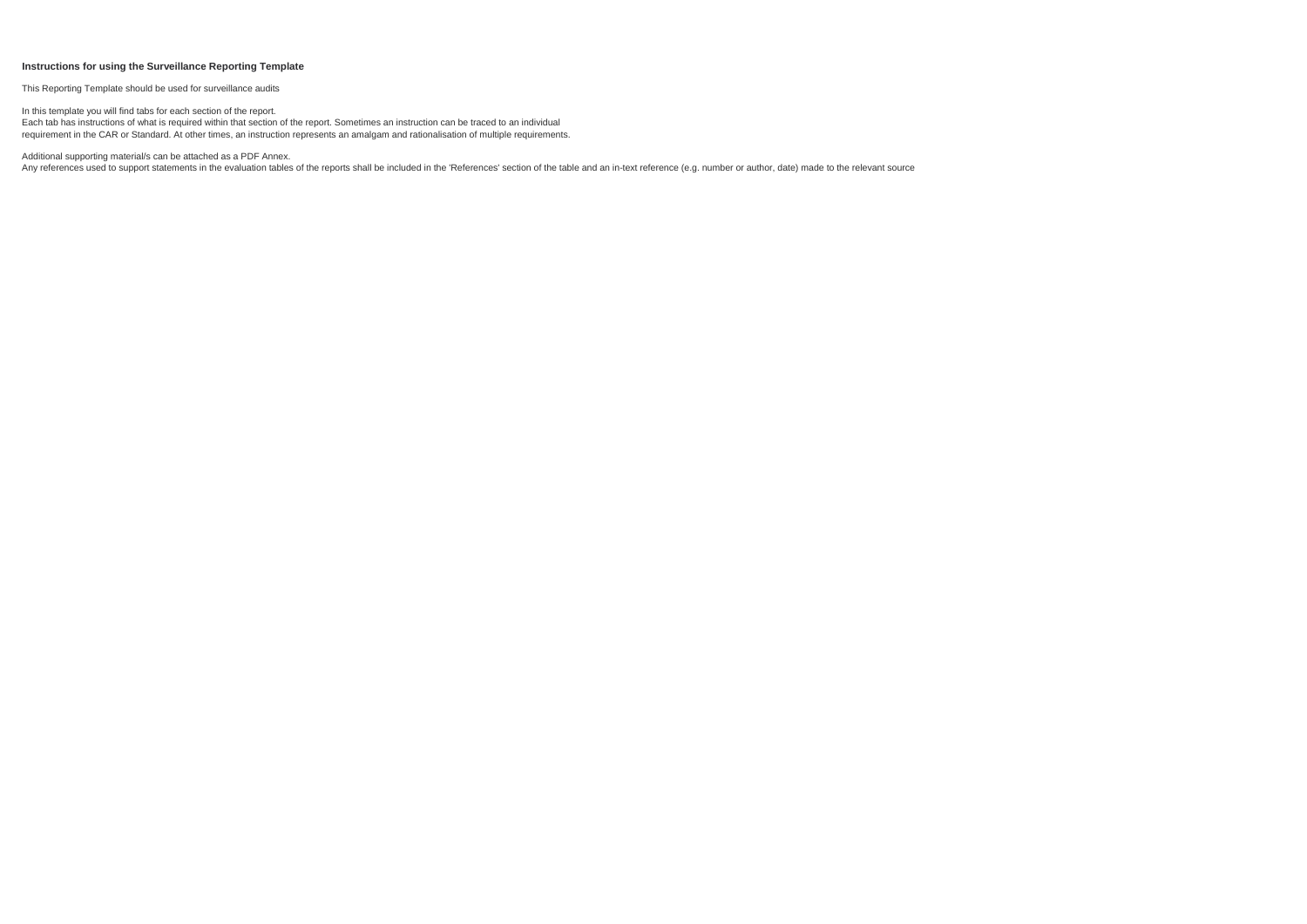#### **General Information**

| Name of the production<br>unit                 | Yaeyama Shokusan Co., Ltd.                                                                                                     |
|------------------------------------------------|--------------------------------------------------------------------------------------------------------------------------------|
| <b>Target species common</b><br>name/s         | euglena, chlorella                                                                                                             |
| <b>Species Latin name</b>                      | Euglena gracilis, Chlorella sorokiniana                                                                                        |
| <b>Production system</b>                       | Inland farming / artificial seedlings                                                                                          |
| <b>Location of the</b><br>production unit      | 287-14 Shiraho Ishigaki-city Okinawa 907-0242 Japan                                                                            |
| <b>Stock Region</b>                            | Not applicable as this is category Cii. No wild stock is used.                                                                 |
| <b>Receiving water body</b>                    | Shiraho Sea area, Ishigaki Island, Okinawa                                                                                     |
| <b>Clients part of the</b><br>production unit  | Yaeyama Shokusan Co.,Ltd.                                                                                                      |
| <b>Facilities</b>                              | Incubators, culture tanks, culture pools, separators, drying machines,<br>packing machines, refrigerators, warehouses, boilers |
| <b>Unit of Certification (if</b><br>different) | UoC is the same as UoA.                                                                                                        |
| <b>Client</b>                                  | euglena Co., Ltd.                                                                                                              |
|                                                |                                                                                                                                |
|                                                | Yuta Asayama                                                                                                                   |
|                                                | Production Engineering Development Department Quality Assurance                                                                |
|                                                | Section Manager                                                                                                                |
|                                                | asayama@euglena.jp                                                                                                             |
|                                                | Phone Number: +81-90-6587-4027<br>5-29-11 Shiba, minato-ku, Tokyo, 105-0014 Japan                                              |
|                                                | <b>AMITA Corporation</b>                                                                                                       |
| <b>Conformity Assessment</b><br>Body (CAB)     | Name of assessment team leader: Naoya Ogawa                                                                                    |
|                                                | Name of first point of contact for the assessment (if different to the                                                         |
|                                                | assessment team leader).: same as above                                                                                        |
|                                                | ninsho@amita-net.co.jp                                                                                                         |
|                                                | Phone Number: +81-3-5215-8326<br>3-2-4 Kudankita, Chiyoda-ku, Tokyo, 102-0073 Japan                                            |

| Date certified | 23rd January 2019 (issued) |
|----------------|----------------------------|
|                | Surveillance 1 (S1)        |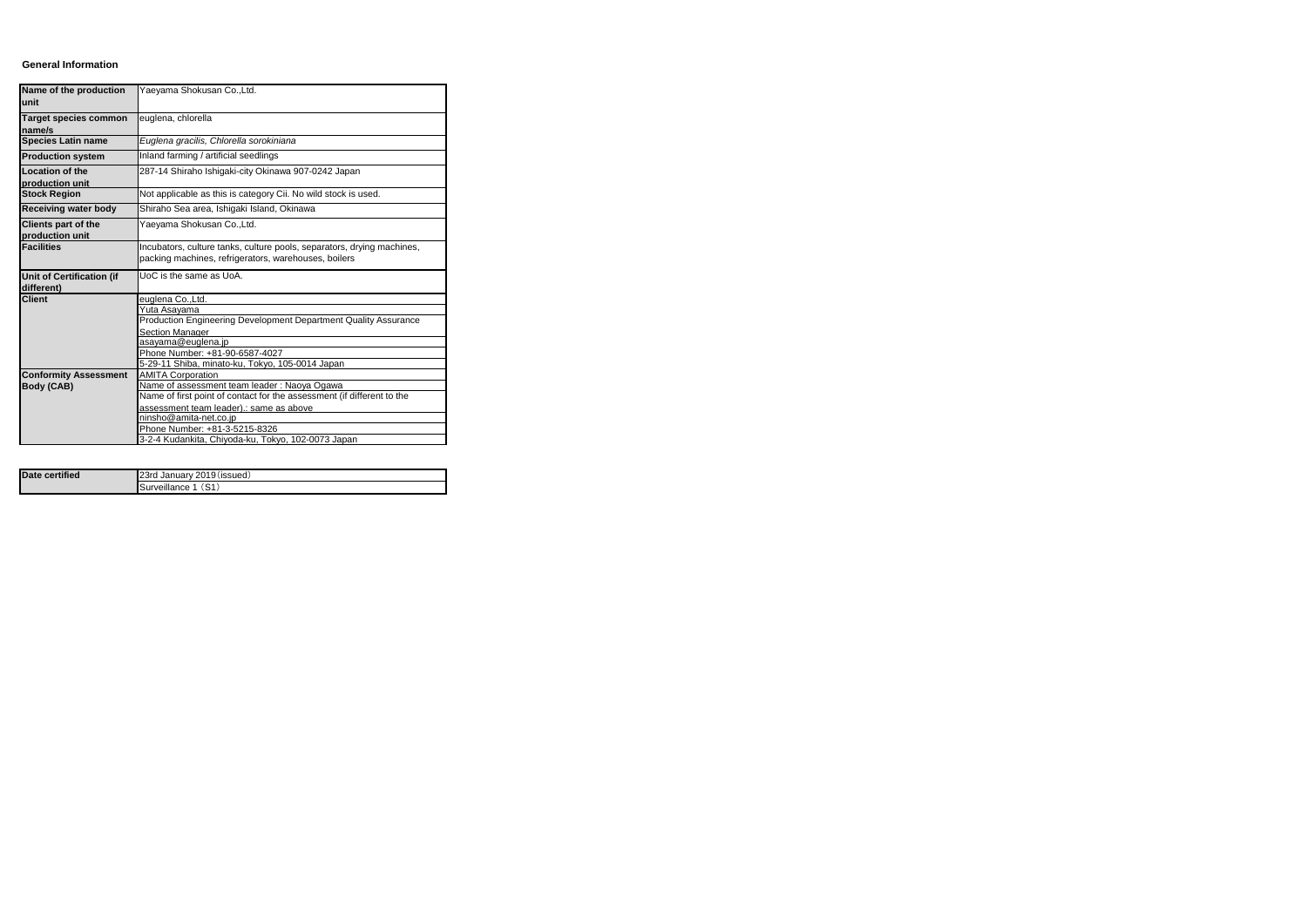### **Audit Plan**

| Assessment team (add or delete rows Name<br>as needed) |                 | Summary of qualification                                                                                                                                                                          |
|--------------------------------------------------------|-----------------|---------------------------------------------------------------------------------------------------------------------------------------------------------------------------------------------------|
| <b>Team leader</b><br><b>Social auditor</b>            | Naoya Ogawa     | Contract auditor of AMITA Corporation. Qualified auditor of<br>environmental and social aspects of ASC-MSC Seaweed<br>(Algae) standard. Qualified auditor by SA8000 basic and<br>advanced course. |
| Team member 1                                          | Wataru Koketsu  | AMITA Corporation. Having academic background of<br>aquatic ecology and fishery science, and entire fishery<br>expert including algae. Took ASC-MSC Seaweed (Algae)<br>standard training.         |
| Team member 2                                          | Chiko Tsukazaki | AMITA Corporation. Having academic background of<br>fishery. OJT trainee auditor. Took ASC-MSC Seaweed<br>(Algae) standard training.                                                              |
|                                                        |                 |                                                                                                                                                                                                   |

| Date of surveillance site visit              | 13th March 2020                               |
|----------------------------------------------|-----------------------------------------------|
| Location                                     | Yaeyama Shokusan Co., Ltd.                    |
|                                              | 287-14 Shiraho Ishigaki-city Okinawa 907-0242 |
|                                              | Japan                                         |
| <b>Outline other surveillance activities</b> | nene                                          |
|                                              |                                               |

| <b>Name</b> | <b>Organisation</b> | <b>Position</b> | Summary feedback received |
|-------------|---------------------|-----------------|---------------------------|
| None        |                     |                 |                           |
|             |                     |                 |                           |
|             |                     |                 |                           |
|             |                     |                 |                           |
|             |                     |                 |                           |
|             |                     |                 |                           |

**Stakeholders interviewed**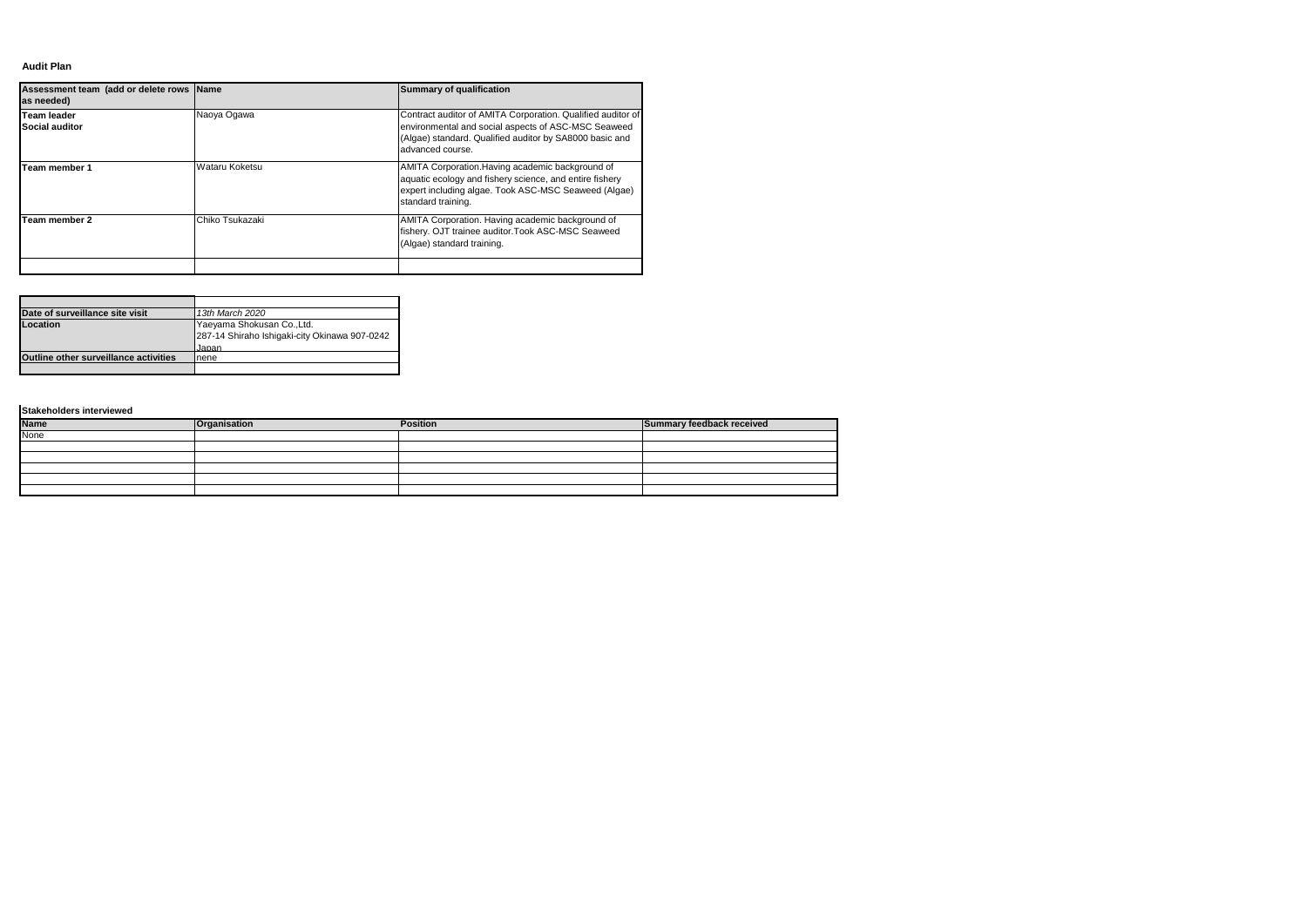| <b>Name</b> | Organisation | <b>Position</b> | Summary feedback received |
|-------------|--------------|-----------------|---------------------------|
| None        |              |                 |                           |
|             |              |                 |                           |
|             |              |                 |                           |
|             |              |                 |                           |
|             |              |                 |                           |
|             |              |                 |                           |

| <b>Name</b> | <b>Organisation</b> | <b>Position</b> | Summary of feedback received |
|-------------|---------------------|-----------------|------------------------------|
| None        |                     |                 |                              |
|             |                     |                 |                              |
|             |                     |                 |                              |
|             |                     |                 |                              |
|             |                     |                 |                              |
|             |                     |                 |                              |
|             |                     |                 |                              |

 $\mathbf{I}$ 

# **Stakeholders written submission received**

Note: All written submissions from stakeholders (if any) received during the audit should be attached as a PDF Annex

**Employees interviewed**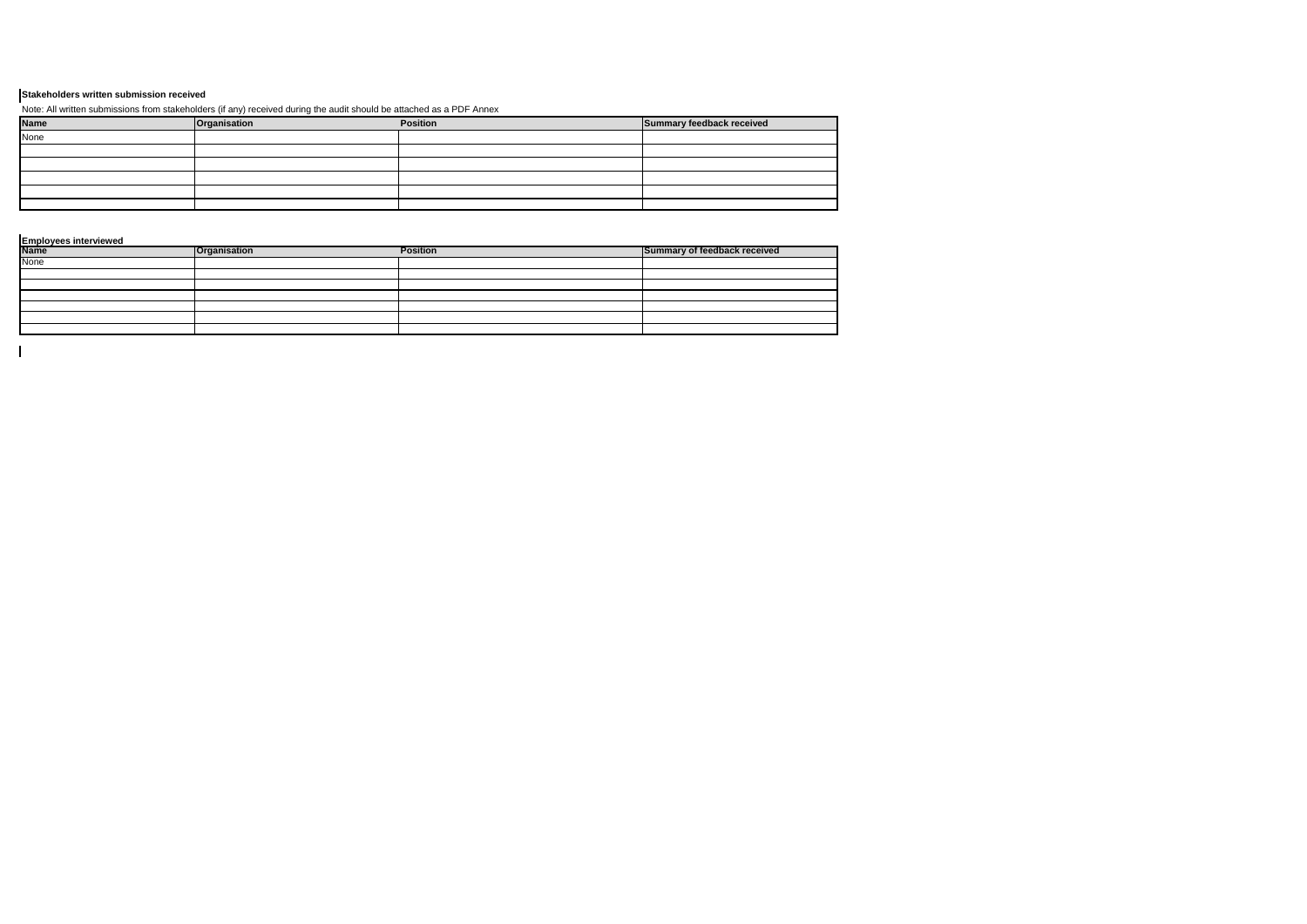# **Background information**

| Management system                                                                                                                                        |                                                                      |
|----------------------------------------------------------------------------------------------------------------------------------------------------------|----------------------------------------------------------------------|
| Relevant regulations                                                                                                                                     |                                                                      |
| Personnel involved in the production unit                                                                                                                |                                                                      |
| Scientific base of information, including stock assessments                                                                                              |                                                                      |
| Other new certified production units in the area                                                                                                         |                                                                      |
| Any complaints or allegations of non-conformity with the ASC-MSC<br>seaweed requirements                                                                 |                                                                      |
| A sample of sites and records to verify that the management systems<br>are effective and consistent covering any high-risk areas or personnel<br>changes |                                                                      |
| Any changes affecting the operation's traceability, chain of custody, or<br>the ability to trace certified products back to the unit of certification    |                                                                      |
| If no changes have been identified, that shall be stated here                                                                                            | There is no change since the last audit except for contact personel. |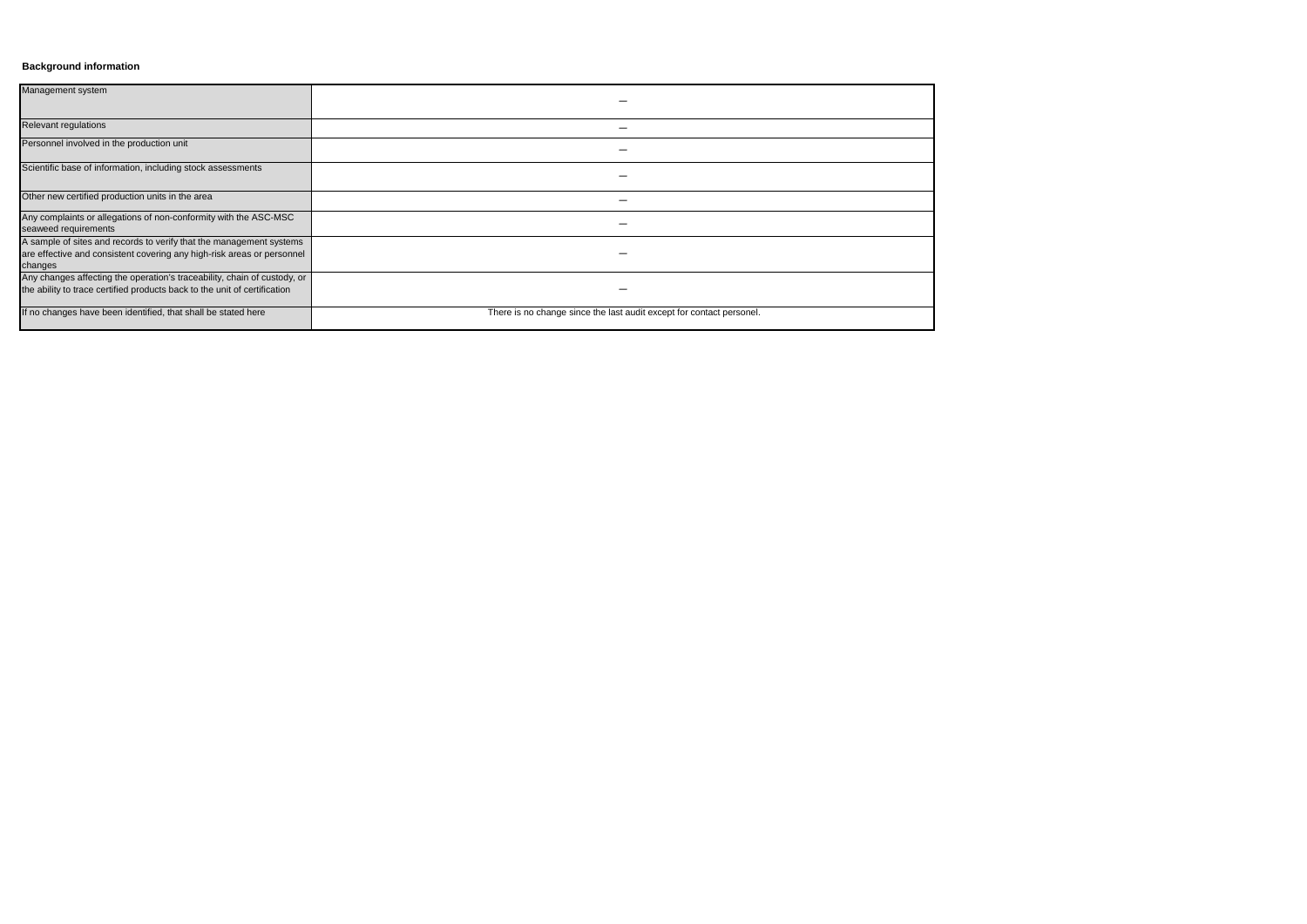# **Summary of scoring table**

| Principle <sup>1</sup> | Performance Indicator                                | Level               | Number of  | Pass |
|------------------------|------------------------------------------------------|---------------------|------------|------|
|                        |                                                      |                     | Conditions |      |
| $\mathbf{1}$           | PI 1.1<br><b>Stock Status</b>                        | N/A                 |            | Pass |
|                        | <b>PI 1.2</b><br>Harvest strategy                    | N/A                 |            |      |
|                        | PI1.3<br>Genetic impact on wild N/A                  |                     |            |      |
|                        | stock                                                |                     |            |      |
|                        |                                                      |                     |            |      |
| $\overline{c}$         | Habitat<br>PI 2.1                                    | <u>Target level</u> |            | Pass |
|                        | PI 2.2<br>Ecosystem structure                        | Minimum             | 1          |      |
|                        | and function                                         | level               |            |      |
|                        | PI <sub>2.3</sub><br>∎ETP species                    | Target level        |            |      |
|                        |                                                      |                     |            |      |
|                        | PI 2.4<br>Other species                              | Target level        |            |      |
|                        | PI 2.5<br>Waste management                           | Target level        |            |      |
|                        | and pollution control                                |                     |            |      |
|                        | PI 2.6<br>Pest(s) and disease(s) Target level        |                     |            |      |
|                        | land management                                      |                     |            |      |
|                        |                                                      |                     |            |      |
|                        | PI 2.7<br>Energy efficiency                          | Target level        |            |      |
|                        | PI 2.8<br>Translocations                             | N/A                 |            |      |
|                        | PI <sub>2.9</sub><br>Introduction of alien           | N/A                 |            |      |
|                        | species                                              |                     |            |      |
| 3                      | <b>PI3.1</b><br>Legal and/or                         | Target level        |            | Pass |
|                        | customary framework                                  |                     |            |      |
|                        | $PI$ 3.2<br>Decision-making                          | Target level        |            |      |
|                        | processes                                            |                     |            |      |
|                        | PI 3.3<br>Compliance and                             | Target level        |            |      |
|                        | enforcement                                          |                     |            |      |
| 4                      | PI 4.1<br>Child labour                               |                     |            |      |
|                        | PI4.2<br>Forced, bonded or                           | Target level        |            |      |
|                        | compulsory labour<br><b>Discrimination</b><br>PI 4.3 | Target level        |            |      |
|                        | PI 4.4<br>Health, safety and                         |                     |            |      |
|                        | <u>insurance</u>                                     |                     |            |      |
|                        | PI 4.5<br>Fair and decent wages                      |                     |            |      |
|                        |                                                      |                     |            |      |
|                        | PI4.6<br>Freedom of                                  |                     |            |      |
|                        | association and                                      |                     |            |      |
|                        | collective bargaining                                |                     |            |      |
|                        | PI 4.7<br>D <u>isciplinary practices</u>             |                     |            |      |
|                        | PI4.8<br>Working hours                               |                     |            |      |
|                        | <b>PI4.9</b><br><b>Fnvironmental and</b>             |                     |            |      |
|                        | social training                                      |                     |            |      |
| 5                      | PI 5.1<br>Community impacts<br>Conflict resolution   |                     |            |      |
|                        | <b>PI 5.2</b>                                        |                     |            |      |
|                        | Rights of indigenous<br>PI 5.3                       |                     |            |      |
|                        | groups<br>PI 5.4<br>Visibility, positioning          |                     |            |      |
|                        | and orientation of                                   |                     |            |      |
|                        | farms or water-based                                 |                     |            |      |
|                        | structures                                           |                     |            |      |
|                        | PI 5.5<br>Identification and                         |                     |            |      |
|                        | recovery of substantial                              |                     |            |      |
|                        | $q$ ear                                              |                     |            |      |
|                        | PI 5.6<br>Noise, light and odour                     |                     |            |      |
|                        | Decommissioning of<br>PI 5.7                         |                     |            |      |
|                        | abandoned farms or                                   |                     |            |      |
|                        | water-based                                          |                     |            |      |
|                        | structures                                           |                     |            |      |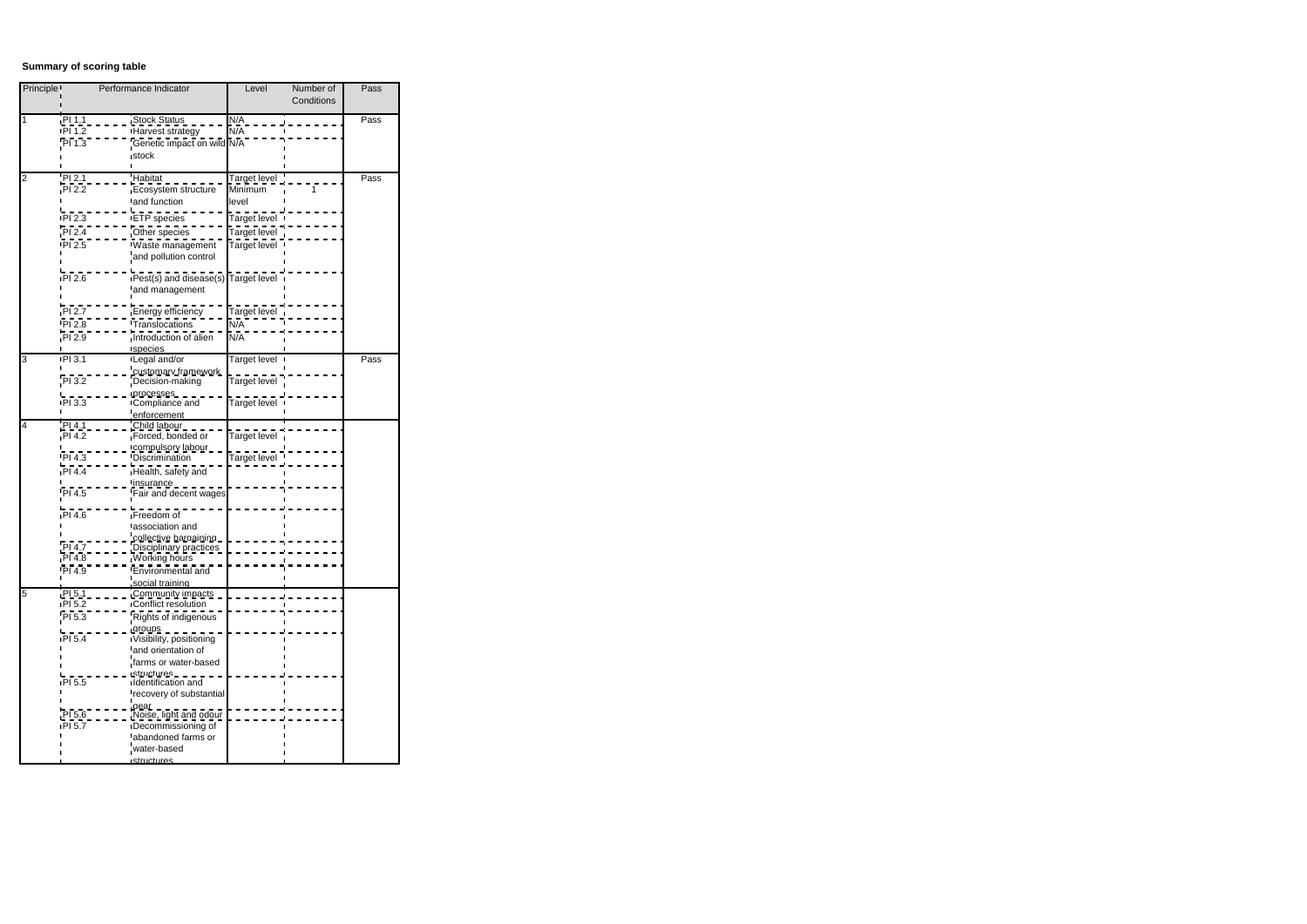# Table 4. Maximum number of conditions allowed for a certified UoA

|                | Production system category (as in Table 2) |                |                |    |     |  |  |  |  |
|----------------|--------------------------------------------|----------------|----------------|----|-----|--|--|--|--|
| Principle      | A                                          | ΙBi            | Bii            | Ci | Cii |  |  |  |  |
| P <sub>1</sub> |                                            |                | U              |    | U   |  |  |  |  |
| P <sub>2</sub> | 2                                          | 2              | 2              | 2  | 2   |  |  |  |  |
| P <sub>3</sub> |                                            |                |                |    |     |  |  |  |  |
| P <sub>4</sub> | 2                                          | $\overline{2}$ | 2              | 2  | 2   |  |  |  |  |
| P <sub>5</sub> | 2                                          | $\overline{2}$ | $\overline{2}$ |    |     |  |  |  |  |
| <b>Total</b>   | 8                                          | 8              | 7              | 7  | 6   |  |  |  |  |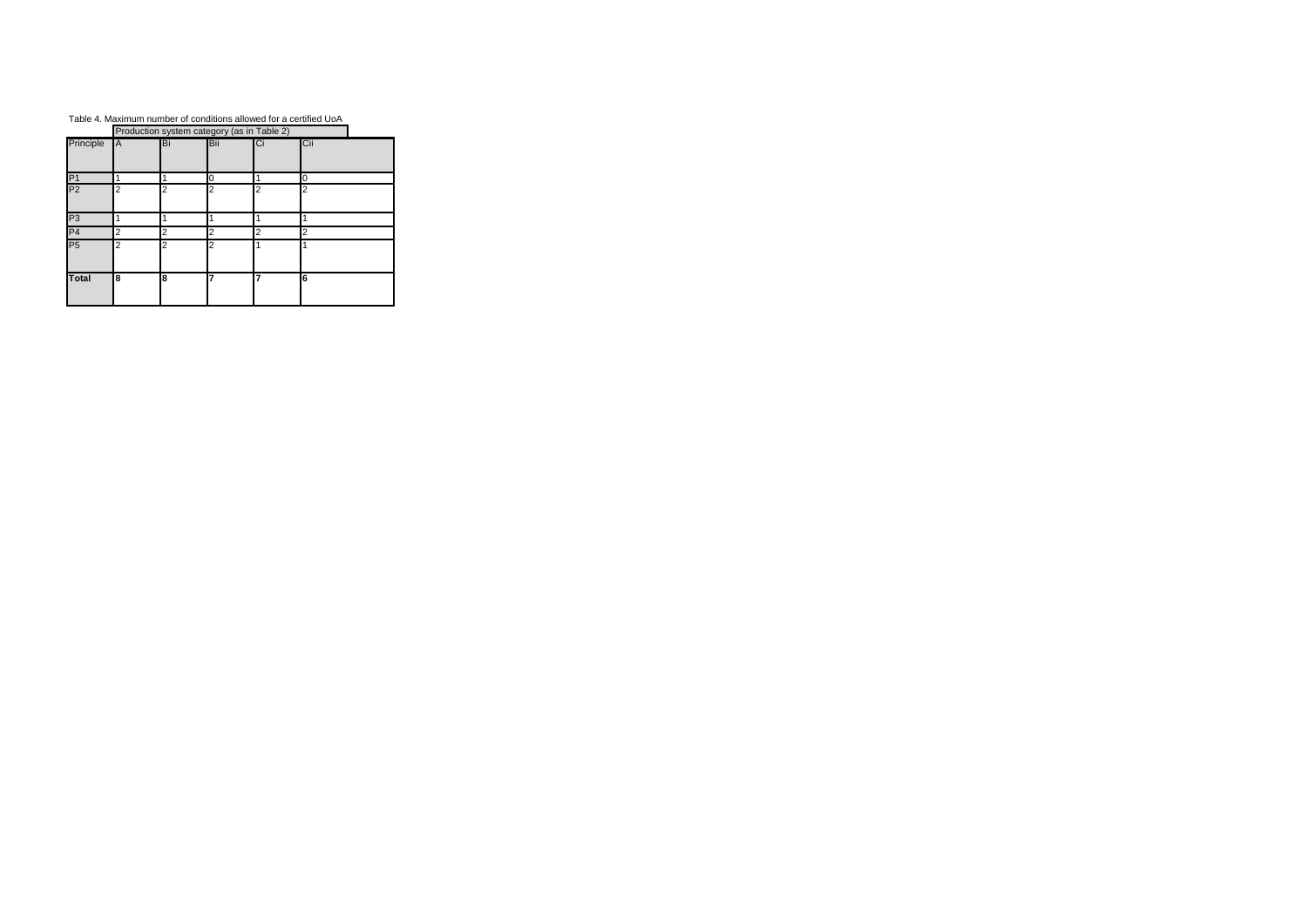# **Summary of conditions Summary of conditions**

| <b>Condition</b><br>number | <b>Condition</b>                                                                                                                                                                                                                                | <b>Timeframe</b>                                                                                                         | Performance<br>Indicator | Scoring<br>issue | <b>Related to</b><br>previously<br>raised<br>condition? | Action Plan (provided by the client in the review<br>of the Client Draft Report)                                                                                                                                                                                                                                                                                                                                                                                                                                                                                                                                                                                                                                                                                                                                                                                                                                                                                                                                                      | <b>Wording of</b><br>condition changed? | <b>Progress on Condition [Year x]</b>                                                                                                                                                                                                                                                                                                                                                                                                                                                                                                                                                                                                                                                                                                                                                                                                                                                                                                                                                                                                                                                                                                                                                                                                                                                                                                                                                                                                                                                                                                                                                                                                                                                                                                                                                         | <b>Status of condition</b> |
|----------------------------|-------------------------------------------------------------------------------------------------------------------------------------------------------------------------------------------------------------------------------------------------|--------------------------------------------------------------------------------------------------------------------------|--------------------------|------------------|---------------------------------------------------------|---------------------------------------------------------------------------------------------------------------------------------------------------------------------------------------------------------------------------------------------------------------------------------------------------------------------------------------------------------------------------------------------------------------------------------------------------------------------------------------------------------------------------------------------------------------------------------------------------------------------------------------------------------------------------------------------------------------------------------------------------------------------------------------------------------------------------------------------------------------------------------------------------------------------------------------------------------------------------------------------------------------------------------------|-----------------------------------------|-----------------------------------------------------------------------------------------------------------------------------------------------------------------------------------------------------------------------------------------------------------------------------------------------------------------------------------------------------------------------------------------------------------------------------------------------------------------------------------------------------------------------------------------------------------------------------------------------------------------------------------------------------------------------------------------------------------------------------------------------------------------------------------------------------------------------------------------------------------------------------------------------------------------------------------------------------------------------------------------------------------------------------------------------------------------------------------------------------------------------------------------------------------------------------------------------------------------------------------------------------------------------------------------------------------------------------------------------------------------------------------------------------------------------------------------------------------------------------------------------------------------------------------------------------------------------------------------------------------------------------------------------------------------------------------------------------------------------------------------------------------------------------------------------|----------------------------|
|                            | The company shall provide evidences to<br>support judgement that the UoA is highly<br>unlikely to disrupt the key elements underlying<br>ecosystem structure and function to the point<br>where there would be serious or irreversible<br>harm. | Within one<br>vear after<br>Public<br>Certification<br>Report is<br>issued. To be<br>checked at<br>next<br>surveillance. | 2.2                      |                  | <b>YES</b>                                              | <b>Initial Audit</b><br>Okinawa Prefecture Yaeyama Health Center<br>informed us that the production site is out of the<br>scope of the Water Pollution Control Law. Therefore,<br>only data that seems to be the minimum was<br>acquired.<br>We will collect more than 3 samples of seawater near<br>the production facilities and measure COD, Total P<br>and Total N.<br>It will be held by November 2018 and presented with<br>a certificate of measurement results.<br>Surveillance 1:<br>Based on a survey design that can set hypotheses<br>and verify, collect 5 or more points of seawater from<br>the vicinity of the production base and measure<br>COD, T-P, and T-N.<br>Increase the N number of data and the number of<br>spots to increase the validity of the evidences.<br>In addition, the publicly available water quality data<br>will be collected, referensed, and logically compared<br>with the measured data.<br>The hypothesis is verified and the conclusion is<br>obtained from the results of the survey. | <b>YES</b>                              | According to the action plan of Initial Audit, the farm conducted sampling surveys<br>of seawater at three sites along the neighboring coast during the production<br>period (26th June, 2018) and the non-production period (4th November, 2018).<br>The survey was outsourced to a third-party measurement agency that has<br>obtained permission from Okinawa Prefecture to analyze COD, T-P, and T-N.<br>The results were analyzed and submitted to this Surveillance Audit.<br>From the analysis results, it was confirmed that there was no significant<br>difference between the production period and the non-production period.<br>However, only water quality data was submitted, and there was no clear<br>evidence of the impact of this water quality on the ecosystem. It was judged to<br>be insufficient as a basis for the fact that the facility is "highly unlikely to disrupt<br>the key elements underlying ecosystem structure and function to the point where Continue<br>there would be serious or irreversible harm".<br>After the Surveillance 1 audit, the "revised action plan" document was received,<br>and the Audit team judged that the content was appropriate. In the future, it is<br>required to share and confirm necessary factors such as survey design and<br>hypotheses before conducting the survey, and then conduct the survey, verify<br>the hypothesis, discuss and conclude with written document.<br>It was judged that Euglena Co., Ltd. took all the necessary actions, responding to<br>the conditions of the initial audit according to their "action plan". However, since<br>the result is not satisfactory, the condition is extended for one year on the<br>assumption that the action plan shall be revised and properly conducted. |                            |
|                            | The company shall develop a documented<br>2 strategy that is expected to prevent the spread<br>of pests or diseases.                                                                                                                            | Within one<br>year after<br>Public<br>Certification<br>Report is<br>issued. To be<br>checked at<br>next<br>surveillance. | 2.6                      |                  | N/A                                                     | We have confirmed the abnormality of the target raw<br>material each time at the time of cultivation, and<br>since disease to the target raw material has never<br>been reported so far, we have not prepared any<br>additional measures.<br>We will develop a documented strategy that is<br>expected to prevent the spread of pests or diseases<br>in case of detection of them for target algae species.<br>We will create the documented strategy by<br>November 2018 and present it.                                                                                                                                                                                                                                                                                                                                                                                                                                                                                                                                             | N/A                                     | A "Procedure for Infectious Diseases" (15th November, 2018) was created and<br>this document was confirmed by this Surveillance Audit. The treatment<br>procedure described the disease infection of algae and the operation flow at the<br>time of disease infection.<br>The operation flow described the command and command system from the time<br>of the abnormality detection, and the operation method at the site. It was judged<br>that this procedure manual took measures that could be expected to prevent the<br>spread of pests and diseases.                                                                                                                                                                                                                                                                                                                                                                                                                                                                                                                                                                                                                                                                                                                                                                                                                                                                                                                                                                                                                                                                                                                                                                                                                                   | Closed                     |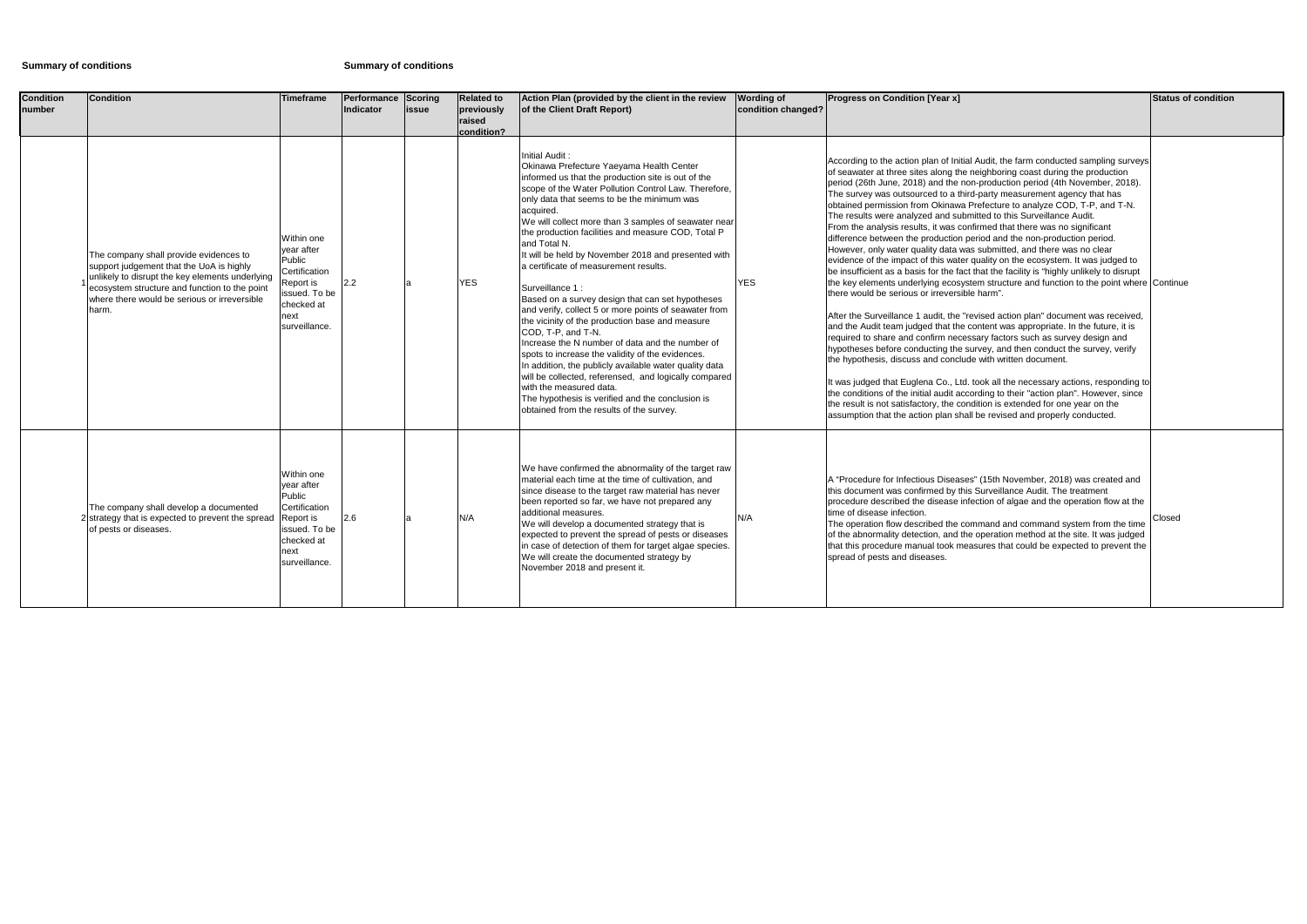| The company shall provide evidence that the<br>3 risk of forced, bonded or compulsory labour<br>has been minimised.                           | Within one<br>vear after<br>Public<br>Certification<br>Report is<br>issued. To be<br>checked at<br>next<br>surveillance. | 4.2 | N/A | Since forced, bonded or compulsory labour have<br>never been reported, we did not distribute the<br>document and make employees understanding of<br>documents.<br>We will will explain workers about the "Approach to<br>employment and work" through morning meetings<br>etc., and will provide workers with the policy and<br>create distribution records. By November 2018, we<br>will present a photograph at the time of explanation<br>and distribution completion record. | N/A | The record explaining "the concept regarding employment / working" to<br>employees was confirmed in the Surveillance Audit.<br>According to the records, Mr. Ryohei Nakano (representative director) of<br>Yaeyama Shokusan Co., Ltd. conducted the education and training on 17th<br>November, 2018 and 20th November, 2018, and the attendance record was<br>stored with the names of the participants.<br>'The concept regarding employment / working" clearly states that forced, bonded<br>or compulsory labour is not allowed, and a consultation desk was also set up.<br>The policy is also stored in the company's shared folder and can be viewed by<br>employees at any time. Counseling counters are distributed to employees using<br>the "Euglena Group Hotline" card, and are also posted at noticeable places such<br>as station-rooms and toilets.<br>Based on the above, it was determined that the risk of forced, bonded or<br>compulsory labour was minimized.                                                                                                                                                                                                                                                  |
|-----------------------------------------------------------------------------------------------------------------------------------------------|--------------------------------------------------------------------------------------------------------------------------|-----|-----|----------------------------------------------------------------------------------------------------------------------------------------------------------------------------------------------------------------------------------------------------------------------------------------------------------------------------------------------------------------------------------------------------------------------------------------------------------------------------------|-----|--------------------------------------------------------------------------------------------------------------------------------------------------------------------------------------------------------------------------------------------------------------------------------------------------------------------------------------------------------------------------------------------------------------------------------------------------------------------------------------------------------------------------------------------------------------------------------------------------------------------------------------------------------------------------------------------------------------------------------------------------------------------------------------------------------------------------------------------------------------------------------------------------------------------------------------------------------------------------------------------------------------------------------------------------------------------------------------------------------------------------------------------------------------------------------------------------------------------------------------|
| The company shall provide evidence that the<br>risk of discrimination covering all aspects of<br>potential discrimination has been minimised. | Within one<br>vear after<br>Public<br>Certification<br>Report is<br>issued. To be<br>checked at<br>next<br>surveillance. | 4.3 | N/A | Since discrimination have never been reported, we<br>did not distribute the document and make employees<br>understanding of documents.<br>We will will explain workers about the "Approach to<br>employment and work" through morning meetings<br>etc., and will provide workers with the policy and<br>create distribution records. By November 2018, we<br>will present a photograph at the time of explanation<br>and distribution completion record.                         | N/A | The record explaining "the concept regarding employment / working" to<br>employees was confirmed in the Surveillance Audit.<br>According to the records, Mr. Ryohei Nakano (representative director) of<br>Yaeyama Shokusan Co., Ltd. conducted the education and training on 17th<br>November, 2018 and 20th November, 2018, and the attendance record was<br>stored with the names of the participants.<br>The concept regarding employment / working" clearly states that employer and<br>employee do not discriminate based on country of origin, religion, disability,<br>gender, sexual orientation, union membership, political party, age, etc. nor do<br>not order descrimination. A consultation desk for descrimination was also set<br>The policy is also stored in the company's shared folder and can be viewed by<br>employees at any time. Counseling counters are distributed to employees using<br>the "Euglena Group Hotline" card, and are also posted at noticeable places such<br>as station-rooms and toilets. Euglena Headquarters personnel reported that there<br>have never been complaints of discrimination.<br>Based on the above, it was determined that the risk of discrimination was<br>minimized. |

| The record explaining "the concept regarding employment / working" to<br>employees was confirmed in the Surveillance Audit.<br>According to the records, Mr. Ryohei Nakano (representative director) of<br>Yaeyama Shokusan Co., Ltd. conducted the education and training on 17th<br>November, 2018 and 20th November, 2018, and the attendance record was<br>stored with the names of the participants.<br>"The concept regarding employment / working" clearly states that forced, bonded Closed<br>or compulsory labour is not allowed, and a consultation desk was also set up.<br>The policy is also stored in the company's shared folder and can be viewed by<br>employees at any time. Counseling counters are distributed to employees using<br>the "Euglena Group Hotline" card, and are also posted at noticeable places such<br>as station-rooms and toilets.<br>Based on the above, it was determined that the risk of forced, bonded or<br>compulsory labour was minimized.                                                                                                                                                                                                                                                   |        |
|----------------------------------------------------------------------------------------------------------------------------------------------------------------------------------------------------------------------------------------------------------------------------------------------------------------------------------------------------------------------------------------------------------------------------------------------------------------------------------------------------------------------------------------------------------------------------------------------------------------------------------------------------------------------------------------------------------------------------------------------------------------------------------------------------------------------------------------------------------------------------------------------------------------------------------------------------------------------------------------------------------------------------------------------------------------------------------------------------------------------------------------------------------------------------------------------------------------------------------------------|--------|
| The record explaining "the concept regarding employment / working" to<br>employees was confirmed in the Surveillance Audit.<br>According to the records, Mr. Ryohei Nakano (representative director) of<br>Yaeyama Shokusan Co., Ltd. conducted the education and training on 17th<br>November, 2018 and 20th November, 2018, and the attendance record was<br>stored with the names of the participants.<br>"The concept regarding employment / working" clearly states that employer and<br>employee do not discriminate based on country of origin, religion, disability,<br>gender, sexual orientation, union membership, political party, age, etc. nor do<br>not order descrimination. A consultation desk for descrimination was also set<br>up.<br>The policy is also stored in the company's shared folder and can be viewed by<br>employees at any time. Counseling counters are distributed to employees using<br>the "Euglena Group Hotline" card, and are also posted at noticeable places such<br>as station-rooms and toilets. Euglena Headquarters personnel reported that there<br>have never been complaints of discrimination.<br>Based on the above, it was determined that the risk of discrimination was<br>minimized. | Closed |

*[Create new rows as required]*

|                | <b>Production system category (as in Table 2)</b> |            |        |
|----------------|---------------------------------------------------|------------|--------|
| Principle      |                                                   | <b>Bii</b> | $\sim$ |
| P'             |                                                   |            |        |
| P <sub>2</sub> |                                                   |            |        |
| P <sub>3</sub> |                                                   |            |        |
| P4             |                                                   |            |        |
| P5             |                                                   |            |        |
| Total          |                                                   |            |        |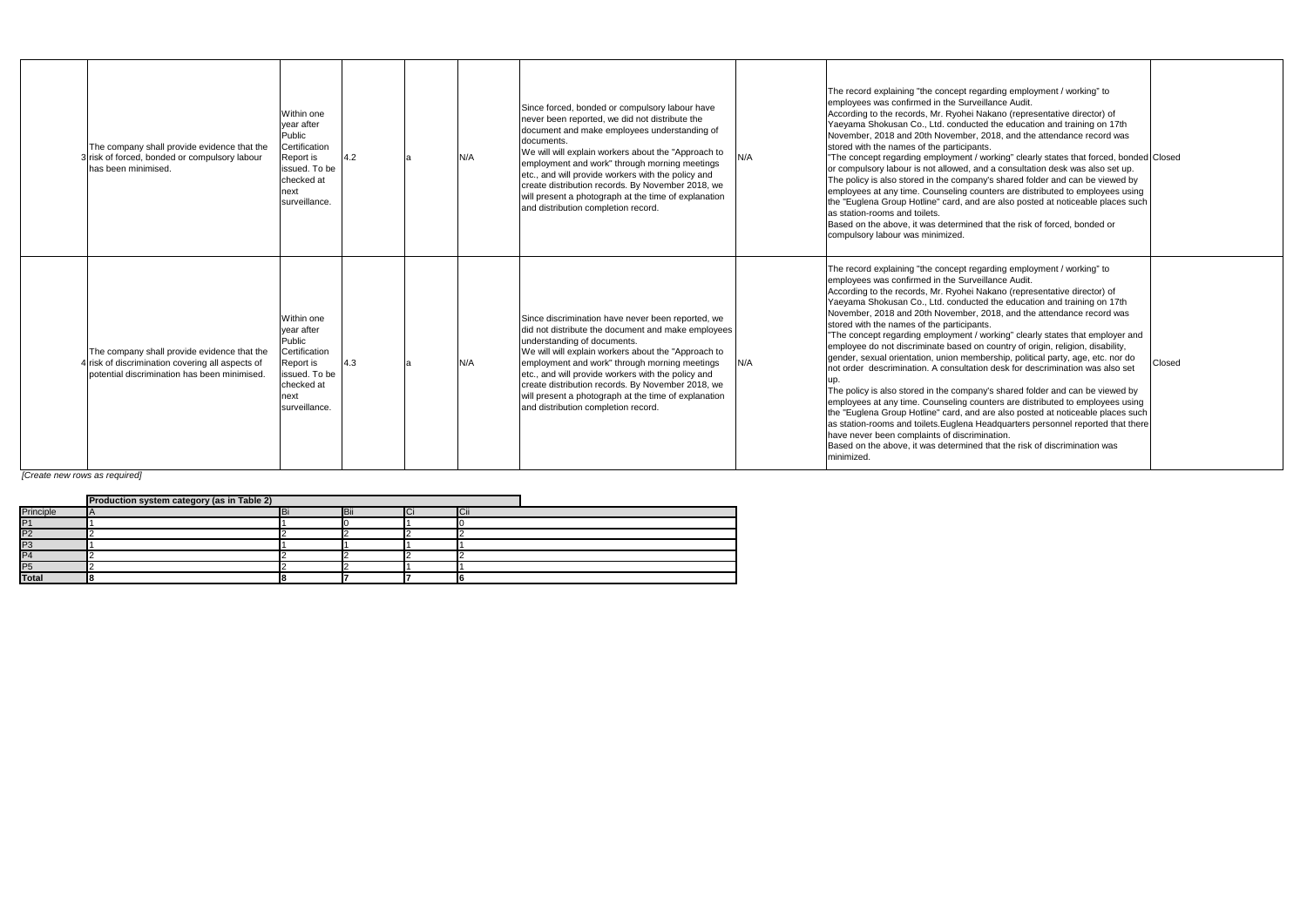### **Conclusion**

| Summary of findings                                              | No major problems were observed in the Surveillance Audit. Corrective actions were taken within the deadline for all four<br>conditions found in the Initial Audit. Three conditions were closed and one was continued.<br>-Drainage has not been found to affect the surrounding environment for many years. However, it was judged that the data for only<br>water quality that is surveyed after the Initial Audit was not enough as evidence to close the condition.<br>After the Surveillance 1 audit, the "revised action plan" document was received, and the Audit team judged that the content was<br>appropriate. In the future, it is required to share and confirm necessary factors such as survey design and hypotheses before<br>conducting the survey, and then conduct the survey, verify the hypothesis, discuss and conclude with written document.<br>-There have been no cases of other pests or pathogens occurring during the algal culture, and no case reports at other culture<br>facilities. However, a procedure manual was prepared in case of emergency.<br>- A policy on "the concept regarding employment / working", which is a policy for employees as a company, was prepared.<br>Although no problems have been reported regarding the employment environment so far, this policy has been widely distributed<br>and made known to all employees.<br>No actual problems have occurred.<br>This one point was set as a continuation of conditions in order to establish a more reliable basis for the fact that the facility is "less"<br>likely to cause serious or irreversible damage to the ecosystem".<br>To establish more robst evidence, the one condition was set a continue for clearlifying the facility is "highly unlikely to disrupt the<br>key elements underlying ecosystem structure and function to the point where there would be serious or irreversible harm". |
|------------------------------------------------------------------|------------------------------------------------------------------------------------------------------------------------------------------------------------------------------------------------------------------------------------------------------------------------------------------------------------------------------------------------------------------------------------------------------------------------------------------------------------------------------------------------------------------------------------------------------------------------------------------------------------------------------------------------------------------------------------------------------------------------------------------------------------------------------------------------------------------------------------------------------------------------------------------------------------------------------------------------------------------------------------------------------------------------------------------------------------------------------------------------------------------------------------------------------------------------------------------------------------------------------------------------------------------------------------------------------------------------------------------------------------------------------------------------------------------------------------------------------------------------------------------------------------------------------------------------------------------------------------------------------------------------------------------------------------------------------------------------------------------------------------------------------------------------------------------------------------------------------------------------------------------------------------------------------------------------|
| Include a statement<br>confirming the status of<br>certification | Euglena Co., Ltd. will continue to hold ASC-MSC seaweed (algae) certification for Euglena gracilis and Chlorella sorokiniana.                                                                                                                                                                                                                                                                                                                                                                                                                                                                                                                                                                                                                                                                                                                                                                                                                                                                                                                                                                                                                                                                                                                                                                                                                                                                                                                                                                                                                                                                                                                                                                                                                                                                                                                                                                                          |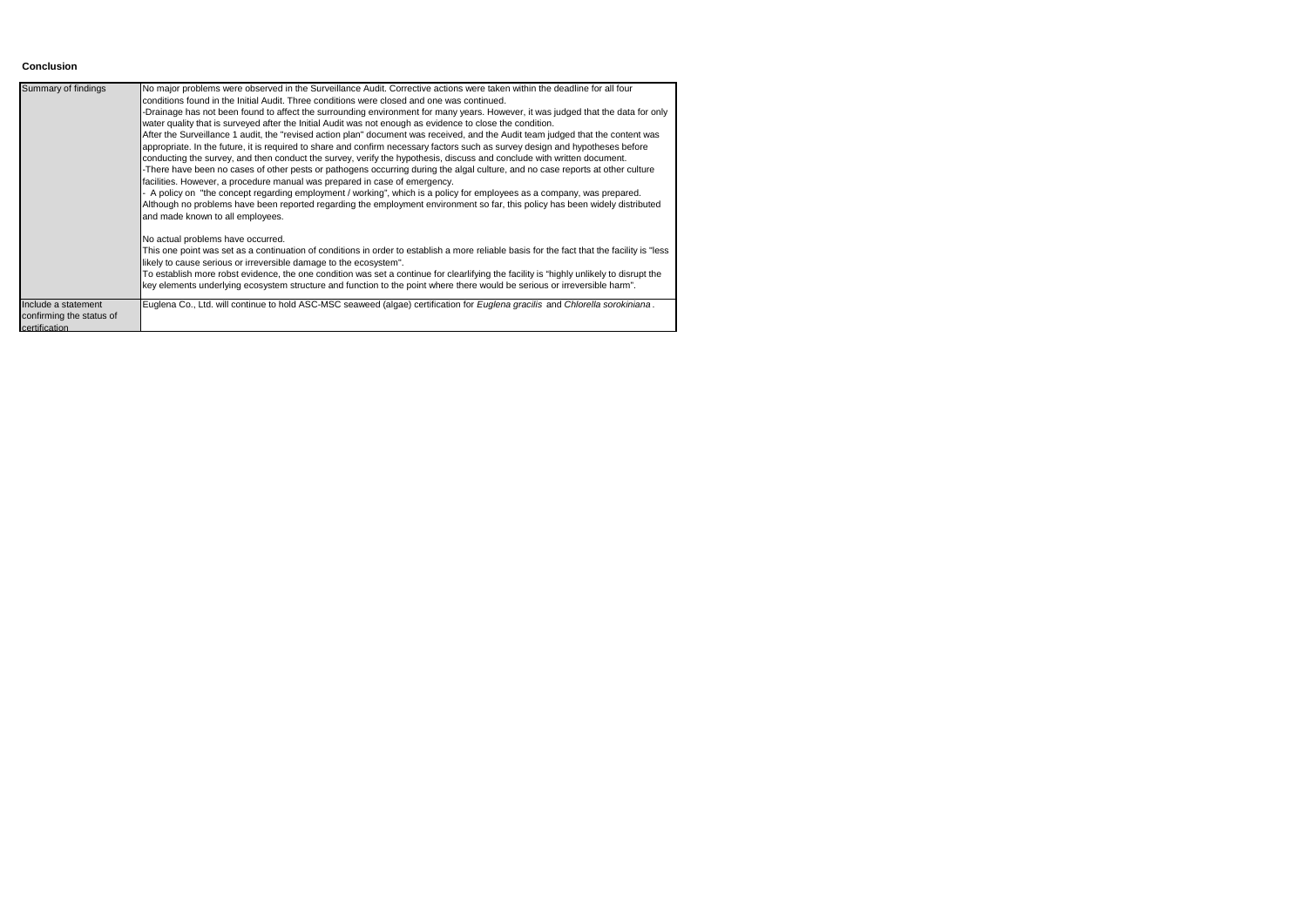Annex 1: List of references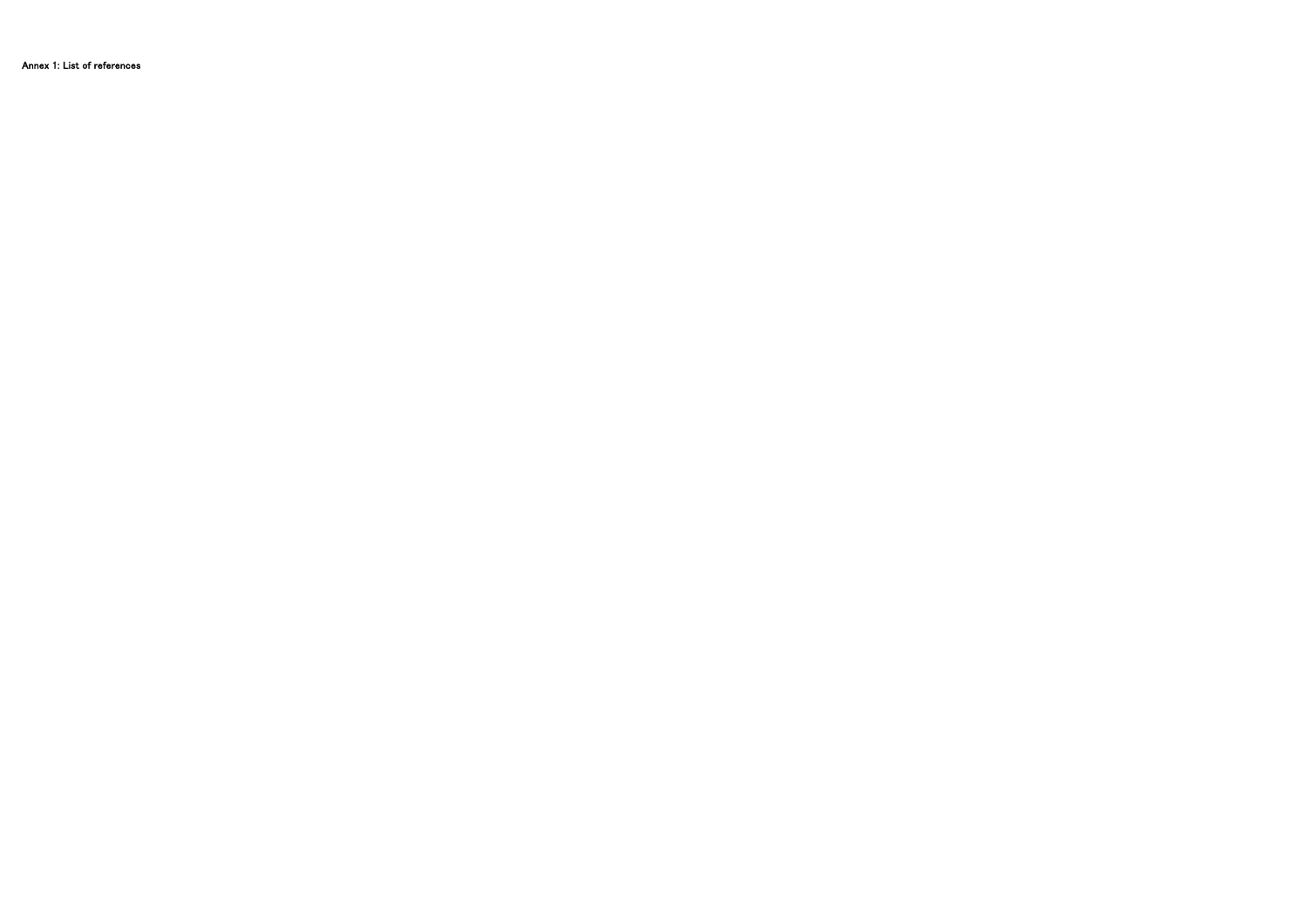|                                 |                                                | Scoring Issue                                                 | Met<br>Minimum                                                                                                                                                                                    | Justification                                                                                                                 | Target                                                                                                                                                                                                                                                                                                                                                                       | Met | Justification                                                                                                                                                                                                                                                                                                                                                                                                                                                                                                                                                                                                                                                                                                                                                                                                                                                                                                                                                                                                                                                                                                                                                                                                                                                                             | References                                                                                                                                                                                        | Level        | Condition (if relevant) |
|---------------------------------|------------------------------------------------|---------------------------------------------------------------|---------------------------------------------------------------------------------------------------------------------------------------------------------------------------------------------------|-------------------------------------------------------------------------------------------------------------------------------|------------------------------------------------------------------------------------------------------------------------------------------------------------------------------------------------------------------------------------------------------------------------------------------------------------------------------------------------------------------------------|-----|-------------------------------------------------------------------------------------------------------------------------------------------------------------------------------------------------------------------------------------------------------------------------------------------------------------------------------------------------------------------------------------------------------------------------------------------------------------------------------------------------------------------------------------------------------------------------------------------------------------------------------------------------------------------------------------------------------------------------------------------------------------------------------------------------------------------------------------------------------------------------------------------------------------------------------------------------------------------------------------------------------------------------------------------------------------------------------------------------------------------------------------------------------------------------------------------------------------------------------------------------------------------------------------------|---------------------------------------------------------------------------------------------------------------------------------------------------------------------------------------------------|--------------|-------------------------|
|                                 | Stock Status 1.1 Stock Status                  | la. Stock status relative to<br>lirreversible impact          | Available information indicates<br>N/A<br>Ithat the wild stock is above the<br>point where the harvesting<br>impact is irreversible or very<br>slowly reversible                                  | Only those that are cultured seedling in the facility are used.<br>Not applicable as they do not use wild stock or wild seed. | The wild stock is at or fluctuating around a level<br>I consistent with MSY (or proxy)<br>,OR<br>Available information indicates that harvesting<br>impact causes insignificant change to the wild stock,<br>which is unlikely to be detectable against natural<br>variability for this population, or if detectable is<br>minimal and has no impact on population dynamics. | N/A | Only those that are cultured seedling in the facility are used.<br>Not applicable as they do not use wild stock or wild seed.                                                                                                                                                                                                                                                                                                                                                                                                                                                                                                                                                                                                                                                                                                                                                                                                                                                                                                                                                                                                                                                                                                                                                             |                                                                                                                                                                                                   |              |                         |
|                                 | 1.2 Harvest Strategy                           | b. Harvest strategy                                           | Ia. Harvest strategy design The harvest strategy is expected IN/A<br>Ito achieve stock management<br>objectives reflected in the stock<br>status target (PI 1.1), based on<br>plausible argument. | Only those that are cultured seedling in the facility are used.<br>Not applicable as they do not use wild stock or wild seed. | The harvest strategy is responsive to the state of the N/A<br>Istock and the elements of the harvest strategy work<br>together towards achieving stock management<br>objectives reflected in the stock status target (PI<br>11)<br>The harvest strategy may not have been fully tested N/A                                                                                   |     | Only those that are cultured seedling in the facility are used.<br>Not applicable as they do not use wild stock or wild seed.<br>Only those that are cultured seedling in the facility are used.                                                                                                                                                                                                                                                                                                                                                                                                                                                                                                                                                                                                                                                                                                                                                                                                                                                                                                                                                                                                                                                                                          |                                                                                                                                                                                                   |              |                         |
|                                 |                                                | evaluation                                                    |                                                                                                                                                                                                   |                                                                                                                               | but evidence exists that it is achieving its objectives.                                                                                                                                                                                                                                                                                                                     |     | Not applicable as they do not use wild stock or wild seed.                                                                                                                                                                                                                                                                                                                                                                                                                                                                                                                                                                                                                                                                                                                                                                                                                                                                                                                                                                                                                                                                                                                                                                                                                                |                                                                                                                                                                                                   |              |                         |
|                                 | 1.3 Genetic impact on wild a. Genetic<br>stocl |                                                               | The harvesting or farming activity N/A<br>is unlikely to impact the genetic<br>structure of wild populations.                                                                                     | Not applicable as there is no translocation of cultivated seeds.                                                              | The harvesting or farming activity is highly unlikely to N/A<br>impact the genetic structure of wild populations.                                                                                                                                                                                                                                                            |     | Not applicable as there is no translocation of cultivated seeds, it is a land-based system (category C), and there<br>is no contact with, extraction from, or impact on the marine environment which cannot be considered negligible.                                                                                                                                                                                                                                                                                                                                                                                                                                                                                                                                                                                                                                                                                                                                                                                                                                                                                                                                                                                                                                                     |                                                                                                                                                                                                   |              |                         |
|                                 |                                                | b. Genetic impact<br>management                               | There are measures in place,<br>which are expected to maintain<br>the genetic structure of the wild<br>population at levels compatible<br>with the target Genetic outcome                         | Not applicable as there is no translocation of cultivated seeds.                                                              | There is a partial strategy in place, which is<br>expected to maintain the genetic structure of the<br>wild population at levels compatible with the target<br>Genetic outcome level of performance.                                                                                                                                                                         | N/A | Not applicable as there is no translocation of cultivated seeds, it is a land-based system (category C), and there<br>is no contact with, extraction from, or impact on the marine environment which cannot be considered negligible.                                                                                                                                                                                                                                                                                                                                                                                                                                                                                                                                                                                                                                                                                                                                                                                                                                                                                                                                                                                                                                                     |                                                                                                                                                                                                   |              |                         |
| Environmental<br><b>Impacts</b> | 2.1 Habitats                                   | a. Seaweed-habitat status                                     | The UoA is unlikely to reduce<br>structure and function of the<br>habitat created by the target<br>seaweed to a point where there<br>would be serious or irreversible<br><b>Iharm</b>             | See Justification of the Target level                                                                                         | The UoA is highly unlikely to reduce structure and<br>function of the habitat created by the target<br>seaweed to a point where there would be serious or<br>irreversible harm.                                                                                                                                                                                              |     | The company only handles euglena and chlorella that are cultivated in their in land-based facilities. No wild<br>stock is used. Hence there is no risk of any negative impact on wild stocks. Therefore, the UoA is highly unlikely<br>to reduce structure and function of the habitat created by the target seaweed to a point where there would be<br>serious or irreversible harm.                                                                                                                                                                                                                                                                                                                                                                                                                                                                                                                                                                                                                                                                                                                                                                                                                                                                                                     |                                                                                                                                                                                                   | Target level |                         |
|                                 |                                                | b. Other commonly                                             | The UoA is unlikely to reduce<br>encountered habitat status structure and function of other<br>commonly encountered habitats<br>to a point where there would be<br>serious or irreversible harm.  | See Justification of the Target level                                                                                         | The UoA is highly unlikely to reduce structure and<br>function of other commonly encountered habitats to<br>a point where there would be serious or irreversible                                                                                                                                                                                                             |     | The farming facilities are entirely in land-based that are located in the area owned by the company. Hence<br>there is no commonly encountered habitats. Inland systems have been clearly separated from adjacent<br>ecosystems for over 40 years. Therefore, the UoA is highly unlikely to reduce structure and function of other<br>commonly encountered habitats to a point where there would be serious or irreversible harm.                                                                                                                                                                                                                                                                                                                                                                                                                                                                                                                                                                                                                                                                                                                                                                                                                                                         |                                                                                                                                                                                                   | Target level |                         |
|                                 |                                                | - - - - - -<br>c. Vulnerable marine<br>Ecosystem (VME) status | The UoA is unlikely to reduce<br>structure and function of the VME<br>habitats to a point where there<br>would be serious or irreversible                                                         | See Justification of the Target level.                                                                                        | The UoA is highly unlikely to reduce structure and<br>function of the VME habitats to a point where there<br>would be serious or irreversible harm.                                                                                                                                                                                                                          |     | VME possibly affected is the ecosystem of coral reefs in the sea area in front of the farm (50 m to 100 m away<br>from the farm). This sea area is designated as ordinary area of Iriomote-Ishigaki National Park. Studies from<br>Ministry of the Environment have confirmed no change on the population of corals in the past 30 years.<br>In addition, the farm is entirely in land-based and there is no activity (e.g. direct contact, fishing, stepping, etc) to - Results of Natural Environmental<br>reduce structure and function of the VME habitats directly. Therefore it is considered highly-unlikely that the<br>farm is causing any serious or irreversible harm to structure and function of VME habitats. It is unlikely to cause of the Environment (4th survey conducted<br>such harm in the future either. At present, no structural changes to the production method that would affect<br>VME are planned. The company does not implement any activities (fishing, extraction, etc.) which are subjected between 1993 to 1999).<br>to regulations of the National Park. Therefore, the UoA is highly unlikely (Highly unlikely = < 30th %ile) to reduce<br>structure and function of the VME habitats to a point where there would be serious or irreversible harm. | - A map of Iriomote-Ishigaki National Park<br>(area updated 15 Apr 2016,<br>Ministry of the Environment)<br>Conservation Status Basic Survey of Ministry<br>etween 1988 to 1993 and 5th conducted | Target leve  |                         |

#### **Annex 2: Assessment tree – Re-scoring evaluation tables (if necessary)**

The final set of Pls to be included in the assessment tree shall be defined depending on the characteristics of the production unit in the UoA, as indicated in Table 3 of the Standard.<br>Unless otherwise indicated, each PI s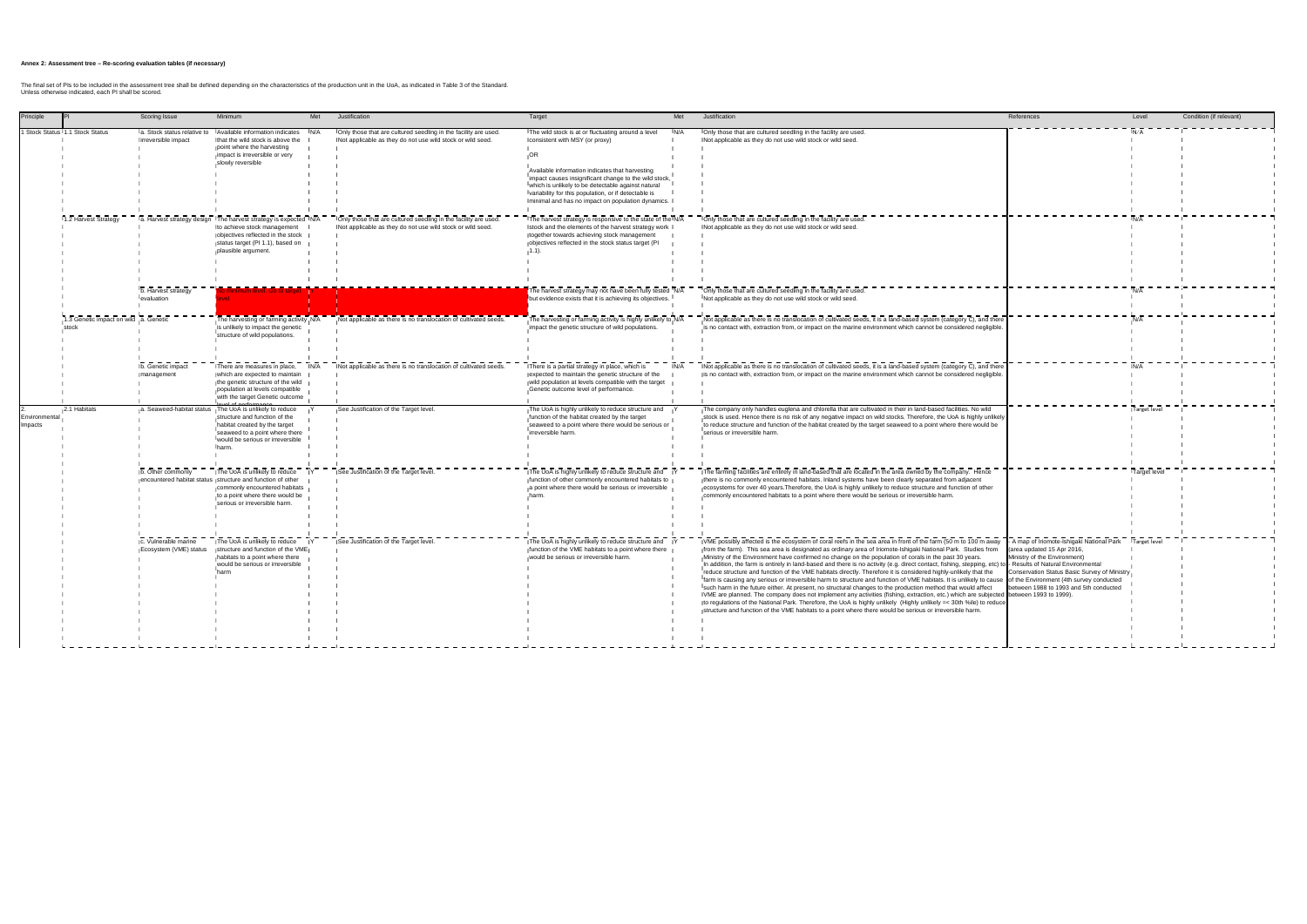| 2.2 Ecosystem structure a. Ecosystem status |                           | The UoA is unlikely to disrupt the 'Y                               | The ecosystem possibly affected is the coral reefs in the sea area in The UoA is highly unlikely to disrupt the key                  |                                                      | There is no circumstantial evidence of serious or irreversible impacts on ecosystems.                                                                                                                                                  | A map of Iriomote-Ishigaki National Park Minimum level                |              | The logical evidence may be                                             |
|---------------------------------------------|---------------------------|---------------------------------------------------------------------|--------------------------------------------------------------------------------------------------------------------------------------|------------------------------------------------------|----------------------------------------------------------------------------------------------------------------------------------------------------------------------------------------------------------------------------------------|-----------------------------------------------------------------------|--------------|-------------------------------------------------------------------------|
| and function                                |                           | key elements underlying                                             | front of the farm (50 m to 100 m away from the farm). In this sea lelements underlying ecosystem structure and                       |                                                      | Although Farm has obtained data that can be considered regarding the existence and extent of the impact of                                                                                                                             | (area updated 15 Apr 2016,                                            |              | submitted to clearlify that                                             |
|                                             |                           | lecosystem structure and function I                                 | area, surveys are conducted by Ministry of the Environment (every function to the point where there would be serious or              |                                                      | wastewater on the surrounding ecosystem, it cannot be said to be sufficient as an evidence for determining the                                                                                                                         | Ministry of the Environment)                                          |              | the facility is highly unlikely to                                      |
|                                             |                           | to the point where there would be                                   | few years) and the prefecture (every year in important plots) so that irreversible harm.                                             |                                                      | extent of the potential impact.                                                                                                                                                                                                        | Results of Natural Environmental                                      |              | disrupt the key elements underlying<br>ecosystem structure and function |
|                                             |                           | serious or irreversible harm.                                       | data is available.                                                                                                                   |                                                      | From 14ht September 2018 to 2nd March 2020, the Farm photographs the coastline of the front waters once                                                                                                                                | Conservation Status Basic Survey of Ministry                          |              | to the point where there would be                                       |
|                                             |                           |                                                                     | The company started organizing regular meetings with Shiraho Coral<br>Village. The first meeting was held on 19th Feb 2018.          |                                                      | every three months, and Visual monitoring continues for abnormalities such as; the leakage of drainage, foreign of the Environment (4th survey conducted<br>substances, mass death of living things, red tide occurrence, etc.         | between 1988 to 1993 and 5th conducted                                |              | serious or irreversible harm.                                           |
|                                             |                           |                                                                     | After dehydrating algae, Yaeyama Shokusan drain the water to the                                                                     |                                                      | Also, from around February 2020, Farm introduced a device that automatically records images and temperature                                                                                                                            | between 1993 to 1999).                                                |              |                                                                         |
|                                             |                           |                                                                     | dug ponds to be stored and naturally drained through penetration to                                                                  |                                                      | data once per hour at fixed points on the coast in cooperation with other companies. According to the record,                                                                                                                          | - Drained water quality test results of                               |              |                                                                         |
|                                             |                           |                                                                     | the ground. The distance between the ponds and coastline is about                                                                    |                                                      | the red soil runoff due to heavy rain such as typhoons caused increase the turbidity of the coast of the entire                                                                                                                        | Yaeyama Shokusan (Apr 2018 by Yaeyama                                 |              |                                                                         |
|                                             |                           |                                                                     | 100 m to 150 m. The drained water after cultivation of the algae only                                                                |                                                      | lisland. Until now, no abnormalities originating from the production area have been observed.                                                                                                                                          | Shokusan)                                                             |              |                                                                         |
|                                             |                           |                                                                     | contains nutrients and organic substances and no chemical                                                                            |                                                      | According to the action plan, the farm conducted sampling surveys of seawater at three sites along the                                                                                                                                 | ASC certification action plan revised                                 |              |                                                                         |
|                                             |                           |                                                                     | substance is included. It is highly likely that drained water penetrates                                                             |                                                      | neighboring coast during the production period (26th June, 2018) and the non-production period (4th                                                                                                                                    | version (created by Euglena Co., 25th July,                           |              |                                                                         |
|                                             |                           |                                                                     | in to the ground and finally reaches the surrounding sea area.                                                                       |                                                      | November, 2018). The survey was outsourced to a third-party measurement agency that has obtained                                                                                                                                       | 2018)                                                                 |              |                                                                         |
|                                             |                           |                                                                     | Penetration pathway or how much nutrients reaches the sea are not                                                                    |                                                      | permission from Okinawa Prefecture to analyze COD, T-P, and T-N. The results were analyzed and submitted                                                                                                                               | Measurement certificate T-N, T-P, and                                 |              |                                                                         |
|                                             |                           |                                                                     | known                                                                                                                                |                                                      | to this Surveillance Audit.                                                                                                                                                                                                            | COD (Okinawa Environmental Analysis                                   |              |                                                                         |
|                                             |                           |                                                                     | The company started monitoring the quality of drained water                                                                          |                                                      | From the analysis results, it was confirmed that there was no significant difference between the production                                                                                                                            | Center, 26th June 2018, 4th November                                  |              |                                                                         |
|                                             |                           |                                                                     | I(immediately after drainage, in the storing ponds) since July 2017.<br>There is no evidence that the farm is causing any serious or |                                                      | Iperiod and the non-production period. However, there was no clear evidence of the impact of this water quality<br>on the ecosystem. It was judged to be insufficient as a basis for the fact that the facility is "highly unlikely to | 2019)                                                                 |              |                                                                         |
|                                             |                           |                                                                     | irreversible harm to the ecosystem.                                                                                                  |                                                      | disrupt the key elements underlying ecosystem structure and function to the point where there would be serious                                                                                                                         |                                                                       |              |                                                                         |
|                                             |                           |                                                                     | Therefore, the UoA is unlikely to disrupt the key elements underlying                                                                |                                                      | or irreversible harm".                                                                                                                                                                                                                 |                                                                       |              |                                                                         |
|                                             |                           |                                                                     | ecosystem structure and function to the point where there would be                                                                   |                                                      | It was determined that euglena Co. Ltd. responded to the condition in the Initial Audit according to the action                                                                                                                        |                                                                       |              |                                                                         |
|                                             |                           |                                                                     | serious or irreversible harm.                                                                                                        |                                                      | plan and took all necessary actions, but the result cannot be said to be sufficient.                                                                                                                                                   |                                                                       |              |                                                                         |
|                                             |                           |                                                                     |                                                                                                                                      |                                                      | It is judged that euglena Co. Ltd. responded to the conditions in the Initial Audit as per the action plan and took                                                                                                                    |                                                                       |              |                                                                         |
|                                             |                           |                                                                     |                                                                                                                                      |                                                      | all necessary actions. However, the result of action cannot be said to be sufficient, so the condition is extended                                                                                                                     |                                                                       |              |                                                                         |
|                                             |                           |                                                                     |                                                                                                                                      |                                                      | for one year. At this point, it cannot be clearly determined that the farm is unlikely to have any significant or                                                                                                                      |                                                                       |              |                                                                         |
|                                             |                           |                                                                     |                                                                                                                                      |                                                      | irreversible damage to the key elements underlying the structure and functioning of ecosystems.                                                                                                                                        |                                                                       |              |                                                                         |
|                                             |                           |                                                                     |                                                                                                                                      |                                                      | More logical evidence of the achievement of the target level is required.                                                                                                                                                              |                                                                       |              |                                                                         |
|                                             |                           |                                                                     |                                                                                                                                      |                                                      |                                                                                                                                                                                                                                        |                                                                       |              |                                                                         |
|                                             |                           |                                                                     |                                                                                                                                      |                                                      |                                                                                                                                                                                                                                        |                                                                       |              |                                                                         |
| 2.3 ETP species                             | a. Effects of the UoA on  | Where national and/or                                               | See Justification of the Target level.                                                                                               | Where national and/or international requirements N/A | The ETP species assumed in the surrounding waters are corals, seaweeds, sea grasses, and sea turtles.                                                                                                                                  | Okinawa Prefecture Red Data Book (Ver.3 N/A                           |              |                                                                         |
|                                             | population/stocks within  | international requirements set                                      |                                                                                                                                      | set limits for impacts on ETP species, the combined  | Okinawa Prefecture Red Data Book, Marine Organism Red List by Ministry of the Environment, IUCN Red List,                                                                                                                              | for animals, Mar 2017)                                                |              |                                                                         |
|                                             | national or international | limits for impact on ETP species,                                   |                                                                                                                                      | effects of the UoAs and any other certified seaweed  | and other various survey results in the surrounding area were referenced. Species of seaweeds and sea                                                                                                                                  | Red List 2017 by Ministry of the                                      |              |                                                                         |
|                                             | limits, where applicable  | the effects of the UoA on the                                       |                                                                                                                                      | UoA on the population/stock are known and            | grasses within the Ishigaki region are not considered ETP on the references mentioned before. There are 6                                                                                                                              | Environment                                                           |              |                                                                         |
|                                             |                           | population/stock are known and<br>likely to be within these limits. |                                                                                                                                      | highly likely to be within these limits.             | coral species which are listed as ETP species in Japan by Marine Organism Red List by Ministry of the<br>IEnvironment, but those have not been found in the sea area in front of the farm. There are spawning sites of 3               | Marine Organism Red List by Ministry of the<br>Environment (Mar 2017) |              |                                                                         |
|                                             |                           |                                                                     |                                                                                                                                      |                                                      | jendangered marine turtle species identified by the government of Japan and IUCN around Ishigaki Islands.                                                                                                                              | IUCN Red List (hawksbill turtle: 2008,                                |              |                                                                         |
|                                             |                           |                                                                     |                                                                                                                                      |                                                      | Spawning of turtles are reported in the surrounding area, although it is not frequent. Based on the above, three                                                                                                                       | loggerhead turtle: 2017, green turtle: 2004)                          |              |                                                                         |
|                                             |                           |                                                                     |                                                                                                                                      |                                                      | potential ETP species can be specified: hawksbill turtle (Eretmochelys imbricata), loggerhead turtle (Caretta                                                                                                                          | Cabinet Office survey promoting forest                                |              |                                                                         |
|                                             |                           |                                                                     |                                                                                                                                      |                                                      | caretta), and green turtle (Chelonia mydas).                                                                                                                                                                                           | making in beautiful sea in 2005                                       |              |                                                                         |
|                                             |                           |                                                                     |                                                                                                                                      |                                                      |                                                                                                                                                                                                                                        | Ministry of the Environment Monitoring Site                           |              |                                                                         |
|                                             |                           |                                                                     |                                                                                                                                      |                                                      | There is no other certified seaweed UoA in the region so there is no combined effects on ETP species.                                                                                                                                  | 1000 (coral reef survey report from 2007 to                           |              |                                                                         |
|                                             |                           |                                                                     |                                                                                                                                      |                                                      |                                                                                                                                                                                                                                        | 2017, sea turtle survey report 2015)                                  |              |                                                                         |
|                                             |                           |                                                                     |                                                                                                                                      |                                                      |                                                                                                                                                                                                                                        | Saikai-ku Fisheries Research Institute:                               |              |                                                                         |
|                                             |                           |                                                                     |                                                                                                                                      |                                                      |                                                                                                                                                                                                                                        | Spawning eggs of sea turtles in Yaeyama                               |              |                                                                         |
|                                             |                           |                                                                     |                                                                                                                                      |                                                      |                                                                                                                                                                                                                                        | Islands and Ishigaki Island (1999)                                    |              |                                                                         |
|                                             |                           |                                                                     |                                                                                                                                      |                                                      |                                                                                                                                                                                                                                        | WWF Japan: Ishigakijima · Shiraho coral                               |              |                                                                         |
|                                             |                           |                                                                     |                                                                                                                                      |                                                      |                                                                                                                                                                                                                                        | reef survey summary and results summary                               |              |                                                                         |
|                                             |                           |                                                                     |                                                                                                                                      |                                                      |                                                                                                                                                                                                                                        | (Mar 2012)                                                            |              |                                                                         |
|                                             |                           |                                                                     |                                                                                                                                      |                                                      |                                                                                                                                                                                                                                        |                                                                       |              |                                                                         |
|                                             |                           |                                                                     |                                                                                                                                      |                                                      |                                                                                                                                                                                                                                        |                                                                       |              |                                                                         |
|                                             |                           |                                                                     |                                                                                                                                      |                                                      |                                                                                                                                                                                                                                        |                                                                       |              |                                                                         |
|                                             |                           |                                                                     |                                                                                                                                      |                                                      | Regarding the regulations on ETP species, there are several legislations such as Act on Conservation of                                                                                                                                | Articles of following acts:                                           |              |                                                                         |
|                                             |                           |                                                                     |                                                                                                                                      |                                                      | Endangered Species of Wild Fauna and Flora, Protection and Control of Wild Birds and Mammals and Hunting                                                                                                                               | - Act on Conservation of Endangered                                   |              |                                                                         |
|                                             |                           |                                                                     |                                                                                                                                      |                                                      | Management Law, Nature Conservation Act, Natural Parks Act and Act on Protection of Cultural Properties.                                                                                                                               | Species of Wild Fauna and Flora (revised 2                            |              |                                                                         |
|                                             |                           |                                                                     |                                                                                                                                      |                                                      | However, the company does not implement any activities that are subjected to regulations under these acts.<br>Also, there is no limit for unintentional mortality of these turtle species by national laws or IUCN Red List.           | Jun 2017)<br>Protection and Control of Wild Birds and                 |              |                                                                         |
|                                             |                           |                                                                     |                                                                                                                                      |                                                      | Therefore, this PI is not applicable.                                                                                                                                                                                                  | Mammals and Hunting Management Law                                    |              |                                                                         |
|                                             |                           |                                                                     |                                                                                                                                      |                                                      |                                                                                                                                                                                                                                        | revised 31 Mar 2015)                                                  |              |                                                                         |
|                                             |                           |                                                                     |                                                                                                                                      |                                                      |                                                                                                                                                                                                                                        | Nature Conservation Act (revised 13 Jun                               |              |                                                                         |
|                                             |                           |                                                                     |                                                                                                                                      |                                                      |                                                                                                                                                                                                                                        | 2014)                                                                 |              |                                                                         |
|                                             |                           |                                                                     |                                                                                                                                      |                                                      |                                                                                                                                                                                                                                        | Natural Parks Act (revised 13 Jun 2014)                               |              |                                                                         |
|                                             |                           |                                                                     |                                                                                                                                      |                                                      |                                                                                                                                                                                                                                        | Act on Protection of Cultural Properties                              |              |                                                                         |
|                                             |                           |                                                                     |                                                                                                                                      |                                                      |                                                                                                                                                                                                                                        | revised 13 June 2014)                                                 |              |                                                                         |
|                                             |                           |                                                                     |                                                                                                                                      |                                                      |                                                                                                                                                                                                                                        |                                                                       |              |                                                                         |
|                                             | b. Direct effects         | Known direct effects of the UoA                                     | See Justification of the Target level.                                                                                               | Direct effects of the UoA are highly likely to not   | The farming facilities are entirely in land-based that are located in the area owned by the company and it is                                                                                                                          |                                                                       |              |                                                                         |
|                                             |                           | are likely to not hinder recovery                                   |                                                                                                                                      | hinder recovery of ETP species.                      | clearly separated from adjacent ecosystems for over 40 years.                                                                                                                                                                          |                                                                       | Target level |                                                                         |
|                                             |                           | of ETP species.                                                     |                                                                                                                                      |                                                      | It has no direct impact on the ETP species as it has no direct impact on the marine or terrestrial natural                                                                                                                             |                                                                       |              |                                                                         |
|                                             |                           |                                                                     |                                                                                                                                      |                                                      | environment. Therefore, it is quite likely that the direct impact of UoA will not prevent the recovery of ETP                                                                                                                          |                                                                       |              |                                                                         |
|                                             |                           |                                                                     |                                                                                                                                      |                                                      | species                                                                                                                                                                                                                                |                                                                       |              |                                                                         |
|                                             |                           |                                                                     |                                                                                                                                      |                                                      |                                                                                                                                                                                                                                        |                                                                       |              |                                                                         |
|                                             |                           |                                                                     |                                                                                                                                      |                                                      |                                                                                                                                                                                                                                        |                                                                       |              |                                                                         |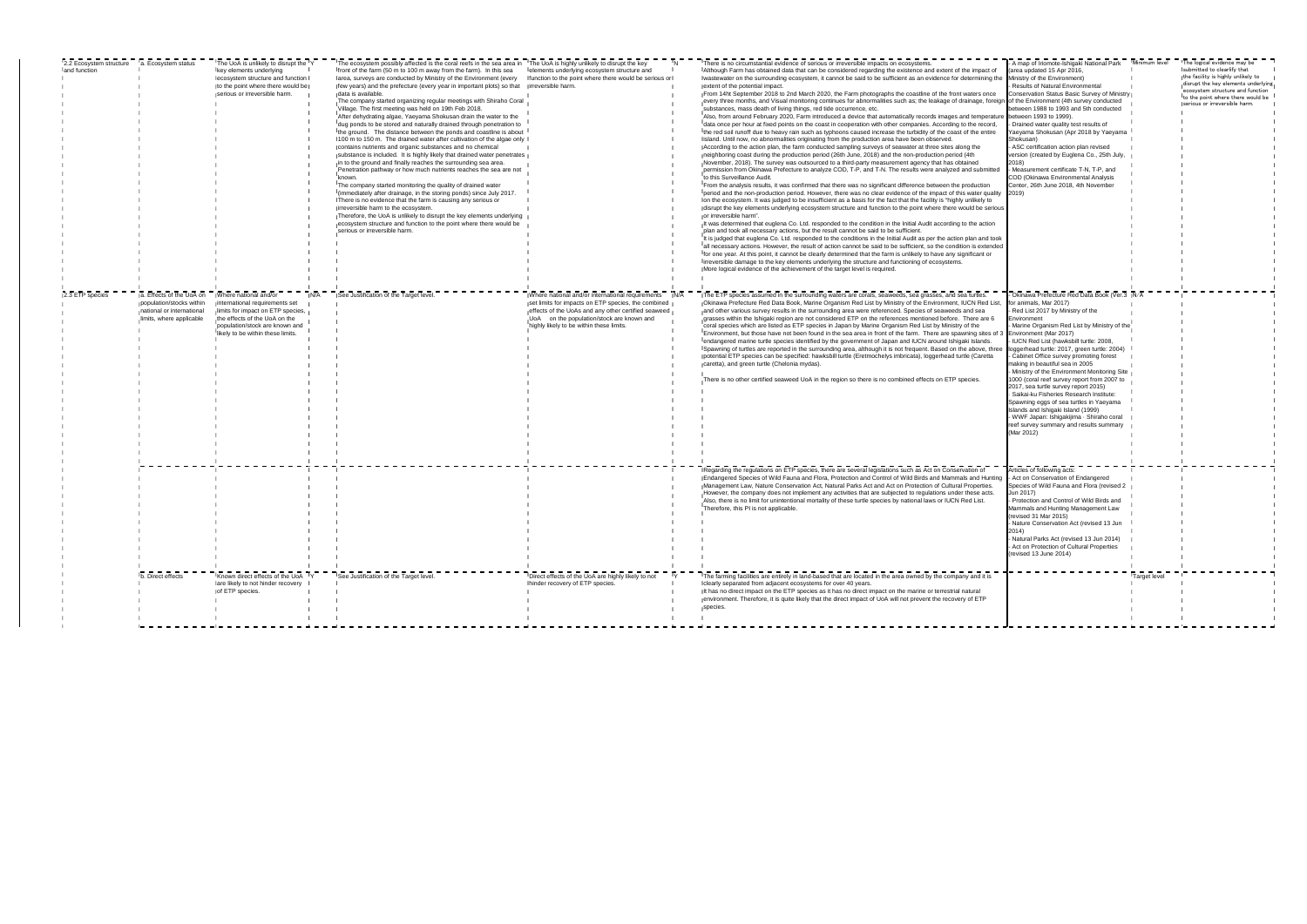| Indirect effects                                                                                                         | to target level                                                                                                                                                                                                                                             |                                                                                                     | Indirect effects have been considered for the UoA<br>and are thought to be highly likely to not create<br>unacceptable impacts.                                                                                                                                                                         | - Okinawa Prefecture Red Data Book (Ver.3 Target leve<br>Only the possibility of negative impact of the company's activities to the endangered species is the drained<br>water. The drained water after cultivation of the algae only contains nutrients and organic substances and no<br>for animals, Mar 2017)<br>Ichemical substance is included. The water is drained to the dug ponds to be stored and naturally drained<br>- Red List 2017 by Ministry of the<br>through penetration to the ground. There is no light or noises reaching the coast.<br>Environment<br>Since sea turtles are distributed in the oceans all over the world, it is very difficult to know the population, but it<br>- Marine Organism Red List by Ministry of the<br>is possible to estimate increase or decrease from the number of spawning. According to the Monitoring Site<br>Environment (Mar 2017)<br>1000 survey by the Ministry of the Environment from 2004, it was not observed that the number of spawning for<br>- IUCN Red List (hawksbill turtle: 2008)<br>the hawksbill turtle, loggerhead turtle, and green turtle had been consistently decreasing, although it is changing loggerhead turtle: 2017, green turtle: 2004)<br>from year to year.<br>- Cabinet Office survey promoting forest<br>IGiven the existing evidence, there seems no significant change in the population of turtles, and there is minimal<br>making in beautiful sea in 2005<br>- Ministry of the Environment Monitoring Site<br>possibility of negative impact of the farm, therefore, indirect effects have been considered for the UoA and are<br>thought to be highly likely (Highly likely = $> 80$ th %ile) to not create unacceptable impacts.<br>1000 (coral reef survey report from 2007 to<br>2017, sea turtle survey report 2015)<br>· Saikai-ku Fisheries Research Institute:<br>Spawning eggs of sea turtles in Yaeyama<br>Islands and Ishigaki Island (1999)<br>- WWF Japan: Ishigakijima · Shiraho coral<br>reef survey summary and results summary<br>(Mar 2012) |              |
|--------------------------------------------------------------------------------------------------------------------------|-------------------------------------------------------------------------------------------------------------------------------------------------------------------------------------------------------------------------------------------------------------|-----------------------------------------------------------------------------------------------------|---------------------------------------------------------------------------------------------------------------------------------------------------------------------------------------------------------------------------------------------------------------------------------------------------------|--------------------------------------------------------------------------------------------------------------------------------------------------------------------------------------------------------------------------------------------------------------------------------------------------------------------------------------------------------------------------------------------------------------------------------------------------------------------------------------------------------------------------------------------------------------------------------------------------------------------------------------------------------------------------------------------------------------------------------------------------------------------------------------------------------------------------------------------------------------------------------------------------------------------------------------------------------------------------------------------------------------------------------------------------------------------------------------------------------------------------------------------------------------------------------------------------------------------------------------------------------------------------------------------------------------------------------------------------------------------------------------------------------------------------------------------------------------------------------------------------------------------------------------------------------------------------------------------------------------------------------------------------------------------------------------------------------------------------------------------------------------------------------------------------------------------------------------------------------------------------------------------------------------------------------------------------------------------------------------------------------------------------------------------------------------|--------------|
| place                                                                                                                    | d. Management strategy in There are measures in place that Y<br>minimise the UoA-related impact<br>on ETP species, and it is<br>expected to be highly likely to<br>achieve national and<br>international requirements for the<br>protection of ETP species. | See Justification of the Target level.                                                              | There is a strategy in place for managing the UoA's Y<br>impact on ETP species, including measures to<br>minimise mortality, which is designed to be highly<br>likely to achieve national and international<br>requirements for the protection of ETP species.                                          | Although it is highly unlikely that drained water is affecting ETP sea turtles, it is not directly drained, but it is<br>Ministry of the Environment: Sea Turtle<br>temporarily stored in a pruned pond and discharged through natural infiltration. By this method, the possibility of<br>Protection Handbook (revised Mar 2007)<br>influence on ETP species is minimized. In the protection method of the sea turtle, what is regarded as important<br>and required is maintenance in the natural state of the coast. Since it is highly unlikely that drained water by<br>infiltration will affect the coast, it also meets the protection requirements.<br>Therefore, there is a strategy in place for managing the UoA's impact on ETP species, including measures to<br>Iminimise mortality, which is designed to be highly likely to achieve national and international requirements for<br>the protection of ETP species.                                                                                                                                                                                                                                                                                                                                                                                                                                                                                                                                                                                                                                                                                                                                                                                                                                                                                                                                                                                                                                                                                                                            | Target level |
|                                                                                                                          | Where there are no requirements $N/\overline{A}$<br>for protection and rebuilding<br>provided through national ETP<br>Ilegislation or international<br>agreements, there are measures<br>in place that are expected to<br>ensure the UoA does not hinder    | See above                                                                                           | Where there are no requirements for protection and N/A<br>rebuilding provided through national ETP legislation<br>or international agreements, there is a strategy in<br>I place that is expected to ensure the UoA does not<br>hinder the recovery of ETP species.                                     | See above                                                                                                                                                                                                                                                                                                                                                                                                                                                                                                                                                                                                                                                                                                                                                                                                                                                                                                                                                                                                                                                                                                                                                                                                                                                                                                                                                                                                                                                                                                                                                                                                                                                                                                                                                                                                                                                                                                                                                                                                                                                    |              |
| e. Management strategy<br>evaluation                                                                                     | The measures are considered<br>likely to work, based on plausible<br>argument                                                                                                                                                                               | See Justification of the Target level.                                                              | There is an objective basis for confidence that the Y<br>measures/strategy will work, based on information<br>directly about the UoA and/or the species involved.                                                                                                                                       | Since the death of the ETP species and the decline in the egg production rate derived from this facility have not<br>been confirmed, the measures are effective. Therefore, there is an objective basis for confidence that the<br>measures/strategy will work, based on information directly about the UoA and the species involved.                                                                                                                                                                                                                                                                                                                                                                                                                                                                                                                                                                                                                                                                                                                                                                                                                                                                                                                                                                                                                                                                                                                                                                                                                                                                                                                                                                                                                                                                                                                                                                                                                                                                                                                        | Target level |
| f. Management strategy<br>implementation<br>g. Review of alternative<br>measures to minimise<br>mortality of ETP species | o to target level<br>There is a review of the potential N/A<br>effectiveness and practicality of<br>alternative measures to minimise<br>IUoA-related mortality of ETP<br>species.                                                                           | Not applicable. Measures are not needed because there is no<br>identified influence on ETP species. | There is some evidence that the measures/strategy<br>is being implemented successfully.<br>There is a regular review of the potential<br>N/A<br>effectiveness and practicality of alternative<br>measures to minimise UoA-related mortality of ETP<br>Ispecies and they are implemented as appropriate. | Measures mentioned above are taken.<br>Not applicable because there is no death of ETP species caused by the UoA.                                                                                                                                                                                                                                                                                                                                                                                                                                                                                                                                                                                                                                                                                                                                                                                                                                                                                                                                                                                                                                                                                                                                                                                                                                                                                                                                                                                                                                                                                                                                                                                                                                                                                                                                                                                                                                                                                                                                            | Target leve  |
|                                                                                                                          |                                                                                                                                                                                                                                                             |                                                                                                     |                                                                                                                                                                                                                                                                                                         |                                                                                                                                                                                                                                                                                                                                                                                                                                                                                                                                                                                                                                                                                                                                                                                                                                                                                                                                                                                                                                                                                                                                                                                                                                                                                                                                                                                                                                                                                                                                                                                                                                                                                                                                                                                                                                                                                                                                                                                                                                                              |              |

| q<br>on b<br>but it<br>te<br>ng for<br>anging<br>inimal<br>d are | - Okinawa Prefecture Red Data Book (Ver.3 Target level<br>for animals, Mar 2017)<br>- Red List 2017 by Ministry of the<br>Environment<br>- Marine Organism Red List by Ministry of the<br>Environment (Mar 2017)<br>- IUCN Red List (hawksbill turtle: 2008,<br>loggerhead turtle: 2017, green turtle: 2004)<br>- Cabinet Office survey promoting forest<br>making in beautiful sea in 2005<br>- Ministry of the Environment Monitoring Site<br>1000 (coral reef survey report from 2007 to<br>2017, sea turtle survey report 2015)<br>Saikai-ku Fisheries Research Institute:<br>Spawning eggs of sea turtles in Yaeyama<br>Islands and Ishigaki Island (1999)<br>- WWF Japan: Ishigakijima · Shiraho coral<br>reef survey summary and results summary<br>(Mar 2012) |                            |  |
|------------------------------------------------------------------|-----------------------------------------------------------------------------------------------------------------------------------------------------------------------------------------------------------------------------------------------------------------------------------------------------------------------------------------------------------------------------------------------------------------------------------------------------------------------------------------------------------------------------------------------------------------------------------------------------------------------------------------------------------------------------------------------------------------------------------------------------------------------|----------------------------|--|
| is<br>ility of<br>ortant<br>by<br>s to<br>: for                  | Ministry of the Environment: Sea Turtle<br>Protection Handbook (revised Mar 2007)                                                                                                                                                                                                                                                                                                                                                                                                                                                                                                                                                                                                                                                                                     | Target level               |  |
|                                                                  |                                                                                                                                                                                                                                                                                                                                                                                                                                                                                                                                                                                                                                                                                                                                                                       | N/A                        |  |
| ve not                                                           |                                                                                                                                                                                                                                                                                                                                                                                                                                                                                                                                                                                                                                                                                                                                                                       | Target level               |  |
|                                                                  |                                                                                                                                                                                                                                                                                                                                                                                                                                                                                                                                                                                                                                                                                                                                                                       | <b>Target level</b><br>N/A |  |
|                                                                  |                                                                                                                                                                                                                                                                                                                                                                                                                                                                                                                                                                                                                                                                                                                                                                       |                            |  |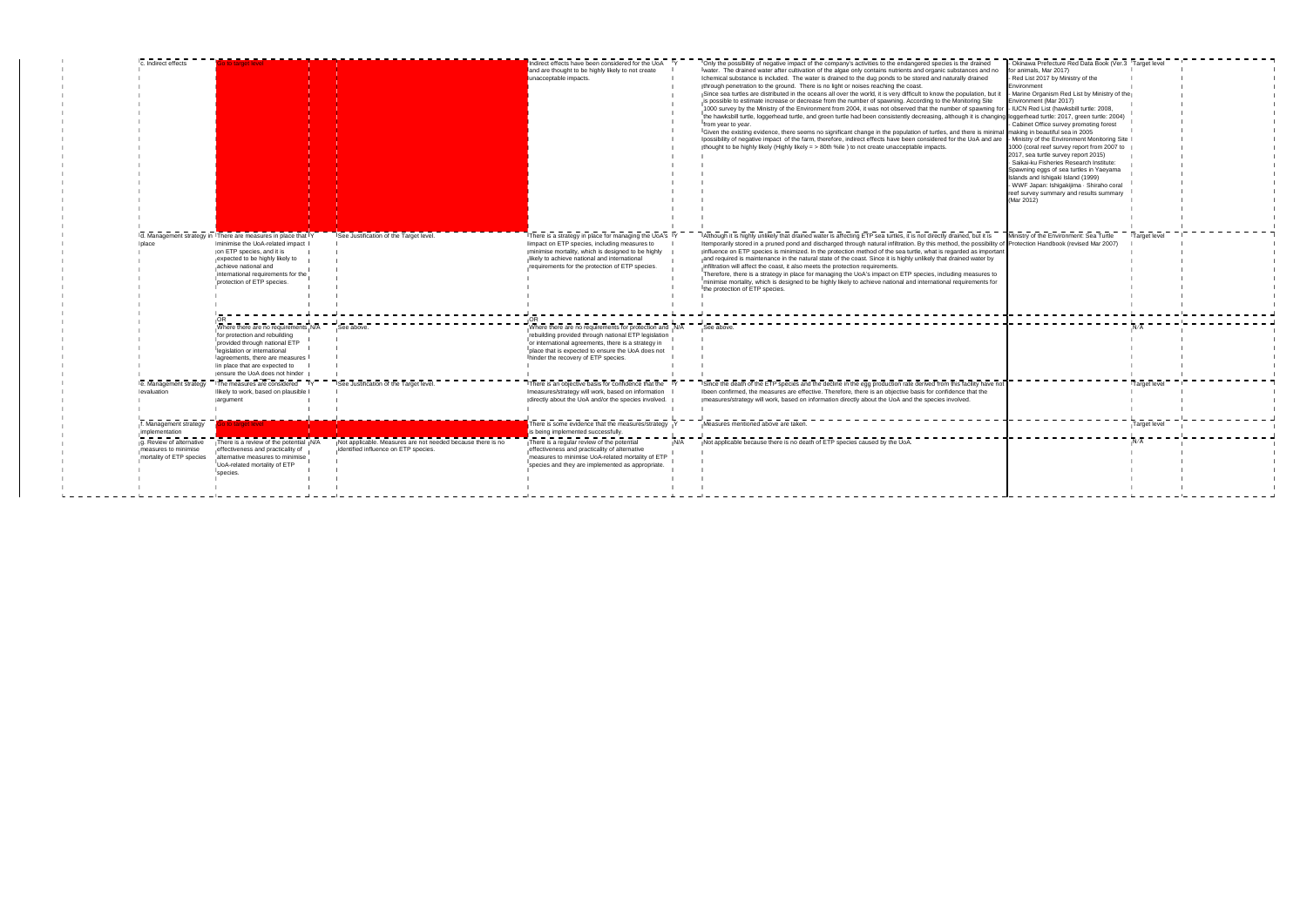| 2.4 Other species                             | a. Main species stock<br>status          | Main species are likely to be<br>labove biologically based limits                                                                                                                                                                                                                                      | There is no influence on main species because it is complete<br>aquaculture at inland cultivating facilities and no bycatch occur.  | Main species are highly likely to be above<br>biologically based limits                                                                                                                                                                                                                                                            | There is no influence on main species because these are inland cultivating facilities and no bycatch occur.                                                                                                                                                                                                                                                                                                                                                                                                                                                                                                                                                                                                                                                                                                                                                                                                                                                                                                                                                                                                                                                                                                                                                                                                                                                                                                                                                                                                                                                        |                                                                                                                                                                                                                                                                                                                                                  | Target level |  |
|-----------------------------------------------|------------------------------------------|--------------------------------------------------------------------------------------------------------------------------------------------------------------------------------------------------------------------------------------------------------------------------------------------------------|-------------------------------------------------------------------------------------------------------------------------------------|------------------------------------------------------------------------------------------------------------------------------------------------------------------------------------------------------------------------------------------------------------------------------------------------------------------------------------|--------------------------------------------------------------------------------------------------------------------------------------------------------------------------------------------------------------------------------------------------------------------------------------------------------------------------------------------------------------------------------------------------------------------------------------------------------------------------------------------------------------------------------------------------------------------------------------------------------------------------------------------------------------------------------------------------------------------------------------------------------------------------------------------------------------------------------------------------------------------------------------------------------------------------------------------------------------------------------------------------------------------------------------------------------------------------------------------------------------------------------------------------------------------------------------------------------------------------------------------------------------------------------------------------------------------------------------------------------------------------------------------------------------------------------------------------------------------------------------------------------------------------------------------------------------------|--------------------------------------------------------------------------------------------------------------------------------------------------------------------------------------------------------------------------------------------------------------------------------------------------------------------------------------------------|--------------|--|
|                                               |                                          | If the main species are below<br>Ibiologically based limits, there<br>are measures in place expected<br>to ensure that the UoA does not<br>hinder recovery and rebuilding.                                                                                                                             | There is no influence on main species because it is complete<br>laquaculture at inland cultivating facilities and no bycatch occur. | If the main species are below biologically based<br>Ilimits there is either evidence of recovery or a<br>demonstrably effective strategy in place between<br>the UoA and any other certified seaweed UoAs<br>which categorise these species as main, to ensure<br>that they collectively do not hinder recovery and<br>rebuilding. | There is no influence on main species because it is complete aquaculture at inland cultivating facilities and no<br>bycatch occur.                                                                                                                                                                                                                                                                                                                                                                                                                                                                                                                                                                                                                                                                                                                                                                                                                                                                                                                                                                                                                                                                                                                                                                                                                                                                                                                                                                                                                                 |                                                                                                                                                                                                                                                                                                                                                  | Target level |  |
|                                               |                                          | b. Management strategy in There are measures in place, if<br>necessary, which are expected to<br>maintain or not hinder rebuilding<br>of main species at/to levels which<br>are highly likely to be above<br>biologically based limits or to<br>ensure that the UoA does not<br>hinder their recovery. | There is no influence on main species because it is complete<br>aquaculture at inland cultivating facilities and no bycatch occur.  | There is a partial strategy in place for the UoA, if<br>necessary, that is expected to maintain or to not<br>hinder rebuilding of the main species at/to levels<br>which are highly likely to be above the biologically<br>based limits or to ensure that the UoA does not<br>hinder their recovery                                | There is no influence on main species because it is complete aquaculture at inland cultivating facilities and no<br>bycatch occur                                                                                                                                                                                                                                                                                                                                                                                                                                                                                                                                                                                                                                                                                                                                                                                                                                                                                                                                                                                                                                                                                                                                                                                                                                                                                                                                                                                                                                  |                                                                                                                                                                                                                                                                                                                                                  | Target level |  |
|                                               | c. Management strategy<br>evaluation     | The measures are considered<br>likely to work, based on plausible<br>largument (e.g. general<br>experience, theory or comparison<br>with similar UoAs/species).                                                                                                                                        | There is no influence on main species because it is complete<br>aquaculture at inland cultivating facilities and no bycatch occur.  | There is some objective basis for confidence that<br>the measures/partial strategy will work, based on<br>Isome information directly about the UoA and/or<br>species involved.                                                                                                                                                     | There is no influence on main species because it is complete aquaculture at inland cultivating facilities and no<br>bycatch occur.                                                                                                                                                                                                                                                                                                                                                                                                                                                                                                                                                                                                                                                                                                                                                                                                                                                                                                                                                                                                                                                                                                                                                                                                                                                                                                                                                                                                                                 |                                                                                                                                                                                                                                                                                                                                                  | Target level |  |
|                                               | d. Management strategy<br>implementation | o to target level                                                                                                                                                                                                                                                                                      |                                                                                                                                     | There is some evidence that the measures/partial<br>strategy is being implemented successfully.                                                                                                                                                                                                                                    | There is no influence on main species because it is complete aquaculture at inland cultivating facilities and no<br>bycatch occur.                                                                                                                                                                                                                                                                                                                                                                                                                                                                                                                                                                                                                                                                                                                                                                                                                                                                                                                                                                                                                                                                                                                                                                                                                                                                                                                                                                                                                                 |                                                                                                                                                                                                                                                                                                                                                  | Target level |  |
|                                               | e. Review of alternative<br>easures      | There is a review of the potential<br>effectiveness and practicality of<br>alternative measures to minimise<br>UoA-related mortality of<br>lunwanted catch of main species.                                                                                                                            | There is no influence on main species because it is complete<br>aquaculture at inland cultivating facilities and no bycatch occur.  | There is a regular review of the potential<br>effectiveness and practicality of alternative<br>measures to minimise UoA-related mortality of<br>unwanted catch of main species and they are<br>limplemented as appropriate.                                                                                                        | There is no influence on main species because it is complete aquaculture at inland cultivating facilities and no<br>bycatch occur.                                                                                                                                                                                                                                                                                                                                                                                                                                                                                                                                                                                                                                                                                                                                                                                                                                                                                                                                                                                                                                                                                                                                                                                                                                                                                                                                                                                                                                 |                                                                                                                                                                                                                                                                                                                                                  | Target level |  |
| 2.5 Waste management<br>and pollution control | a. Waste reduction                       | There are some measures in<br>place that can help to reduce<br>waste produced by the UoA.                                                                                                                                                                                                              | See Justification of the Target level                                                                                               | There is a strategy in place, which is expected to<br>reduce waste produced by the UoA.                                                                                                                                                                                                                                            | The company has developed "A policy on waste treatment". In the "Yaeyama Shokusan 10th Environmental<br>Plan" specifies a process to reduce waste for this fiscal year. Wastes generated from their facilities include<br>below-the-standard products, harvested water, waste liquid from failed culture, waste equipment and waste<br>chemicals. For each waste, an annual plan for reduction activities are specified. The progress is recorded in<br>the relevant meeting minutes. Waste volume is recorded. It is a mechanism that examines and executes each<br>waste reduction method, verifies the effect, and if necessary improves the method. It is a strategy that can<br>expect waste reduction.<br>The type and amount of industrial waste is recorded and monitored by the manifest. Auditor confirmed the<br>manifest sample. Other wastes are monitored as planned. For example, the wastewater pollution load per<br>production unit has been reduced by efforts to prevent pollution and reduce the culture waste liquid, and by<br>efforts to increase the collection efficiency with introducing a new separator. For goals those have already<br>achieved ahead of schedule, new long-term goals and action plans are expected to be reset with the president<br>approval.<br>As noted above, these procedures are designed to reduce all waste generated from the facility, are evaluated<br>annually and reviewed as necessary. These procedures are considered as measures that can be expected to<br>reduce the waste generated from UoA. | A policy on waste treatment<br>Yaeyama Shokusan 10th Environmental<br>List of electronic manifest delivering                                                                                                                                                                                                                                     | Target level |  |
|                                               | b. Chemicals and<br>hydrocarbon wastes   | There are some measures in<br>place that can help to reduce<br>chemical and hydrocarbon<br>wastes produced by the UoA.                                                                                                                                                                                 | See Justification of the Target level                                                                                               | There is a strategy in place, which is expected to<br>reduce chemical and hydrocarbon waste produced<br>by the UoA.                                                                                                                                                                                                                | Most of the hydrocarbon waste originate from compressor oil. The company continues to extend the use-by-<br>date by reducing the operating time of the compressor. For example, if the annual operating time of the<br>compressor can be reduced by 5%, the usable time limit of oil can be extended by 5%, resulting in a 5%<br>reduction in the amount of oil discarded. Until now, they have improved the facility since 2011 and have<br>reduced the amount of oil waste by about 24 liters per year.<br>Chemical substance is only used for quality inspection. Chemical is not used in production processes at all.<br>Targets for reducing reagent usage were set, measurement methods were improved, and waste liquid was<br>significantly reduced. In addition, the arsenic and phenol waste liquids that were previously used in quality<br>inspections have become zero.<br>Audit team confirmed the activities via minutes of relevant meetings.<br>Therefore, audit team concluded that there is a strategy in place, which is expected to reduce chemical and<br>hydrocarbon waste produced by the UoA.                                                                                                                                                                                                                                                                                                                                                                                                                                              | A policy on waste treatment.<br>A manual on machine oil treatment.<br>A manual on treating waste liquid from<br>experimental laboratory.<br>Minutes of cross section meetings.                                                                                                                                                                   | Target level |  |
|                                               | c. Chemicals and<br>hydrocarbon spills   | There are some measures in<br>place that can help to prevent<br>spills of chemicals and<br>hydrocarbons originating from<br>the UoA.                                                                                                                                                                   | ISee Justification of the Target level.                                                                                             | There is a spill prevention and response plan in<br>place for chemicals and hydrocarbons originating<br>from the UoA.                                                                                                                                                                                                              | There are "A manual on emergency measures in case of heavy oil spillage" and "A manual on treating waste<br>liquid from experimental laboratory."<br>Heavy oils are stored in a special container tank and managed so that no spillage can happen in normal usage<br>conditions.<br>Chemical substance is only used for quality inspection. Chemical is not used in production processes at all.<br>Amount of chemical used is recorded every time chemicals are used. The remaining amount and records are<br>cross checked every month. Waste liquids including the secondary cleaning solution are stored in a special<br>Icontainer. When the container becomes full, its treatment is outsourced to a external company. Audit team<br>confirmed this situation during on-site audit.<br>Training on waste management was conducted on April 16, 2018 to managers and staff in charge of waste<br>treatment and chemical use. Training materials and training record were confirmed.<br>Therefore, there is a spill prevention and response plan in place for chemicals and hydrocarbons originating<br>from the UoA.                                                                                                                                                                                                                                                                                                                                                                                                                                          | A manual on machine oil treatment.<br>A manual on emergency measures in case<br>of heavy oil spillage.<br>A manual on treating waste liquid from<br>experimental laboratory.<br>A manual on emergency measures in case<br>of spillage of waste liquid from experimental<br>laboratory and in case of fire.<br>Training records (April 16, 2018). | Target level |  |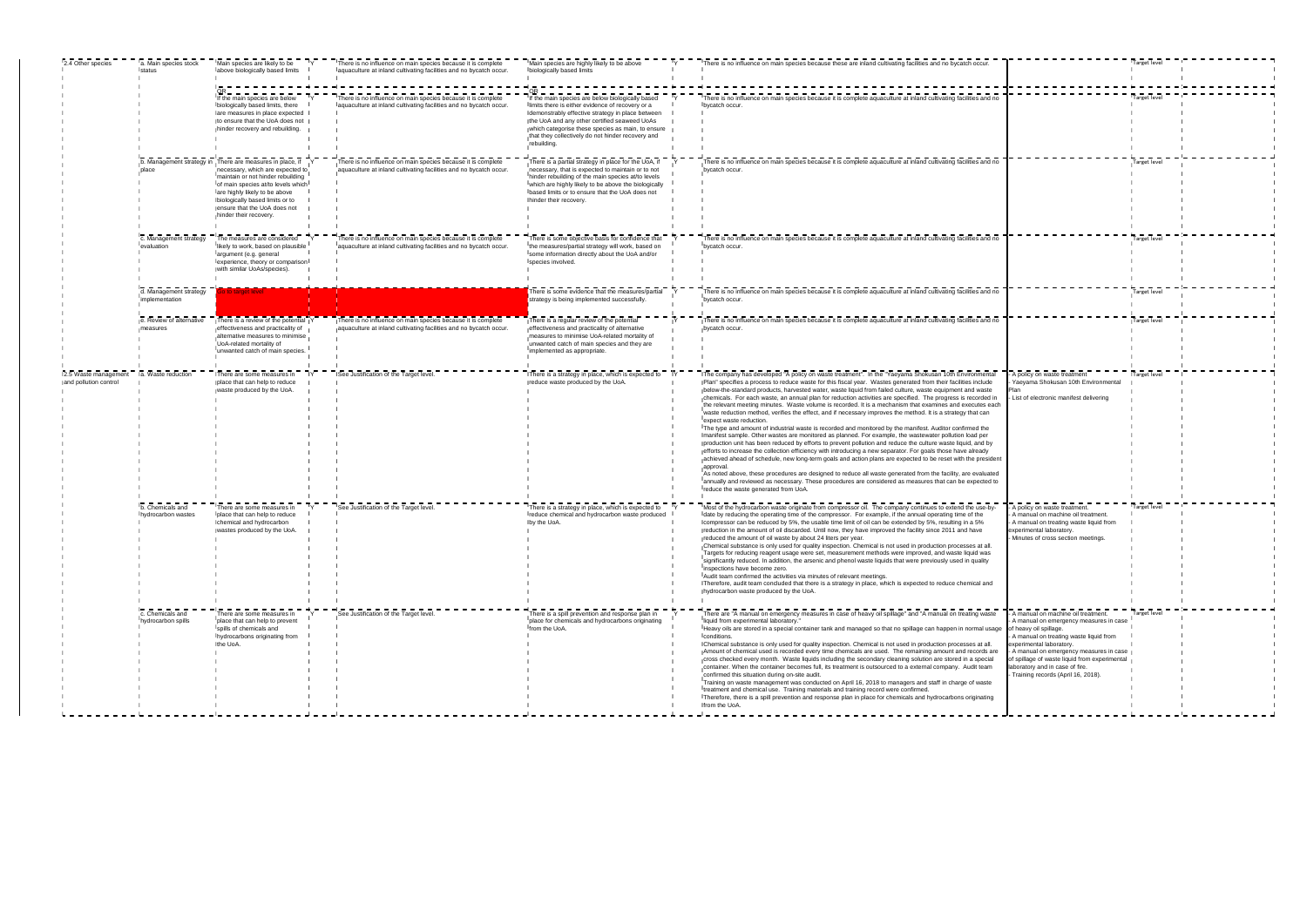| management                           | disease(s)                                            | 2.6 Pest(s) and disease(s) a. Spread of pest(s) and There is a partial strategy that is TY<br>expected to prevent the spread<br>of pest(s) and disease(s).                                                                                                     | Although there is a possibility of fungus and other microorganism<br>entering into cultivation pools, there is no recognized bacteria or<br>viruses that infect euglena or chlorella. No external report on such<br>bacteria or viruses either.<br>Cultivation solution is checked every day with microscope so that any<br>abnormalities can be detected. There is an inspection manual in<br>place. In case of detection of any infection or diseases, heat-<br>sterilization can be applied followed by waste treatment. In order to<br>avoid risk of infection, each production batch is started with new<br>seeds. | There is a strategy that is expected to prevent the Y<br>spread of pest(s) and disease(s).                                                                                                                                                     |     | A "Procedure for Infectious Diseases" (15th November, 2018) was created and this document was confirmed by<br>Ithis Surveillance Audit. The treatment procedure described the disease infection of algae and the operation flow<br>at the time of disease infection.<br>The operation flow described the command and command system from the time of the abnormality detection.<br>and the operation method at the site. It was judged that this procedure manual took measures that could be<br>expected to prevent the spread of pests and diseases.                                                                                                                                                                                                                                                                                                                                                                                                                                                                                                                                                                                                                                                                                                                                                                                                                                                                       |                                                                                                                                                    | Target level |  |
|--------------------------------------|-------------------------------------------------------|----------------------------------------------------------------------------------------------------------------------------------------------------------------------------------------------------------------------------------------------------------------|-------------------------------------------------------------------------------------------------------------------------------------------------------------------------------------------------------------------------------------------------------------------------------------------------------------------------------------------------------------------------------------------------------------------------------------------------------------------------------------------------------------------------------------------------------------------------------------------------------------------------|------------------------------------------------------------------------------------------------------------------------------------------------------------------------------------------------------------------------------------------------|-----|------------------------------------------------------------------------------------------------------------------------------------------------------------------------------------------------------------------------------------------------------------------------------------------------------------------------------------------------------------------------------------------------------------------------------------------------------------------------------------------------------------------------------------------------------------------------------------------------------------------------------------------------------------------------------------------------------------------------------------------------------------------------------------------------------------------------------------------------------------------------------------------------------------------------------------------------------------------------------------------------------------------------------------------------------------------------------------------------------------------------------------------------------------------------------------------------------------------------------------------------------------------------------------------------------------------------------------------------------------------------------------------------------------------------------|----------------------------------------------------------------------------------------------------------------------------------------------------|--------------|--|
|                                      |                                                       |                                                                                                                                                                                                                                                                | Therefore there is a partial strategy that is expected to prevent the<br>spread of pest(s) and disease(s).                                                                                                                                                                                                                                                                                                                                                                                                                                                                                                              |                                                                                                                                                                                                                                                |     |                                                                                                                                                                                                                                                                                                                                                                                                                                                                                                                                                                                                                                                                                                                                                                                                                                                                                                                                                                                                                                                                                                                                                                                                                                                                                                                                                                                                                              |                                                                                                                                                    |              |  |
| 2.7 Energy efficiency                |                                                       | a. Energy use monitoring There is some information about TY<br>lenergy use of the production                                                                                                                                                                   | See Justification of the Target level.                                                                                                                                                                                                                                                                                                                                                                                                                                                                                                                                                                                  | There is evidence of energy use monitoring relative Y<br>Ito production and ongoing effort to improve<br>efficiency.                                                                                                                           |     | "11th Monthly inspection record" includes records of energy consumption, amount of LPG and heavy oil used<br>Ther production unit and cross-check with the calculated estimates so that any differences can be analysed.<br>The biggest waste of energy will happen when cultivation solution is contaminated/infected and had to be<br>discarded (all the energy put is so far will be lost). So the company is making effort to avoid such<br>contamination/infection. Specific plans for saving energy is discussed and decided during cross section<br>meetings. Audit team confirmed plans via meeting minutes. There is a system in place to alert section<br>managers by e-mail when any abnormal figures are detected in terms of energy consumption.<br>In terms of energy efficiency, a long-term reduction target of 3% or more was set in FY2022 compared to the<br>lend of 2017, efforts were made in line with the short-term target, and numerical results are also recorded.<br>Specifically, the amount of energy used can be reduced by devising the operating method of the machine in the<br>powdering and drying process. In addition, the power peak is managed at a value lower than the target value,<br>and measures are taken to avoid the simultaneous use of power.<br>Therefore, there is evidence of energy use monitoring relative to production and ongoing effort to improve<br>efficiency. | - 11th Monthly inspection record<br>Minutes of cross section meetings                                                                              | Target level |  |
|                                      | equipment                                             | b. Maintenance records of There are maintenance records<br>for equipment.                                                                                                                                                                                      | See Justification of the Target level.                                                                                                                                                                                                                                                                                                                                                                                                                                                                                                                                                                                  | Maintenance records for equipment are up to date<br>and available.                                                                                                                                                                             |     | There are inspection records for boilers, spray dryers, LPG tanks, heavy oil tanks, etc. Daily inspections,<br>monthly inspections, etc. are defined and implemented by the equipment. Auditor confirmed the inspection<br>records so far.<br>Compressors are inspected weekly, monthly and yearly, and blowers are inspected once a month by the<br>jengineering department. The generator used at the time of power failure is outsourced to the Okinawa Electric<br>Safety Association, and there is a report. Farm is able to submit the latest maintenance / inspection records<br>regarding equipment such as ships and engines.                                                                                                                                                                                                                                                                                                                                                                                                                                                                                                                                                                                                                                                                                                                                                                                       | - Daily inspection records.<br>- Monthly inspection records.                                                                                       | Target level |  |
| 12.8 Translocations                  | activity                                              | Ia. Impact of translocation IThe translocation activity is<br>IN/A<br>unlikely to introduce diseases,<br>pests, pathogens, or non-native<br>species into the surrounding<br>ecosystem.                                                                         | Not applicable as there is no translocation of cultivated seeds.                                                                                                                                                                                                                                                                                                                                                                                                                                                                                                                                                        | I The translocation activity is highly unlikely to<br>introduce diseases, pests, pathogens, or non-native<br>species into the surrounding ecosystem                                                                                            |     | Not applicable as there is no translocation of cultivated seeds.                                                                                                                                                                                                                                                                                                                                                                                                                                                                                                                                                                                                                                                                                                                                                                                                                                                                                                                                                                                                                                                                                                                                                                                                                                                                                                                                                             |                                                                                                                                                    |              |  |
|                                      | o. Translocation<br>management strategy<br>evaluation | There is a partial strategy in<br>place that is expected to protect<br>the surrounding ecosystem from<br>the translocation activity at levels<br>compatible with the translocation<br>outcome target level of<br>performance defined in Sla<br>(target level). | Not applicable as there is no translocation of cultivated seeds.                                                                                                                                                                                                                                                                                                                                                                                                                                                                                                                                                        | There is a strategy in place that is expected to<br>protect the surrounding ecosystem from the<br>translocation activity at levels compatible with the<br>Itranslocation outcome target level of performance<br>defined in Sla (target level). |     | Not applicable as there is no translocation of cultivated seeds.                                                                                                                                                                                                                                                                                                                                                                                                                                                                                                                                                                                                                                                                                                                                                                                                                                                                                                                                                                                                                                                                                                                                                                                                                                                                                                                                                             |                                                                                                                                                    |              |  |
| 2.9 Introduction of alien<br>species | a. Management of alien<br>species                     | There is a partial strategy in<br>place to prevent progression of<br>ecosystem impacts from<br>occurring due to the presence of<br>the alien species.                                                                                                          | Not applicable as the target species are not alien species.                                                                                                                                                                                                                                                                                                                                                                                                                                                                                                                                                             | There is a strategy in place to prevent progression<br>of ecosystem impacts from occurring due to the<br>presence of the alien species.                                                                                                        | N/A | Not applicable as the target species are not alien species                                                                                                                                                                                                                                                                                                                                                                                                                                                                                                                                                                                                                                                                                                                                                                                                                                                                                                                                                                                                                                                                                                                                                                                                                                                                                                                                                                   | Freshwater microbial pictorial book (Yuji<br>Tsukii, March 2010)<br>Photosynthesis dictionary (The Japan<br>Society of Photosynthesis, April 2015) |              |  |

 $\mathbf{I}$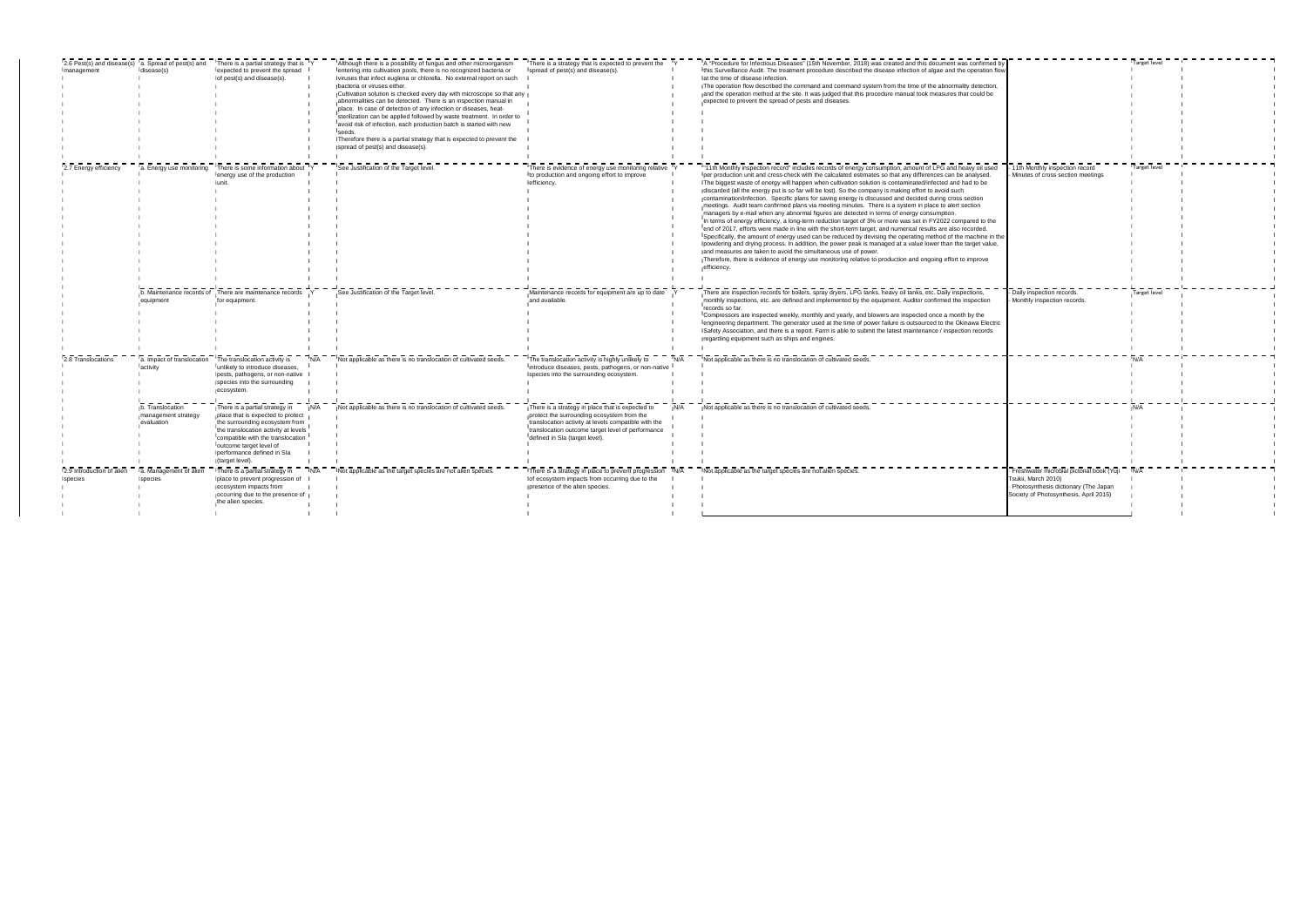| Principle 3: |           |                          | 3.1 Legal and/or customary a. Compatibility of laws or There is an effective national | See Justification of the Target level. | There is an effective national legal system and | Euglena and Chlorella are not subjected to resource management under any international cooperation                                                              | Articles of following acts:                     | Target level |
|--------------|-----------|--------------------------|---------------------------------------------------------------------------------------|----------------------------------------|-------------------------------------------------|-----------------------------------------------------------------------------------------------------------------------------------------------------------------|-------------------------------------------------|--------------|
| ffective     | framework | standards with effective | legal system and a framework for                                                      |                                        | organized and effective cooperation with other  | Ischemes. In Japan there is no specific law regarding in land-based seaweed aquaculture facilities. The same I- Water Supply Act (revised 31 May 2017)          |                                                 |              |
| management   |           | management               | cooperation with other parties,                                                       |                                        | parties, where necessary, to deliver management | Ilegislations as for other food companies apply, e.g. Food Sanitation Act. Application of Water Pollution                                                       | - Air Pollution Control Act (revised 2 Jun      |              |
|              |           |                          | where necessary, to deliver                                                           |                                        | outcomes consistent with the Principles of this | Prevention Act is exempted for in land-based facilities. Since the algae farm is closed within the facilities owned (2017)                                      |                                                 |              |
|              |           |                          | management outcomes                                                                   |                                        | standard.                                       | by themselves, the legislation is the same as normal food production facilities and it is not considered necessary - Noise Regulation Act (revised 18 Jun 2014) |                                                 |              |
|              |           |                          | consistent with the Principles of                                                     |                                        |                                                 | for the company to work together with other parties. Management decision is made within the company.                                                            | Vibration Regulation Act (revised 18 Jun        |              |
|              |           |                          | this standard.                                                                        |                                        |                                                 |                                                                                                                                                                 | 2014)014)                                       |              |
|              |           |                          |                                                                                       |                                        |                                                 |                                                                                                                                                                 | - Waste Management and Public Cleansing         |              |
|              |           |                          |                                                                                       |                                        |                                                 |                                                                                                                                                                 | Act (revised 16 Jun 2017)                       |              |
|              |           |                          |                                                                                       |                                        |                                                 |                                                                                                                                                                 | I- Fire Service Act (revised 27 June 2018)      |              |
|              |           |                          |                                                                                       |                                        |                                                 |                                                                                                                                                                 | - Industrial Safety and Health Act (revised 25) |              |
|              |           |                          |                                                                                       |                                        |                                                 |                                                                                                                                                                 | July 2018)                                      |              |
|              |           |                          |                                                                                       |                                        |                                                 |                                                                                                                                                                 | - Food Sanitation Act (revised 15 June 2018)    |              |
|              |           |                          |                                                                                       |                                        |                                                 |                                                                                                                                                                 | - Water Pollution Prevention Act (revised 16    |              |
|              |           |                          |                                                                                       |                                        |                                                 |                                                                                                                                                                 | May) (not applicable)                           |              |
|              |           |                          |                                                                                       |                                        |                                                 |                                                                                                                                                                 |                                                 |              |
|              |           |                          |                                                                                       |                                        |                                                 |                                                                                                                                                                 |                                                 |              |
|              |           |                          |                                                                                       |                                        |                                                 |                                                                                                                                                                 |                                                 |              |
|              |           |                          |                                                                                       |                                        |                                                 |                                                                                                                                                                 |                                                 |              |
|              |           |                          |                                                                                       |                                        |                                                 |                                                                                                                                                                 |                                                 |              |
|              |           |                          |                                                                                       |                                        |                                                 | As the legal system concerning social responsibility in principle 4, the constitution (4.3 Discrimination, 4.6                                                  | the Constitution (announced on 3 Nov            |              |
|              |           |                          |                                                                                       |                                        |                                                 | Freedom of association and collective bargaining), Labor Standards Act (4.1 Child labour, 4.2 Forced, bonded                                                    | 1946)                                           |              |
|              |           |                          |                                                                                       |                                        |                                                 | or compulsory labour, 4.3 Discrimination, 4.5 Fair and decent wages, 4.8 Working hours), Act on Securing, Etc. - Labor Standards Act (revised 8 Jun 2018)       |                                                 |              |
|              |           |                          |                                                                                       |                                        |                                                 | of Equal Opportunity and Treatment between Men and Women in Employment (4.3 Discrimination), Act on                                                             | - Act on Securing, Etc. of Equal Opportunity    |              |
|              |           |                          |                                                                                       |                                        |                                                 | IEmployment Promotion etc. of Persons with Disabilities (4.3 Discrimination), Industrial Safety and Health Act                                                  | land Treatment between Men and Women in         |              |
|              |           |                          |                                                                                       |                                        |                                                 | (4.4 Health, safety), Industrial Accident Compensation Insurance Act (4.4 Insurance), Minimum Wage Act (4.5 Employment (revised 2 Jun 2017)                     |                                                 |              |
|              |           |                          |                                                                                       |                                        |                                                 | Fair and decent wages), Labor Union Act (4.6 Freedom of association and collective bargaining), Labor                                                           | - Act on Employment Promotion etc. of           |              |
|              |           |                          |                                                                                       |                                        |                                                 | Contracts Act (4.7 Disciplinary practices) etc., and they are effective.                                                                                        | Persons with Disabilities (revised 14 Jun       |              |
|              |           |                          |                                                                                       |                                        |                                                 |                                                                                                                                                                 |                                                 |              |
|              |           |                          |                                                                                       |                                        |                                                 |                                                                                                                                                                 | Industrial Safety and Health Act (revised 25    |              |
|              |           |                          |                                                                                       |                                        |                                                 |                                                                                                                                                                 | July 2018)                                      |              |
|              |           |                          |                                                                                       |                                        |                                                 |                                                                                                                                                                 | - Industrial Accident Compensation              |              |
|              |           |                          |                                                                                       |                                        |                                                 |                                                                                                                                                                 | Insurance Act (revised 25 May 2018)             |              |
|              |           |                          |                                                                                       |                                        |                                                 |                                                                                                                                                                 | - Minimum Wage Act (revised 6 Apr 2012)         |              |
|              |           |                          |                                                                                       |                                        |                                                 |                                                                                                                                                                 | - Labor Union Act (revised 8 Jun 2018)          |              |
|              |           |                          |                                                                                       |                                        |                                                 |                                                                                                                                                                 | Labor Contracts Act (revised 6 July 2018)       |              |
|              |           |                          |                                                                                       |                                        |                                                 |                                                                                                                                                                 |                                                 |              |
|              |           |                          |                                                                                       |                                        |                                                 |                                                                                                                                                                 |                                                 |              |
|              |           |                          |                                                                                       |                                        |                                                 | Regarding the legal system concerning the relationship with the community in principle 5, the matters                                                           | - Fishery Act (revised 15 May 2020)             |              |
|              |           |                          |                                                                                       |                                        |                                                 | concerning fishery are managed by Fishery Act and the fishery right exercise rules prescribed by each fishery                                                   | - Code of Civil Procedure (revised 8 Jun        |              |
|              |           |                          |                                                                                       |                                        |                                                 | cooperative based thereon (5.1 Community impacts, 5.4 Visibility, positioning and orientation of production units 2018)                                         |                                                 |              |
|              |           |                          |                                                                                       |                                        |                                                 | or water-based structures, 5.5 Identification and recovery of substantial gear, 5.7 Decommissioning of                                                          | - Act on the Promotion of Ainu Culture, and     |              |
|              |           |                          |                                                                                       |                                        |                                                 | abandoned production units or water-based structures). Regarding the proceedings of the civil procedure, Code Dissemination and Enlightenment of                |                                                 |              |
|              |           |                          |                                                                                       |                                        |                                                 | Tof Civil Procedure (5.2 Conflict resolution). Indigenous peoples in Japan is the Ainu race in Hokkaido, and Act Knowledge about Ainu Tradition, etc            |                                                 |              |
|              |           |                          |                                                                                       |                                        |                                                 | Ton the Promotion of Ainu Culture, and Dissemination and Enlightenment of Knowledge about Ainu Tradition,                                                       | (revised 24 Jun 2011)                           |              |
|              |           |                          |                                                                                       |                                        |                                                 | etc. (5.3 Indigenous Peoples' Rights) has been enacted. Noise and odours are regulated by the Noise Control - Noise Control Act (revised 18 Jun 2014)           |                                                 |              |
|              |           |                          |                                                                                       |                                        |                                                 | Act and the Odour Control Act (5.6 Noise, Odour). There are no national laws regulating light pollution, but each - Odour Control Act (revised 30 Aug 2011)     |                                                 |              |
|              |           |                          |                                                                                       |                                        |                                                 | municipality establishes light pollution prevention ordinance. But it is not in Ishigaki city.                                                                  |                                                 |              |
|              |           |                          |                                                                                       |                                        |                                                 | Because Yaeyama Shokusan is doing business within the premises on land, there is no item requiring                                                              |                                                 |              |
|              |           |                          |                                                                                       |                                        |                                                 | cooperation with others, but as mentioned above, there is an effective national legal system to deliver                                                         |                                                 |              |
|              |           |                          |                                                                                       |                                        |                                                 | management outcomes consistent with the Principles of this standard.                                                                                            |                                                 |              |
|              |           |                          |                                                                                       |                                        |                                                 |                                                                                                                                                                 |                                                 |              |
|              |           |                          |                                                                                       |                                        |                                                 |                                                                                                                                                                 |                                                 |              |
|              |           |                          |                                                                                       |                                        |                                                 |                                                                                                                                                                 |                                                 |              |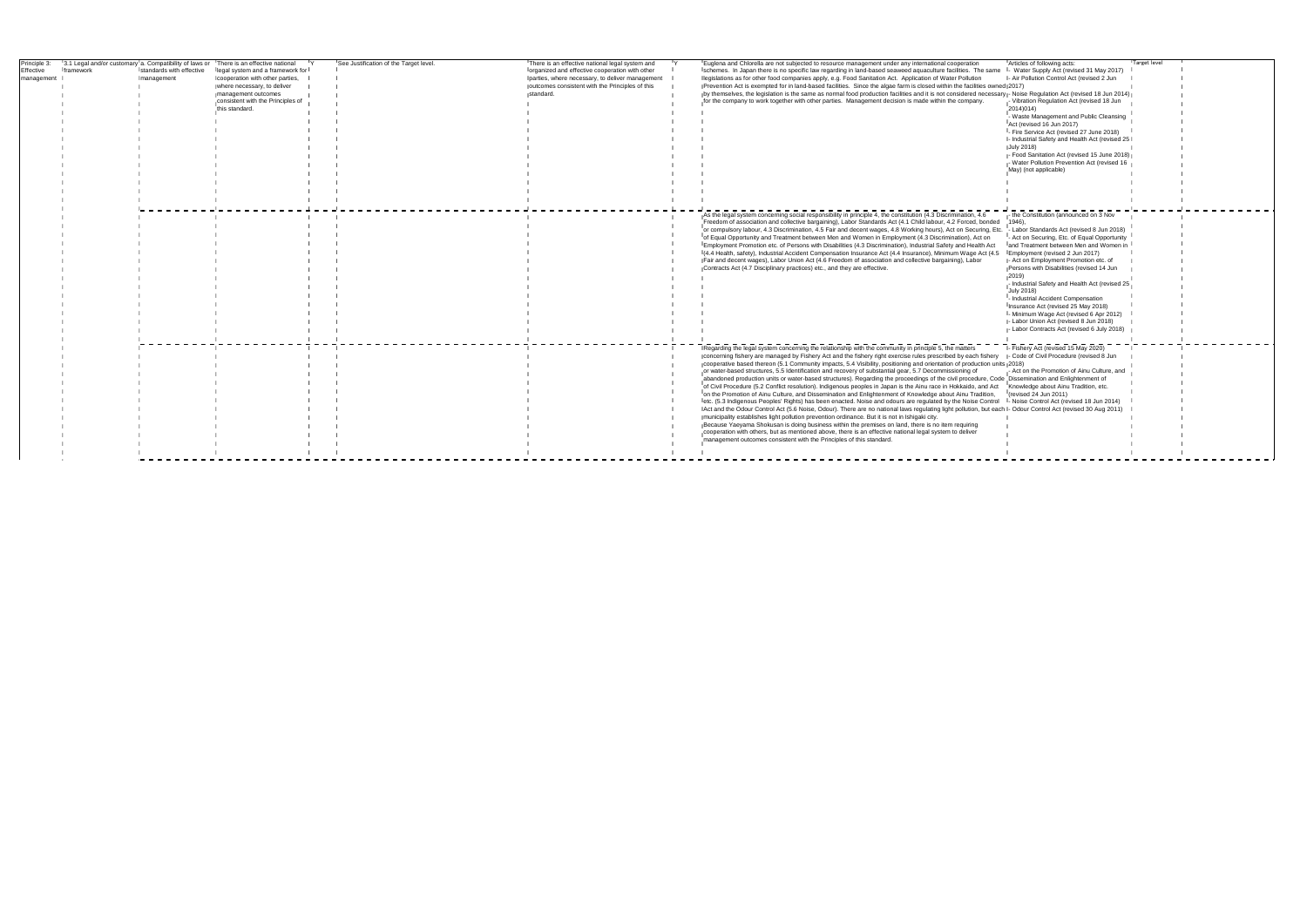| inner                  |                                                                                                                                                                                                                                                                                                                             | Target level |  |
|------------------------|-----------------------------------------------------------------------------------------------------------------------------------------------------------------------------------------------------------------------------------------------------------------------------------------------------------------------------|--------------|--|
| lence<br>ė.            |                                                                                                                                                                                                                                                                                                                             |              |  |
| iciple<br>Farm<br>eved | - Corporate philosophy of Yaeyama<br>Shokusan<br>- Corporate vision of Yaeyama Shokusan<br>- Target and activities plan for rare species<br>(biodiversity) care, reducing waste and<br>reducing energy consumption;<br>- Target and activities plan for corporate<br>Isocial responsibility and community relations. I<br>ī | Target level |  |
| ion of                 |                                                                                                                                                                                                                                                                                                                             |              |  |
| 2.                     |                                                                                                                                                                                                                                                                                                                             |              |  |
| ill be                 |                                                                                                                                                                                                                                                                                                                             |              |  |
| age<br>2017.           |                                                                                                                                                                                                                                                                                                                             |              |  |
| into                   |                                                                                                                                                                                                                                                                                                                             |              |  |
| e                      |                                                                                                                                                                                                                                                                                                                             |              |  |
| ssed in                | I                                                                                                                                                                                                                                                                                                                           |              |  |
|                        |                                                                                                                                                                                                                                                                                                                             |              |  |

| mechanism to generally respect<br>water are protected as fishery rights by the fisheries law in Japan, and it is established as a management<br>lobserve the legal rights created explicitly or<br>the legal rights created explicitly<br>lestablished by custom of people dependent on<br>system.<br>or established by custom of<br>Therefore, the management system has a mechanism to observe the legal rights created explicitly or<br>harvesting or farming for food or livelihood in a<br>manner consistent with the objectives of Principles<br>established by custom of people dependent on harvesting or farming for food or livelihood in a manner<br>people dependent on harvesting<br>or farming for food or livelihood in<br>of this standard.<br>consistent with the objectives of Principles of this standard.<br>For this case, the algae farm is closed and within the on-land cultivation facilities owned by themselves. Hence<br>a manner consistent with the<br>there is no impact on rights of local community to harvest or farm. This indicator is therefore not applicable.<br>objectives of Principles of this<br>standard.<br>See Justification of the Target level<br>a. Objectives<br>Corporate philosophy of Yaeyama Shokusan are "to be a company that contribute to every one's health<br>3.2 Decision-making<br>Objectives to guide decision-<br>Short and long-term objectives, which are consistent Y<br>globally" and "to be a company that is in harmony with the beautiful nature of Okinawa".<br>Sh<br>making, which are consistent with<br>with achieving the outcomes expressed in the<br>processes<br>Following specific plans have been developed accordingly:<br>achieving the outcomes<br>Principles of this standard, are explicit within the<br>expressed in the Principles of<br>production unit specific management system<br>- Target and activities plan for rare species (biodiversity) care, reducing waste and reducing energy<br>this standard, are implicit within<br>consumption, consistent with Principle 2 requirements;<br>- Target and activities plan for corporate social responsibility and community relations, consistent with Principle<br>the production unit specific<br>4 and 5 of this standard.<br>management system.<br>The company has specified long term targets (until 2022) and short term targets (until 2019).<br>IWaste was limited to the disposal of chemical substances that can be specifically considered at present. Farm<br>keeps on reviewing the plan every year.<br>New targets have been set for those that have already been achieved, and those that have not been achieved<br>continue to be addressed.<br>Related to Principle 2:<br>Achieving the outcomes: Do not affect the important elements that form the basis of the structure or function of<br>the ecosystem until it causes serious or irreversible damage.<br>Long-term objective: Reduce wastewater pollution load per product compared to 2019 by April 2022.<br>Short-term objective: Understand the current situation by conducting periodic monitoring by April 2019.<br>Achieving the outcomes: Reduction of waste<br>Long-term objective: Reduce the use of one or more chemical substances compared to 2018 by April 2022.<br>Short-term objective: Understand usage of chemical substances used for analysis etc. until April 2019.<br>Achieving the outcomes: Enhancement of energy efficiency<br>Long-term objective: In the fiscal year ending September 2022, the amount used per production volume will be<br>reduced by more than 3% on average in the usage of electricity, water, gas and heavy oil in the period of<br>September 2017.<br>Short-term objective: In the fiscal year ending September 2019, achieve reduction of 1% or more on average<br>per production volume in any of electricity, water, gas, heavy oil consumption in the period of September 2017.<br>Related to Principle 4:<br>Achieving the outcomes: Compliance with all items related to principle 4<br>Long-term objective / Short-term objective: Provide a workplace environment that takes safety and health into<br>consideration, continue to update zero accidents record, go to work with a smile and go home cheerfully.<br>Related to Principle 5:<br>Achieving the outcomes: bring social benefits to the community<br>Long-term objective / Short-term objective: Develop relationship by continuing regular communication while<br>maintaining a relationship of trust with Shiraho community that have been built since founding.<br>From the above, Short and long-term objectives, which are consistent with achieving the outcomes expressed in<br>the Principles of this standard, are explicit within the production unit specific management system. | b. Respect for rights | The management system has a TY | See Justification of the Target level | The management system has a mechanism to | In general, the legal rights of people dependent on harvesting or farming for livelihood in the sea and the inner |  |
|-----------------------------------------------------------------------------------------------------------------------------------------------------------------------------------------------------------------------------------------------------------------------------------------------------------------------------------------------------------------------------------------------------------------------------------------------------------------------------------------------------------------------------------------------------------------------------------------------------------------------------------------------------------------------------------------------------------------------------------------------------------------------------------------------------------------------------------------------------------------------------------------------------------------------------------------------------------------------------------------------------------------------------------------------------------------------------------------------------------------------------------------------------------------------------------------------------------------------------------------------------------------------------------------------------------------------------------------------------------------------------------------------------------------------------------------------------------------------------------------------------------------------------------------------------------------------------------------------------------------------------------------------------------------------------------------------------------------------------------------------------------------------------------------------------------------------------------------------------------------------------------------------------------------------------------------------------------------------------------------------------------------------------------------------------------------------------------------------------------------------------------------------------------------------------------------------------------------------------------------------------------------------------------------------------------------------------------------------------------------------------------------------------------------------------------------------------------------------------------------------------------------------------------------------------------------------------------------------------------------------------------------------------------------------------------------------------------------------------------------------------------------------------------------------------------------------------------------------------------------------------------------------------------------------------------------------------------------------------------------------------------------------------------------------------------------------------------------------------------------------------------------------------------------------------------------------------------------------------------------------------------------------------------------------------------------------------------------------------------------------------------------------------------------------------------------------------------------------------------------------------------------------------------------------------------------------------------------------------------------------------------------------------------------------------------------------------------------------------------------------------------------------------------------------------------------------------------------------------------------------------------------------------------------------------------------------------------------------------------------------------------------------------------------------------------------------------------------------------------------------------------------------------------------------------------------------------------------------------------------------------------------------------------------------------------------------------------------------------------------------------------------------------------------------------------------------------------------------------------------------------------------------------------------------------------------------------------------------------------------------------------------------------------------------------------------------------------------------------------------------------------------------------------------------------------------------------------|-----------------------|--------------------------------|---------------------------------------|------------------------------------------|-------------------------------------------------------------------------------------------------------------------|--|
|                                                                                                                                                                                                                                                                                                                                                                                                                                                                                                                                                                                                                                                                                                                                                                                                                                                                                                                                                                                                                                                                                                                                                                                                                                                                                                                                                                                                                                                                                                                                                                                                                                                                                                                                                                                                                                                                                                                                                                                                                                                                                                                                                                                                                                                                                                                                                                                                                                                                                                                                                                                                                                                                                                                                                                                                                                                                                                                                                                                                                                                                                                                                                                                                                                                                                                                                                                                                                                                                                                                                                                                                                                                                                                                                                                                                                                                                                                                                                                                                                                                                                                                                                                                                                                                                                                                                                                                                                                                                                                                                                                                                                                                                                                                                                                                                                                   |                       |                                |                                       |                                          |                                                                                                                   |  |
|                                                                                                                                                                                                                                                                                                                                                                                                                                                                                                                                                                                                                                                                                                                                                                                                                                                                                                                                                                                                                                                                                                                                                                                                                                                                                                                                                                                                                                                                                                                                                                                                                                                                                                                                                                                                                                                                                                                                                                                                                                                                                                                                                                                                                                                                                                                                                                                                                                                                                                                                                                                                                                                                                                                                                                                                                                                                                                                                                                                                                                                                                                                                                                                                                                                                                                                                                                                                                                                                                                                                                                                                                                                                                                                                                                                                                                                                                                                                                                                                                                                                                                                                                                                                                                                                                                                                                                                                                                                                                                                                                                                                                                                                                                                                                                                                                                   |                       |                                |                                       |                                          |                                                                                                                   |  |
|                                                                                                                                                                                                                                                                                                                                                                                                                                                                                                                                                                                                                                                                                                                                                                                                                                                                                                                                                                                                                                                                                                                                                                                                                                                                                                                                                                                                                                                                                                                                                                                                                                                                                                                                                                                                                                                                                                                                                                                                                                                                                                                                                                                                                                                                                                                                                                                                                                                                                                                                                                                                                                                                                                                                                                                                                                                                                                                                                                                                                                                                                                                                                                                                                                                                                                                                                                                                                                                                                                                                                                                                                                                                                                                                                                                                                                                                                                                                                                                                                                                                                                                                                                                                                                                                                                                                                                                                                                                                                                                                                                                                                                                                                                                                                                                                                                   |                       |                                |                                       |                                          |                                                                                                                   |  |
|                                                                                                                                                                                                                                                                                                                                                                                                                                                                                                                                                                                                                                                                                                                                                                                                                                                                                                                                                                                                                                                                                                                                                                                                                                                                                                                                                                                                                                                                                                                                                                                                                                                                                                                                                                                                                                                                                                                                                                                                                                                                                                                                                                                                                                                                                                                                                                                                                                                                                                                                                                                                                                                                                                                                                                                                                                                                                                                                                                                                                                                                                                                                                                                                                                                                                                                                                                                                                                                                                                                                                                                                                                                                                                                                                                                                                                                                                                                                                                                                                                                                                                                                                                                                                                                                                                                                                                                                                                                                                                                                                                                                                                                                                                                                                                                                                                   |                       |                                |                                       |                                          |                                                                                                                   |  |
|                                                                                                                                                                                                                                                                                                                                                                                                                                                                                                                                                                                                                                                                                                                                                                                                                                                                                                                                                                                                                                                                                                                                                                                                                                                                                                                                                                                                                                                                                                                                                                                                                                                                                                                                                                                                                                                                                                                                                                                                                                                                                                                                                                                                                                                                                                                                                                                                                                                                                                                                                                                                                                                                                                                                                                                                                                                                                                                                                                                                                                                                                                                                                                                                                                                                                                                                                                                                                                                                                                                                                                                                                                                                                                                                                                                                                                                                                                                                                                                                                                                                                                                                                                                                                                                                                                                                                                                                                                                                                                                                                                                                                                                                                                                                                                                                                                   |                       |                                |                                       |                                          |                                                                                                                   |  |
|                                                                                                                                                                                                                                                                                                                                                                                                                                                                                                                                                                                                                                                                                                                                                                                                                                                                                                                                                                                                                                                                                                                                                                                                                                                                                                                                                                                                                                                                                                                                                                                                                                                                                                                                                                                                                                                                                                                                                                                                                                                                                                                                                                                                                                                                                                                                                                                                                                                                                                                                                                                                                                                                                                                                                                                                                                                                                                                                                                                                                                                                                                                                                                                                                                                                                                                                                                                                                                                                                                                                                                                                                                                                                                                                                                                                                                                                                                                                                                                                                                                                                                                                                                                                                                                                                                                                                                                                                                                                                                                                                                                                                                                                                                                                                                                                                                   |                       |                                |                                       |                                          |                                                                                                                   |  |
|                                                                                                                                                                                                                                                                                                                                                                                                                                                                                                                                                                                                                                                                                                                                                                                                                                                                                                                                                                                                                                                                                                                                                                                                                                                                                                                                                                                                                                                                                                                                                                                                                                                                                                                                                                                                                                                                                                                                                                                                                                                                                                                                                                                                                                                                                                                                                                                                                                                                                                                                                                                                                                                                                                                                                                                                                                                                                                                                                                                                                                                                                                                                                                                                                                                                                                                                                                                                                                                                                                                                                                                                                                                                                                                                                                                                                                                                                                                                                                                                                                                                                                                                                                                                                                                                                                                                                                                                                                                                                                                                                                                                                                                                                                                                                                                                                                   |                       |                                |                                       |                                          |                                                                                                                   |  |
|                                                                                                                                                                                                                                                                                                                                                                                                                                                                                                                                                                                                                                                                                                                                                                                                                                                                                                                                                                                                                                                                                                                                                                                                                                                                                                                                                                                                                                                                                                                                                                                                                                                                                                                                                                                                                                                                                                                                                                                                                                                                                                                                                                                                                                                                                                                                                                                                                                                                                                                                                                                                                                                                                                                                                                                                                                                                                                                                                                                                                                                                                                                                                                                                                                                                                                                                                                                                                                                                                                                                                                                                                                                                                                                                                                                                                                                                                                                                                                                                                                                                                                                                                                                                                                                                                                                                                                                                                                                                                                                                                                                                                                                                                                                                                                                                                                   |                       |                                |                                       |                                          |                                                                                                                   |  |
|                                                                                                                                                                                                                                                                                                                                                                                                                                                                                                                                                                                                                                                                                                                                                                                                                                                                                                                                                                                                                                                                                                                                                                                                                                                                                                                                                                                                                                                                                                                                                                                                                                                                                                                                                                                                                                                                                                                                                                                                                                                                                                                                                                                                                                                                                                                                                                                                                                                                                                                                                                                                                                                                                                                                                                                                                                                                                                                                                                                                                                                                                                                                                                                                                                                                                                                                                                                                                                                                                                                                                                                                                                                                                                                                                                                                                                                                                                                                                                                                                                                                                                                                                                                                                                                                                                                                                                                                                                                                                                                                                                                                                                                                                                                                                                                                                                   |                       |                                |                                       |                                          |                                                                                                                   |  |
|                                                                                                                                                                                                                                                                                                                                                                                                                                                                                                                                                                                                                                                                                                                                                                                                                                                                                                                                                                                                                                                                                                                                                                                                                                                                                                                                                                                                                                                                                                                                                                                                                                                                                                                                                                                                                                                                                                                                                                                                                                                                                                                                                                                                                                                                                                                                                                                                                                                                                                                                                                                                                                                                                                                                                                                                                                                                                                                                                                                                                                                                                                                                                                                                                                                                                                                                                                                                                                                                                                                                                                                                                                                                                                                                                                                                                                                                                                                                                                                                                                                                                                                                                                                                                                                                                                                                                                                                                                                                                                                                                                                                                                                                                                                                                                                                                                   |                       |                                |                                       |                                          |                                                                                                                   |  |
|                                                                                                                                                                                                                                                                                                                                                                                                                                                                                                                                                                                                                                                                                                                                                                                                                                                                                                                                                                                                                                                                                                                                                                                                                                                                                                                                                                                                                                                                                                                                                                                                                                                                                                                                                                                                                                                                                                                                                                                                                                                                                                                                                                                                                                                                                                                                                                                                                                                                                                                                                                                                                                                                                                                                                                                                                                                                                                                                                                                                                                                                                                                                                                                                                                                                                                                                                                                                                                                                                                                                                                                                                                                                                                                                                                                                                                                                                                                                                                                                                                                                                                                                                                                                                                                                                                                                                                                                                                                                                                                                                                                                                                                                                                                                                                                                                                   |                       |                                |                                       |                                          |                                                                                                                   |  |
|                                                                                                                                                                                                                                                                                                                                                                                                                                                                                                                                                                                                                                                                                                                                                                                                                                                                                                                                                                                                                                                                                                                                                                                                                                                                                                                                                                                                                                                                                                                                                                                                                                                                                                                                                                                                                                                                                                                                                                                                                                                                                                                                                                                                                                                                                                                                                                                                                                                                                                                                                                                                                                                                                                                                                                                                                                                                                                                                                                                                                                                                                                                                                                                                                                                                                                                                                                                                                                                                                                                                                                                                                                                                                                                                                                                                                                                                                                                                                                                                                                                                                                                                                                                                                                                                                                                                                                                                                                                                                                                                                                                                                                                                                                                                                                                                                                   |                       |                                |                                       |                                          |                                                                                                                   |  |
|                                                                                                                                                                                                                                                                                                                                                                                                                                                                                                                                                                                                                                                                                                                                                                                                                                                                                                                                                                                                                                                                                                                                                                                                                                                                                                                                                                                                                                                                                                                                                                                                                                                                                                                                                                                                                                                                                                                                                                                                                                                                                                                                                                                                                                                                                                                                                                                                                                                                                                                                                                                                                                                                                                                                                                                                                                                                                                                                                                                                                                                                                                                                                                                                                                                                                                                                                                                                                                                                                                                                                                                                                                                                                                                                                                                                                                                                                                                                                                                                                                                                                                                                                                                                                                                                                                                                                                                                                                                                                                                                                                                                                                                                                                                                                                                                                                   |                       |                                |                                       |                                          |                                                                                                                   |  |
|                                                                                                                                                                                                                                                                                                                                                                                                                                                                                                                                                                                                                                                                                                                                                                                                                                                                                                                                                                                                                                                                                                                                                                                                                                                                                                                                                                                                                                                                                                                                                                                                                                                                                                                                                                                                                                                                                                                                                                                                                                                                                                                                                                                                                                                                                                                                                                                                                                                                                                                                                                                                                                                                                                                                                                                                                                                                                                                                                                                                                                                                                                                                                                                                                                                                                                                                                                                                                                                                                                                                                                                                                                                                                                                                                                                                                                                                                                                                                                                                                                                                                                                                                                                                                                                                                                                                                                                                                                                                                                                                                                                                                                                                                                                                                                                                                                   |                       |                                |                                       |                                          |                                                                                                                   |  |
|                                                                                                                                                                                                                                                                                                                                                                                                                                                                                                                                                                                                                                                                                                                                                                                                                                                                                                                                                                                                                                                                                                                                                                                                                                                                                                                                                                                                                                                                                                                                                                                                                                                                                                                                                                                                                                                                                                                                                                                                                                                                                                                                                                                                                                                                                                                                                                                                                                                                                                                                                                                                                                                                                                                                                                                                                                                                                                                                                                                                                                                                                                                                                                                                                                                                                                                                                                                                                                                                                                                                                                                                                                                                                                                                                                                                                                                                                                                                                                                                                                                                                                                                                                                                                                                                                                                                                                                                                                                                                                                                                                                                                                                                                                                                                                                                                                   |                       |                                |                                       |                                          |                                                                                                                   |  |
|                                                                                                                                                                                                                                                                                                                                                                                                                                                                                                                                                                                                                                                                                                                                                                                                                                                                                                                                                                                                                                                                                                                                                                                                                                                                                                                                                                                                                                                                                                                                                                                                                                                                                                                                                                                                                                                                                                                                                                                                                                                                                                                                                                                                                                                                                                                                                                                                                                                                                                                                                                                                                                                                                                                                                                                                                                                                                                                                                                                                                                                                                                                                                                                                                                                                                                                                                                                                                                                                                                                                                                                                                                                                                                                                                                                                                                                                                                                                                                                                                                                                                                                                                                                                                                                                                                                                                                                                                                                                                                                                                                                                                                                                                                                                                                                                                                   |                       |                                |                                       |                                          |                                                                                                                   |  |
|                                                                                                                                                                                                                                                                                                                                                                                                                                                                                                                                                                                                                                                                                                                                                                                                                                                                                                                                                                                                                                                                                                                                                                                                                                                                                                                                                                                                                                                                                                                                                                                                                                                                                                                                                                                                                                                                                                                                                                                                                                                                                                                                                                                                                                                                                                                                                                                                                                                                                                                                                                                                                                                                                                                                                                                                                                                                                                                                                                                                                                                                                                                                                                                                                                                                                                                                                                                                                                                                                                                                                                                                                                                                                                                                                                                                                                                                                                                                                                                                                                                                                                                                                                                                                                                                                                                                                                                                                                                                                                                                                                                                                                                                                                                                                                                                                                   |                       |                                |                                       |                                          |                                                                                                                   |  |
|                                                                                                                                                                                                                                                                                                                                                                                                                                                                                                                                                                                                                                                                                                                                                                                                                                                                                                                                                                                                                                                                                                                                                                                                                                                                                                                                                                                                                                                                                                                                                                                                                                                                                                                                                                                                                                                                                                                                                                                                                                                                                                                                                                                                                                                                                                                                                                                                                                                                                                                                                                                                                                                                                                                                                                                                                                                                                                                                                                                                                                                                                                                                                                                                                                                                                                                                                                                                                                                                                                                                                                                                                                                                                                                                                                                                                                                                                                                                                                                                                                                                                                                                                                                                                                                                                                                                                                                                                                                                                                                                                                                                                                                                                                                                                                                                                                   |                       |                                |                                       |                                          |                                                                                                                   |  |
|                                                                                                                                                                                                                                                                                                                                                                                                                                                                                                                                                                                                                                                                                                                                                                                                                                                                                                                                                                                                                                                                                                                                                                                                                                                                                                                                                                                                                                                                                                                                                                                                                                                                                                                                                                                                                                                                                                                                                                                                                                                                                                                                                                                                                                                                                                                                                                                                                                                                                                                                                                                                                                                                                                                                                                                                                                                                                                                                                                                                                                                                                                                                                                                                                                                                                                                                                                                                                                                                                                                                                                                                                                                                                                                                                                                                                                                                                                                                                                                                                                                                                                                                                                                                                                                                                                                                                                                                                                                                                                                                                                                                                                                                                                                                                                                                                                   |                       |                                |                                       |                                          |                                                                                                                   |  |
|                                                                                                                                                                                                                                                                                                                                                                                                                                                                                                                                                                                                                                                                                                                                                                                                                                                                                                                                                                                                                                                                                                                                                                                                                                                                                                                                                                                                                                                                                                                                                                                                                                                                                                                                                                                                                                                                                                                                                                                                                                                                                                                                                                                                                                                                                                                                                                                                                                                                                                                                                                                                                                                                                                                                                                                                                                                                                                                                                                                                                                                                                                                                                                                                                                                                                                                                                                                                                                                                                                                                                                                                                                                                                                                                                                                                                                                                                                                                                                                                                                                                                                                                                                                                                                                                                                                                                                                                                                                                                                                                                                                                                                                                                                                                                                                                                                   |                       |                                |                                       |                                          |                                                                                                                   |  |
|                                                                                                                                                                                                                                                                                                                                                                                                                                                                                                                                                                                                                                                                                                                                                                                                                                                                                                                                                                                                                                                                                                                                                                                                                                                                                                                                                                                                                                                                                                                                                                                                                                                                                                                                                                                                                                                                                                                                                                                                                                                                                                                                                                                                                                                                                                                                                                                                                                                                                                                                                                                                                                                                                                                                                                                                                                                                                                                                                                                                                                                                                                                                                                                                                                                                                                                                                                                                                                                                                                                                                                                                                                                                                                                                                                                                                                                                                                                                                                                                                                                                                                                                                                                                                                                                                                                                                                                                                                                                                                                                                                                                                                                                                                                                                                                                                                   |                       |                                |                                       |                                          |                                                                                                                   |  |
|                                                                                                                                                                                                                                                                                                                                                                                                                                                                                                                                                                                                                                                                                                                                                                                                                                                                                                                                                                                                                                                                                                                                                                                                                                                                                                                                                                                                                                                                                                                                                                                                                                                                                                                                                                                                                                                                                                                                                                                                                                                                                                                                                                                                                                                                                                                                                                                                                                                                                                                                                                                                                                                                                                                                                                                                                                                                                                                                                                                                                                                                                                                                                                                                                                                                                                                                                                                                                                                                                                                                                                                                                                                                                                                                                                                                                                                                                                                                                                                                                                                                                                                                                                                                                                                                                                                                                                                                                                                                                                                                                                                                                                                                                                                                                                                                                                   |                       |                                |                                       |                                          |                                                                                                                   |  |
|                                                                                                                                                                                                                                                                                                                                                                                                                                                                                                                                                                                                                                                                                                                                                                                                                                                                                                                                                                                                                                                                                                                                                                                                                                                                                                                                                                                                                                                                                                                                                                                                                                                                                                                                                                                                                                                                                                                                                                                                                                                                                                                                                                                                                                                                                                                                                                                                                                                                                                                                                                                                                                                                                                                                                                                                                                                                                                                                                                                                                                                                                                                                                                                                                                                                                                                                                                                                                                                                                                                                                                                                                                                                                                                                                                                                                                                                                                                                                                                                                                                                                                                                                                                                                                                                                                                                                                                                                                                                                                                                                                                                                                                                                                                                                                                                                                   |                       |                                |                                       |                                          |                                                                                                                   |  |
|                                                                                                                                                                                                                                                                                                                                                                                                                                                                                                                                                                                                                                                                                                                                                                                                                                                                                                                                                                                                                                                                                                                                                                                                                                                                                                                                                                                                                                                                                                                                                                                                                                                                                                                                                                                                                                                                                                                                                                                                                                                                                                                                                                                                                                                                                                                                                                                                                                                                                                                                                                                                                                                                                                                                                                                                                                                                                                                                                                                                                                                                                                                                                                                                                                                                                                                                                                                                                                                                                                                                                                                                                                                                                                                                                                                                                                                                                                                                                                                                                                                                                                                                                                                                                                                                                                                                                                                                                                                                                                                                                                                                                                                                                                                                                                                                                                   |                       |                                |                                       |                                          |                                                                                                                   |  |
|                                                                                                                                                                                                                                                                                                                                                                                                                                                                                                                                                                                                                                                                                                                                                                                                                                                                                                                                                                                                                                                                                                                                                                                                                                                                                                                                                                                                                                                                                                                                                                                                                                                                                                                                                                                                                                                                                                                                                                                                                                                                                                                                                                                                                                                                                                                                                                                                                                                                                                                                                                                                                                                                                                                                                                                                                                                                                                                                                                                                                                                                                                                                                                                                                                                                                                                                                                                                                                                                                                                                                                                                                                                                                                                                                                                                                                                                                                                                                                                                                                                                                                                                                                                                                                                                                                                                                                                                                                                                                                                                                                                                                                                                                                                                                                                                                                   |                       |                                |                                       |                                          |                                                                                                                   |  |
|                                                                                                                                                                                                                                                                                                                                                                                                                                                                                                                                                                                                                                                                                                                                                                                                                                                                                                                                                                                                                                                                                                                                                                                                                                                                                                                                                                                                                                                                                                                                                                                                                                                                                                                                                                                                                                                                                                                                                                                                                                                                                                                                                                                                                                                                                                                                                                                                                                                                                                                                                                                                                                                                                                                                                                                                                                                                                                                                                                                                                                                                                                                                                                                                                                                                                                                                                                                                                                                                                                                                                                                                                                                                                                                                                                                                                                                                                                                                                                                                                                                                                                                                                                                                                                                                                                                                                                                                                                                                                                                                                                                                                                                                                                                                                                                                                                   |                       |                                |                                       |                                          |                                                                                                                   |  |
|                                                                                                                                                                                                                                                                                                                                                                                                                                                                                                                                                                                                                                                                                                                                                                                                                                                                                                                                                                                                                                                                                                                                                                                                                                                                                                                                                                                                                                                                                                                                                                                                                                                                                                                                                                                                                                                                                                                                                                                                                                                                                                                                                                                                                                                                                                                                                                                                                                                                                                                                                                                                                                                                                                                                                                                                                                                                                                                                                                                                                                                                                                                                                                                                                                                                                                                                                                                                                                                                                                                                                                                                                                                                                                                                                                                                                                                                                                                                                                                                                                                                                                                                                                                                                                                                                                                                                                                                                                                                                                                                                                                                                                                                                                                                                                                                                                   |                       |                                |                                       |                                          |                                                                                                                   |  |
|                                                                                                                                                                                                                                                                                                                                                                                                                                                                                                                                                                                                                                                                                                                                                                                                                                                                                                                                                                                                                                                                                                                                                                                                                                                                                                                                                                                                                                                                                                                                                                                                                                                                                                                                                                                                                                                                                                                                                                                                                                                                                                                                                                                                                                                                                                                                                                                                                                                                                                                                                                                                                                                                                                                                                                                                                                                                                                                                                                                                                                                                                                                                                                                                                                                                                                                                                                                                                                                                                                                                                                                                                                                                                                                                                                                                                                                                                                                                                                                                                                                                                                                                                                                                                                                                                                                                                                                                                                                                                                                                                                                                                                                                                                                                                                                                                                   |                       |                                |                                       |                                          |                                                                                                                   |  |
|                                                                                                                                                                                                                                                                                                                                                                                                                                                                                                                                                                                                                                                                                                                                                                                                                                                                                                                                                                                                                                                                                                                                                                                                                                                                                                                                                                                                                                                                                                                                                                                                                                                                                                                                                                                                                                                                                                                                                                                                                                                                                                                                                                                                                                                                                                                                                                                                                                                                                                                                                                                                                                                                                                                                                                                                                                                                                                                                                                                                                                                                                                                                                                                                                                                                                                                                                                                                                                                                                                                                                                                                                                                                                                                                                                                                                                                                                                                                                                                                                                                                                                                                                                                                                                                                                                                                                                                                                                                                                                                                                                                                                                                                                                                                                                                                                                   |                       |                                |                                       |                                          |                                                                                                                   |  |
|                                                                                                                                                                                                                                                                                                                                                                                                                                                                                                                                                                                                                                                                                                                                                                                                                                                                                                                                                                                                                                                                                                                                                                                                                                                                                                                                                                                                                                                                                                                                                                                                                                                                                                                                                                                                                                                                                                                                                                                                                                                                                                                                                                                                                                                                                                                                                                                                                                                                                                                                                                                                                                                                                                                                                                                                                                                                                                                                                                                                                                                                                                                                                                                                                                                                                                                                                                                                                                                                                                                                                                                                                                                                                                                                                                                                                                                                                                                                                                                                                                                                                                                                                                                                                                                                                                                                                                                                                                                                                                                                                                                                                                                                                                                                                                                                                                   |                       |                                |                                       |                                          |                                                                                                                   |  |
|                                                                                                                                                                                                                                                                                                                                                                                                                                                                                                                                                                                                                                                                                                                                                                                                                                                                                                                                                                                                                                                                                                                                                                                                                                                                                                                                                                                                                                                                                                                                                                                                                                                                                                                                                                                                                                                                                                                                                                                                                                                                                                                                                                                                                                                                                                                                                                                                                                                                                                                                                                                                                                                                                                                                                                                                                                                                                                                                                                                                                                                                                                                                                                                                                                                                                                                                                                                                                                                                                                                                                                                                                                                                                                                                                                                                                                                                                                                                                                                                                                                                                                                                                                                                                                                                                                                                                                                                                                                                                                                                                                                                                                                                                                                                                                                                                                   |                       |                                |                                       |                                          |                                                                                                                   |  |
|                                                                                                                                                                                                                                                                                                                                                                                                                                                                                                                                                                                                                                                                                                                                                                                                                                                                                                                                                                                                                                                                                                                                                                                                                                                                                                                                                                                                                                                                                                                                                                                                                                                                                                                                                                                                                                                                                                                                                                                                                                                                                                                                                                                                                                                                                                                                                                                                                                                                                                                                                                                                                                                                                                                                                                                                                                                                                                                                                                                                                                                                                                                                                                                                                                                                                                                                                                                                                                                                                                                                                                                                                                                                                                                                                                                                                                                                                                                                                                                                                                                                                                                                                                                                                                                                                                                                                                                                                                                                                                                                                                                                                                                                                                                                                                                                                                   |                       |                                |                                       |                                          |                                                                                                                   |  |
|                                                                                                                                                                                                                                                                                                                                                                                                                                                                                                                                                                                                                                                                                                                                                                                                                                                                                                                                                                                                                                                                                                                                                                                                                                                                                                                                                                                                                                                                                                                                                                                                                                                                                                                                                                                                                                                                                                                                                                                                                                                                                                                                                                                                                                                                                                                                                                                                                                                                                                                                                                                                                                                                                                                                                                                                                                                                                                                                                                                                                                                                                                                                                                                                                                                                                                                                                                                                                                                                                                                                                                                                                                                                                                                                                                                                                                                                                                                                                                                                                                                                                                                                                                                                                                                                                                                                                                                                                                                                                                                                                                                                                                                                                                                                                                                                                                   |                       |                                |                                       |                                          |                                                                                                                   |  |
|                                                                                                                                                                                                                                                                                                                                                                                                                                                                                                                                                                                                                                                                                                                                                                                                                                                                                                                                                                                                                                                                                                                                                                                                                                                                                                                                                                                                                                                                                                                                                                                                                                                                                                                                                                                                                                                                                                                                                                                                                                                                                                                                                                                                                                                                                                                                                                                                                                                                                                                                                                                                                                                                                                                                                                                                                                                                                                                                                                                                                                                                                                                                                                                                                                                                                                                                                                                                                                                                                                                                                                                                                                                                                                                                                                                                                                                                                                                                                                                                                                                                                                                                                                                                                                                                                                                                                                                                                                                                                                                                                                                                                                                                                                                                                                                                                                   |                       |                                |                                       |                                          |                                                                                                                   |  |
|                                                                                                                                                                                                                                                                                                                                                                                                                                                                                                                                                                                                                                                                                                                                                                                                                                                                                                                                                                                                                                                                                                                                                                                                                                                                                                                                                                                                                                                                                                                                                                                                                                                                                                                                                                                                                                                                                                                                                                                                                                                                                                                                                                                                                                                                                                                                                                                                                                                                                                                                                                                                                                                                                                                                                                                                                                                                                                                                                                                                                                                                                                                                                                                                                                                                                                                                                                                                                                                                                                                                                                                                                                                                                                                                                                                                                                                                                                                                                                                                                                                                                                                                                                                                                                                                                                                                                                                                                                                                                                                                                                                                                                                                                                                                                                                                                                   |                       |                                |                                       |                                          |                                                                                                                   |  |
|                                                                                                                                                                                                                                                                                                                                                                                                                                                                                                                                                                                                                                                                                                                                                                                                                                                                                                                                                                                                                                                                                                                                                                                                                                                                                                                                                                                                                                                                                                                                                                                                                                                                                                                                                                                                                                                                                                                                                                                                                                                                                                                                                                                                                                                                                                                                                                                                                                                                                                                                                                                                                                                                                                                                                                                                                                                                                                                                                                                                                                                                                                                                                                                                                                                                                                                                                                                                                                                                                                                                                                                                                                                                                                                                                                                                                                                                                                                                                                                                                                                                                                                                                                                                                                                                                                                                                                                                                                                                                                                                                                                                                                                                                                                                                                                                                                   |                       |                                |                                       |                                          |                                                                                                                   |  |
|                                                                                                                                                                                                                                                                                                                                                                                                                                                                                                                                                                                                                                                                                                                                                                                                                                                                                                                                                                                                                                                                                                                                                                                                                                                                                                                                                                                                                                                                                                                                                                                                                                                                                                                                                                                                                                                                                                                                                                                                                                                                                                                                                                                                                                                                                                                                                                                                                                                                                                                                                                                                                                                                                                                                                                                                                                                                                                                                                                                                                                                                                                                                                                                                                                                                                                                                                                                                                                                                                                                                                                                                                                                                                                                                                                                                                                                                                                                                                                                                                                                                                                                                                                                                                                                                                                                                                                                                                                                                                                                                                                                                                                                                                                                                                                                                                                   |                       |                                |                                       |                                          |                                                                                                                   |  |
|                                                                                                                                                                                                                                                                                                                                                                                                                                                                                                                                                                                                                                                                                                                                                                                                                                                                                                                                                                                                                                                                                                                                                                                                                                                                                                                                                                                                                                                                                                                                                                                                                                                                                                                                                                                                                                                                                                                                                                                                                                                                                                                                                                                                                                                                                                                                                                                                                                                                                                                                                                                                                                                                                                                                                                                                                                                                                                                                                                                                                                                                                                                                                                                                                                                                                                                                                                                                                                                                                                                                                                                                                                                                                                                                                                                                                                                                                                                                                                                                                                                                                                                                                                                                                                                                                                                                                                                                                                                                                                                                                                                                                                                                                                                                                                                                                                   |                       |                                |                                       |                                          |                                                                                                                   |  |
|                                                                                                                                                                                                                                                                                                                                                                                                                                                                                                                                                                                                                                                                                                                                                                                                                                                                                                                                                                                                                                                                                                                                                                                                                                                                                                                                                                                                                                                                                                                                                                                                                                                                                                                                                                                                                                                                                                                                                                                                                                                                                                                                                                                                                                                                                                                                                                                                                                                                                                                                                                                                                                                                                                                                                                                                                                                                                                                                                                                                                                                                                                                                                                                                                                                                                                                                                                                                                                                                                                                                                                                                                                                                                                                                                                                                                                                                                                                                                                                                                                                                                                                                                                                                                                                                                                                                                                                                                                                                                                                                                                                                                                                                                                                                                                                                                                   |                       |                                |                                       |                                          |                                                                                                                   |  |
|                                                                                                                                                                                                                                                                                                                                                                                                                                                                                                                                                                                                                                                                                                                                                                                                                                                                                                                                                                                                                                                                                                                                                                                                                                                                                                                                                                                                                                                                                                                                                                                                                                                                                                                                                                                                                                                                                                                                                                                                                                                                                                                                                                                                                                                                                                                                                                                                                                                                                                                                                                                                                                                                                                                                                                                                                                                                                                                                                                                                                                                                                                                                                                                                                                                                                                                                                                                                                                                                                                                                                                                                                                                                                                                                                                                                                                                                                                                                                                                                                                                                                                                                                                                                                                                                                                                                                                                                                                                                                                                                                                                                                                                                                                                                                                                                                                   |                       |                                |                                       |                                          |                                                                                                                   |  |
|                                                                                                                                                                                                                                                                                                                                                                                                                                                                                                                                                                                                                                                                                                                                                                                                                                                                                                                                                                                                                                                                                                                                                                                                                                                                                                                                                                                                                                                                                                                                                                                                                                                                                                                                                                                                                                                                                                                                                                                                                                                                                                                                                                                                                                                                                                                                                                                                                                                                                                                                                                                                                                                                                                                                                                                                                                                                                                                                                                                                                                                                                                                                                                                                                                                                                                                                                                                                                                                                                                                                                                                                                                                                                                                                                                                                                                                                                                                                                                                                                                                                                                                                                                                                                                                                                                                                                                                                                                                                                                                                                                                                                                                                                                                                                                                                                                   |                       |                                |                                       |                                          |                                                                                                                   |  |
|                                                                                                                                                                                                                                                                                                                                                                                                                                                                                                                                                                                                                                                                                                                                                                                                                                                                                                                                                                                                                                                                                                                                                                                                                                                                                                                                                                                                                                                                                                                                                                                                                                                                                                                                                                                                                                                                                                                                                                                                                                                                                                                                                                                                                                                                                                                                                                                                                                                                                                                                                                                                                                                                                                                                                                                                                                                                                                                                                                                                                                                                                                                                                                                                                                                                                                                                                                                                                                                                                                                                                                                                                                                                                                                                                                                                                                                                                                                                                                                                                                                                                                                                                                                                                                                                                                                                                                                                                                                                                                                                                                                                                                                                                                                                                                                                                                   |                       |                                |                                       |                                          |                                                                                                                   |  |
|                                                                                                                                                                                                                                                                                                                                                                                                                                                                                                                                                                                                                                                                                                                                                                                                                                                                                                                                                                                                                                                                                                                                                                                                                                                                                                                                                                                                                                                                                                                                                                                                                                                                                                                                                                                                                                                                                                                                                                                                                                                                                                                                                                                                                                                                                                                                                                                                                                                                                                                                                                                                                                                                                                                                                                                                                                                                                                                                                                                                                                                                                                                                                                                                                                                                                                                                                                                                                                                                                                                                                                                                                                                                                                                                                                                                                                                                                                                                                                                                                                                                                                                                                                                                                                                                                                                                                                                                                                                                                                                                                                                                                                                                                                                                                                                                                                   |                       |                                |                                       |                                          |                                                                                                                   |  |
|                                                                                                                                                                                                                                                                                                                                                                                                                                                                                                                                                                                                                                                                                                                                                                                                                                                                                                                                                                                                                                                                                                                                                                                                                                                                                                                                                                                                                                                                                                                                                                                                                                                                                                                                                                                                                                                                                                                                                                                                                                                                                                                                                                                                                                                                                                                                                                                                                                                                                                                                                                                                                                                                                                                                                                                                                                                                                                                                                                                                                                                                                                                                                                                                                                                                                                                                                                                                                                                                                                                                                                                                                                                                                                                                                                                                                                                                                                                                                                                                                                                                                                                                                                                                                                                                                                                                                                                                                                                                                                                                                                                                                                                                                                                                                                                                                                   |                       |                                |                                       |                                          |                                                                                                                   |  |
|                                                                                                                                                                                                                                                                                                                                                                                                                                                                                                                                                                                                                                                                                                                                                                                                                                                                                                                                                                                                                                                                                                                                                                                                                                                                                                                                                                                                                                                                                                                                                                                                                                                                                                                                                                                                                                                                                                                                                                                                                                                                                                                                                                                                                                                                                                                                                                                                                                                                                                                                                                                                                                                                                                                                                                                                                                                                                                                                                                                                                                                                                                                                                                                                                                                                                                                                                                                                                                                                                                                                                                                                                                                                                                                                                                                                                                                                                                                                                                                                                                                                                                                                                                                                                                                                                                                                                                                                                                                                                                                                                                                                                                                                                                                                                                                                                                   |                       |                                |                                       |                                          |                                                                                                                   |  |
|                                                                                                                                                                                                                                                                                                                                                                                                                                                                                                                                                                                                                                                                                                                                                                                                                                                                                                                                                                                                                                                                                                                                                                                                                                                                                                                                                                                                                                                                                                                                                                                                                                                                                                                                                                                                                                                                                                                                                                                                                                                                                                                                                                                                                                                                                                                                                                                                                                                                                                                                                                                                                                                                                                                                                                                                                                                                                                                                                                                                                                                                                                                                                                                                                                                                                                                                                                                                                                                                                                                                                                                                                                                                                                                                                                                                                                                                                                                                                                                                                                                                                                                                                                                                                                                                                                                                                                                                                                                                                                                                                                                                                                                                                                                                                                                                                                   |                       |                                |                                       |                                          |                                                                                                                   |  |
|                                                                                                                                                                                                                                                                                                                                                                                                                                                                                                                                                                                                                                                                                                                                                                                                                                                                                                                                                                                                                                                                                                                                                                                                                                                                                                                                                                                                                                                                                                                                                                                                                                                                                                                                                                                                                                                                                                                                                                                                                                                                                                                                                                                                                                                                                                                                                                                                                                                                                                                                                                                                                                                                                                                                                                                                                                                                                                                                                                                                                                                                                                                                                                                                                                                                                                                                                                                                                                                                                                                                                                                                                                                                                                                                                                                                                                                                                                                                                                                                                                                                                                                                                                                                                                                                                                                                                                                                                                                                                                                                                                                                                                                                                                                                                                                                                                   |                       |                                |                                       |                                          |                                                                                                                   |  |
|                                                                                                                                                                                                                                                                                                                                                                                                                                                                                                                                                                                                                                                                                                                                                                                                                                                                                                                                                                                                                                                                                                                                                                                                                                                                                                                                                                                                                                                                                                                                                                                                                                                                                                                                                                                                                                                                                                                                                                                                                                                                                                                                                                                                                                                                                                                                                                                                                                                                                                                                                                                                                                                                                                                                                                                                                                                                                                                                                                                                                                                                                                                                                                                                                                                                                                                                                                                                                                                                                                                                                                                                                                                                                                                                                                                                                                                                                                                                                                                                                                                                                                                                                                                                                                                                                                                                                                                                                                                                                                                                                                                                                                                                                                                                                                                                                                   |                       |                                |                                       |                                          |                                                                                                                   |  |
|                                                                                                                                                                                                                                                                                                                                                                                                                                                                                                                                                                                                                                                                                                                                                                                                                                                                                                                                                                                                                                                                                                                                                                                                                                                                                                                                                                                                                                                                                                                                                                                                                                                                                                                                                                                                                                                                                                                                                                                                                                                                                                                                                                                                                                                                                                                                                                                                                                                                                                                                                                                                                                                                                                                                                                                                                                                                                                                                                                                                                                                                                                                                                                                                                                                                                                                                                                                                                                                                                                                                                                                                                                                                                                                                                                                                                                                                                                                                                                                                                                                                                                                                                                                                                                                                                                                                                                                                                                                                                                                                                                                                                                                                                                                                                                                                                                   |                       |                                |                                       |                                          |                                                                                                                   |  |
|                                                                                                                                                                                                                                                                                                                                                                                                                                                                                                                                                                                                                                                                                                                                                                                                                                                                                                                                                                                                                                                                                                                                                                                                                                                                                                                                                                                                                                                                                                                                                                                                                                                                                                                                                                                                                                                                                                                                                                                                                                                                                                                                                                                                                                                                                                                                                                                                                                                                                                                                                                                                                                                                                                                                                                                                                                                                                                                                                                                                                                                                                                                                                                                                                                                                                                                                                                                                                                                                                                                                                                                                                                                                                                                                                                                                                                                                                                                                                                                                                                                                                                                                                                                                                                                                                                                                                                                                                                                                                                                                                                                                                                                                                                                                                                                                                                   |                       |                                |                                       |                                          |                                                                                                                   |  |
|                                                                                                                                                                                                                                                                                                                                                                                                                                                                                                                                                                                                                                                                                                                                                                                                                                                                                                                                                                                                                                                                                                                                                                                                                                                                                                                                                                                                                                                                                                                                                                                                                                                                                                                                                                                                                                                                                                                                                                                                                                                                                                                                                                                                                                                                                                                                                                                                                                                                                                                                                                                                                                                                                                                                                                                                                                                                                                                                                                                                                                                                                                                                                                                                                                                                                                                                                                                                                                                                                                                                                                                                                                                                                                                                                                                                                                                                                                                                                                                                                                                                                                                                                                                                                                                                                                                                                                                                                                                                                                                                                                                                                                                                                                                                                                                                                                   |                       |                                |                                       |                                          |                                                                                                                   |  |
|                                                                                                                                                                                                                                                                                                                                                                                                                                                                                                                                                                                                                                                                                                                                                                                                                                                                                                                                                                                                                                                                                                                                                                                                                                                                                                                                                                                                                                                                                                                                                                                                                                                                                                                                                                                                                                                                                                                                                                                                                                                                                                                                                                                                                                                                                                                                                                                                                                                                                                                                                                                                                                                                                                                                                                                                                                                                                                                                                                                                                                                                                                                                                                                                                                                                                                                                                                                                                                                                                                                                                                                                                                                                                                                                                                                                                                                                                                                                                                                                                                                                                                                                                                                                                                                                                                                                                                                                                                                                                                                                                                                                                                                                                                                                                                                                                                   |                       |                                |                                       |                                          |                                                                                                                   |  |
|                                                                                                                                                                                                                                                                                                                                                                                                                                                                                                                                                                                                                                                                                                                                                                                                                                                                                                                                                                                                                                                                                                                                                                                                                                                                                                                                                                                                                                                                                                                                                                                                                                                                                                                                                                                                                                                                                                                                                                                                                                                                                                                                                                                                                                                                                                                                                                                                                                                                                                                                                                                                                                                                                                                                                                                                                                                                                                                                                                                                                                                                                                                                                                                                                                                                                                                                                                                                                                                                                                                                                                                                                                                                                                                                                                                                                                                                                                                                                                                                                                                                                                                                                                                                                                                                                                                                                                                                                                                                                                                                                                                                                                                                                                                                                                                                                                   |                       |                                |                                       |                                          |                                                                                                                   |  |
|                                                                                                                                                                                                                                                                                                                                                                                                                                                                                                                                                                                                                                                                                                                                                                                                                                                                                                                                                                                                                                                                                                                                                                                                                                                                                                                                                                                                                                                                                                                                                                                                                                                                                                                                                                                                                                                                                                                                                                                                                                                                                                                                                                                                                                                                                                                                                                                                                                                                                                                                                                                                                                                                                                                                                                                                                                                                                                                                                                                                                                                                                                                                                                                                                                                                                                                                                                                                                                                                                                                                                                                                                                                                                                                                                                                                                                                                                                                                                                                                                                                                                                                                                                                                                                                                                                                                                                                                                                                                                                                                                                                                                                                                                                                                                                                                                                   |                       |                                |                                       |                                          |                                                                                                                   |  |
|                                                                                                                                                                                                                                                                                                                                                                                                                                                                                                                                                                                                                                                                                                                                                                                                                                                                                                                                                                                                                                                                                                                                                                                                                                                                                                                                                                                                                                                                                                                                                                                                                                                                                                                                                                                                                                                                                                                                                                                                                                                                                                                                                                                                                                                                                                                                                                                                                                                                                                                                                                                                                                                                                                                                                                                                                                                                                                                                                                                                                                                                                                                                                                                                                                                                                                                                                                                                                                                                                                                                                                                                                                                                                                                                                                                                                                                                                                                                                                                                                                                                                                                                                                                                                                                                                                                                                                                                                                                                                                                                                                                                                                                                                                                                                                                                                                   |                       |                                |                                       |                                          |                                                                                                                   |  |
|                                                                                                                                                                                                                                                                                                                                                                                                                                                                                                                                                                                                                                                                                                                                                                                                                                                                                                                                                                                                                                                                                                                                                                                                                                                                                                                                                                                                                                                                                                                                                                                                                                                                                                                                                                                                                                                                                                                                                                                                                                                                                                                                                                                                                                                                                                                                                                                                                                                                                                                                                                                                                                                                                                                                                                                                                                                                                                                                                                                                                                                                                                                                                                                                                                                                                                                                                                                                                                                                                                                                                                                                                                                                                                                                                                                                                                                                                                                                                                                                                                                                                                                                                                                                                                                                                                                                                                                                                                                                                                                                                                                                                                                                                                                                                                                                                                   |                       |                                |                                       |                                          |                                                                                                                   |  |
|                                                                                                                                                                                                                                                                                                                                                                                                                                                                                                                                                                                                                                                                                                                                                                                                                                                                                                                                                                                                                                                                                                                                                                                                                                                                                                                                                                                                                                                                                                                                                                                                                                                                                                                                                                                                                                                                                                                                                                                                                                                                                                                                                                                                                                                                                                                                                                                                                                                                                                                                                                                                                                                                                                                                                                                                                                                                                                                                                                                                                                                                                                                                                                                                                                                                                                                                                                                                                                                                                                                                                                                                                                                                                                                                                                                                                                                                                                                                                                                                                                                                                                                                                                                                                                                                                                                                                                                                                                                                                                                                                                                                                                                                                                                                                                                                                                   |                       |                                |                                       |                                          |                                                                                                                   |  |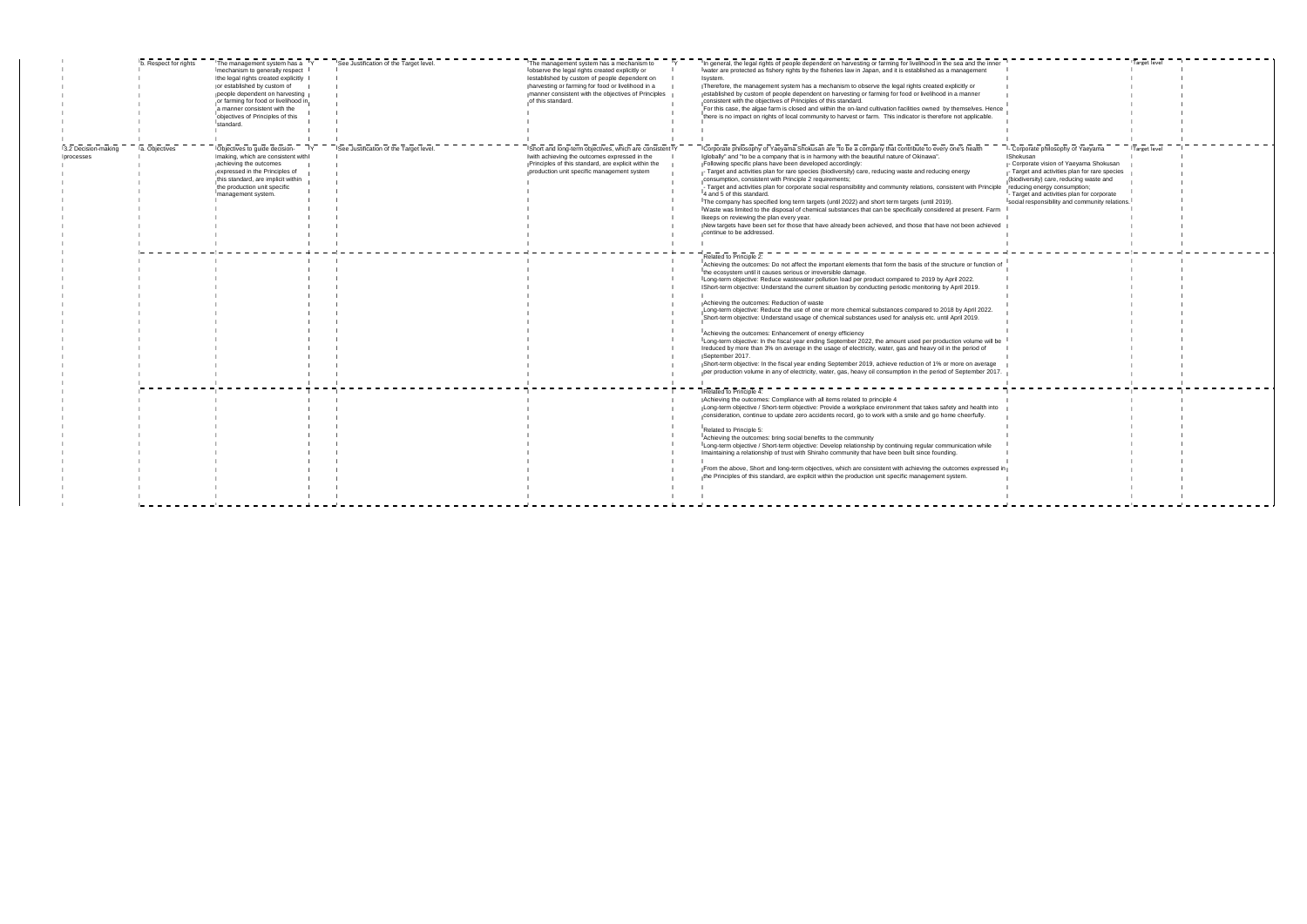|                                   | b. Decision-making<br>process                                                                 | There are some decision-making Y<br>processes in place that result in<br>measures and strategies to<br>achieve the production unit<br>specific objectives.                                                                                                                    |     | See Justification of the Target level. | There are established decision-making processes<br>that result in measures and strategies to achieve the<br>production unit specific objectives.                                                                                                                                                            | Authority regulation specifies authorities of each position. Decision making processes are clear. Interview to<br>managers and employees demonstrated that these processes are duly followed.<br>Therefore, there are established decision-making processes that result in measures and strategies to achieve<br>the production unit specific objectives.                                                                                                                                                                                                                                                                                                                                                                                                                                                                                                                                                                                                                                                                                                                                                                                                                                                                                                            | - Authority regulation                                                                                                                                                                                                  | Target level |  |
|-----------------------------------|-----------------------------------------------------------------------------------------------|-------------------------------------------------------------------------------------------------------------------------------------------------------------------------------------------------------------------------------------------------------------------------------|-----|----------------------------------------|-------------------------------------------------------------------------------------------------------------------------------------------------------------------------------------------------------------------------------------------------------------------------------------------------------------|----------------------------------------------------------------------------------------------------------------------------------------------------------------------------------------------------------------------------------------------------------------------------------------------------------------------------------------------------------------------------------------------------------------------------------------------------------------------------------------------------------------------------------------------------------------------------------------------------------------------------------------------------------------------------------------------------------------------------------------------------------------------------------------------------------------------------------------------------------------------------------------------------------------------------------------------------------------------------------------------------------------------------------------------------------------------------------------------------------------------------------------------------------------------------------------------------------------------------------------------------------------------|-------------------------------------------------------------------------------------------------------------------------------------------------------------------------------------------------------------------------|--------------|--|
|                                   | c. Responsiveness of<br>decision-making processes respond to serious issues                   | Decision-making processes<br>identified in relevant research,<br>monitoring, evaluation and<br>Iconsultation, in a transparent,<br>timely and adaptive manner and<br>take some account of the wider<br>implications.                                                          |     | See Justification of the Target level. | Decision-making processes respond to all issues<br>identified in relevant research, monitoring,<br>evaluation and consultation, in a transparent, timely<br>and adaptive manner and take account of the wider<br>limplications of decisions.                                                                | Farm holds a weekly meeting across departments called the "Food Safety Committee". If there is a problem, the<br>committee will immediately discuss it, record it in the "Food Safety Change Information" and take preventive<br>measures. What can be resolved by foremen will be resolved. Information on food safety and health is also<br>regularly shared to the company<br>I Issues that needs large budget and longer time to solve are brought to monthly directors' meeting. Corporate<br>auditor also participate in the director's meeting. Minutes of these meetings were available. Audit team<br>confirmed that transparent and timely measures have been taken to various levels of issues through the<br>minutes of meetings and interview to managers and employees.<br>Therefore, decision-making processes respond to all issues identified in relevant research, monitoring,<br>evaluation and consultation, in a transparent, timely and adaptive manner and take account of the wider<br>implications of decisions.                                                                                                                                                                                                                            | Minutes of cross section meetings<br>Minutes of director's meetings.                                                                                                                                                    | Target level |  |
|                                   | d. Use of precautionary<br>approach                                                           |                                                                                                                                                                                                                                                                               |     |                                        | Decision-making processes use the precautionary Y<br>approach and are based on best available<br>information.                                                                                                                                                                                               | At the pollution control meeting, preventive measures to prevent pollution are listed. Due to the reduction of<br>food hygiene pollution, the minutes are now abandoned because the training is foreseeing where the images<br>are likely to cause contamination. Accidents have been prevented by conducting near-miss reports and risk<br>prediction training activities. All findings are summarized in the unsafe location management list.<br>The Audit team confirmed the findings of the findings, risk assessment, response measures, response deadline,<br>response confirmation, and implementation records up to re-risk assessment. In addition, risk prediction training<br>I (commonly known as KYT) is also conducted, and a task quiz is given once a week, and feedback from the staff<br>is collected. The 11th term KYT activity record was confirmed. The 12th term is the period concentrated on risk<br>assessment.<br>Audit team confirmed that the company is proactively considering and implementing precautionary approach to<br>avoid issues happening through the minutes of meeting and daily activity records.<br>Therefore, decision-making processes use the precautionary approach and are based on best available<br>information. | - Minutes of Contamination/infection<br>measure meeting.<br>Near-miss incidents report.<br>Risk prediction training activities.                                                                                         | Target level |  |
|                                   | le. Accountability and<br>transparency of<br>management system and<br>decision-making process | ISome information on the<br>production unit's performance<br>and management action is<br>generally available on request to<br>stakeholders.                                                                                                                                   | IY. | See Justification of the Target level. | Information on the production unit's performance IY<br>jand management action is available on request, and<br>explanations are provided for any actions or lack of<br>action associated with findings and relevant<br>recommendations emerging from research,<br>monitoring evaluation and review activity. | IFrom the last Audit to the present, there have been no cases of information requests from stakeholders such as I- website of Euglena Co., Ltd.<br>neighboring residents and customers.<br>There was a request for a copy of the FSSC22000 certification registration certificate, and it was answered.<br>Website of Euglena Co., Ltd is used to communicate news release. The website is also used to communicate<br>research reports about euglena. If requested by stakeholders, information can be available excepting<br>confidential information of business.<br>Information on the production unit's performance and management action is available on request, and<br>explanations are provided for any actions or lack of action associated with findings and relevant<br>recommendations emerging from research, monitoring evaluation and review activity.                                                                                                                                                                                                                                                                                                                                                                                               | http://www.euglena.jp/news/c/release/,<br>http://www.euglena.jp/research/                                                                                                                                               | Target level |  |
|                                   | f. Approach to disputes                                                                       | Although the management<br>authority or production unit may<br>be subject to continuing court<br>challenges, it is not indicating a<br>disrespect or defiance of the law<br>by repeatedly violating the same<br>law or regulation necessary for<br>Ithe sustainability of the |     | See Justification of the Target level. | The management system or production unit is<br>attempting to comply in a timely fashion with judicial<br>or administrative tribunal decisions arising from any<br>legal challenges.                                                                                                                         | This is scored as Target level according to the requirement as the company has not received any legal<br>challenges. All contacted cases are handled appropriately and recorded<br>Several complaints about product quality have occurred. These records are monitored and the cause is<br>investigated and preventive measures are taken. (Product complaint processing form)                                                                                                                                                                                                                                                                                                                                                                                                                                                                                                                                                                                                                                                                                                                                                                                                                                                                                       | - Complaint resolution records<br>- Question address records.                                                                                                                                                           | Target level |  |
| 3.3 Compliance and<br>enforcement | a. MCS implementation                                                                         | Monitoring, control and<br>Isurveillance (MCS) mechanisms<br>exist, and are implemented in the<br>production unit and there is a<br>reasonable expectation that they<br>are effective.                                                                                        |     | See Justification of the Target level. | A monitoring, control and surveillance system (MCS) Y<br>Thas been implemented in the production unit and<br>has demonstrated an ability to enforce relevant<br>management measures, strategies and/or rules.                                                                                               | There are self-inspection sheet and internal audit records of Euglena Group to check compliance with<br>lapplicable laws.<br>There is an "In-house inspection point / improvement report" in which the plant manager patrols and points out report (Feb. 2020)<br>the premises, and monitors and records whether the topics pointed out are improved by the next inspection.<br>The Audit team confirmed this report. The Audit team also confirmed the internal audit report (18th October to<br>30th November, 2019) in the Internal Audit Office within the euglena group. The status of non-conformity is<br>evaluated in four stages, and improvement activities are being continued.<br>The company is ISO 22000 certified so that receives external audit,<br>Regulatory compliance is always confirmed by regulatory authorities such as the country, Okinawa prefecture,<br>Ilshigaki city etc.<br>Therefore, a monitoring, control and surveillance system (MCS) has been implemented in the production unit<br>and has demonstrated an ability to enforce relevant management measures, strategies and/or rules.                                                                                                                                          | - self-inspection sheet (Feb. 2020)<br>I- On-site inspection point and improvement<br>- internal audit records of Euglena Group<br>(18th Oct.-30th Nov. 2019)<br>ISO 22000 certification audit report (Oct<br>$2017$ ). | Target level |  |
|                                   | b. Sanctions                                                                                  | Sanctions to deal with non-<br>compliance exist and there is<br>some evidence that they are<br>applied.                                                                                                                                                                       |     | See Justification of the Target level. | Sanctions to deal with non-compliance exist, are<br>consistently applied and thought to provide effective<br>deterrence.                                                                                                                                                                                    | Self-inspection sheet and internal audit records of Euglena Group and ISO 22000 audit reports were checked<br>and non-conformities identified were confirmed. These non-conformities were addressed appropriately and<br>reported. Confirmed with internal report and ISO audit report.<br>Penalties are stipulated in the various laws described in 3.1. For example, according to the Waste Management - ISO 22000 certification audit report (Oct<br>Tand Public Cleansing Act, in the case of a violation, up to five years imprisonment or a fine of ten million yen or 12017).<br>Iless may be imposed. In the case of a violation of the Labor Standards Act, imprisonment for not less than 1<br>year and not more than 10 years, or a fine of not less than 200,000 yen and not more than 3 million yen.<br>Although there have been no cases in which the Company violated laws and regulations and penalties have<br>been imposed, as mentioned above, Sanctions to deal with non-compliance exist, are consistently applied and<br>thought to provide effective deterrence.                                                                                                                                                                              | - self-inspection sheet (Jan 2018).<br>internal audit records of Euglena Group<br>(April 2017)                                                                                                                          | Target level |  |
|                                   | c. Compliance                                                                                 | Production units comply with the Y<br>management system under<br>lassessment, including, when<br>required, providing information<br>necessary for effective<br>management.                                                                                                    |     | See Justification of the Target level. | Some evidence exists to demonstrate production<br>units comply with the management system under<br>lassessment, including, when required, providing<br>information of importance to the effective<br>management of the production unit.                                                                     | The Audit team confirmed that the internal management system was properly working with the meeting minutes - Cross section meeting minutes<br>land daily check sheets. Since this is an internal business activity and not the management of natural resources I-self-inspection sheet (Jan 2018).<br>loutside the company, there was no evidence of requests for information on algae production from public<br>Imanagement authorities such as Ishigaki City and Okinawa Prefecture.<br>From the above, there is some evidence that the production area (producer) complies with the management<br>system under examination, and Farm can provide important data for effective management of the production<br>area (producer) when necessary.                                                                                                                                                                                                                                                                                                                                                                                                                                                                                                                     | I- internal audit records of Euglena Group<br>(April 2017)<br>- ISO 22000 certification audit report (Oct<br>$2017$ ).                                                                                                  | Target level |  |
|                                   | d. Systematic non-<br>compliance                                                              |                                                                                                                                                                                                                                                                               |     |                                        | There is no evidence of systematic non-compliance.                                                                                                                                                                                                                                                          | No evidence of planned non-compliance was found as a result of document checks and interviews with<br>managers.                                                                                                                                                                                                                                                                                                                                                                                                                                                                                                                                                                                                                                                                                                                                                                                                                                                                                                                                                                                                                                                                                                                                                      |                                                                                                                                                                                                                         | Target level |  |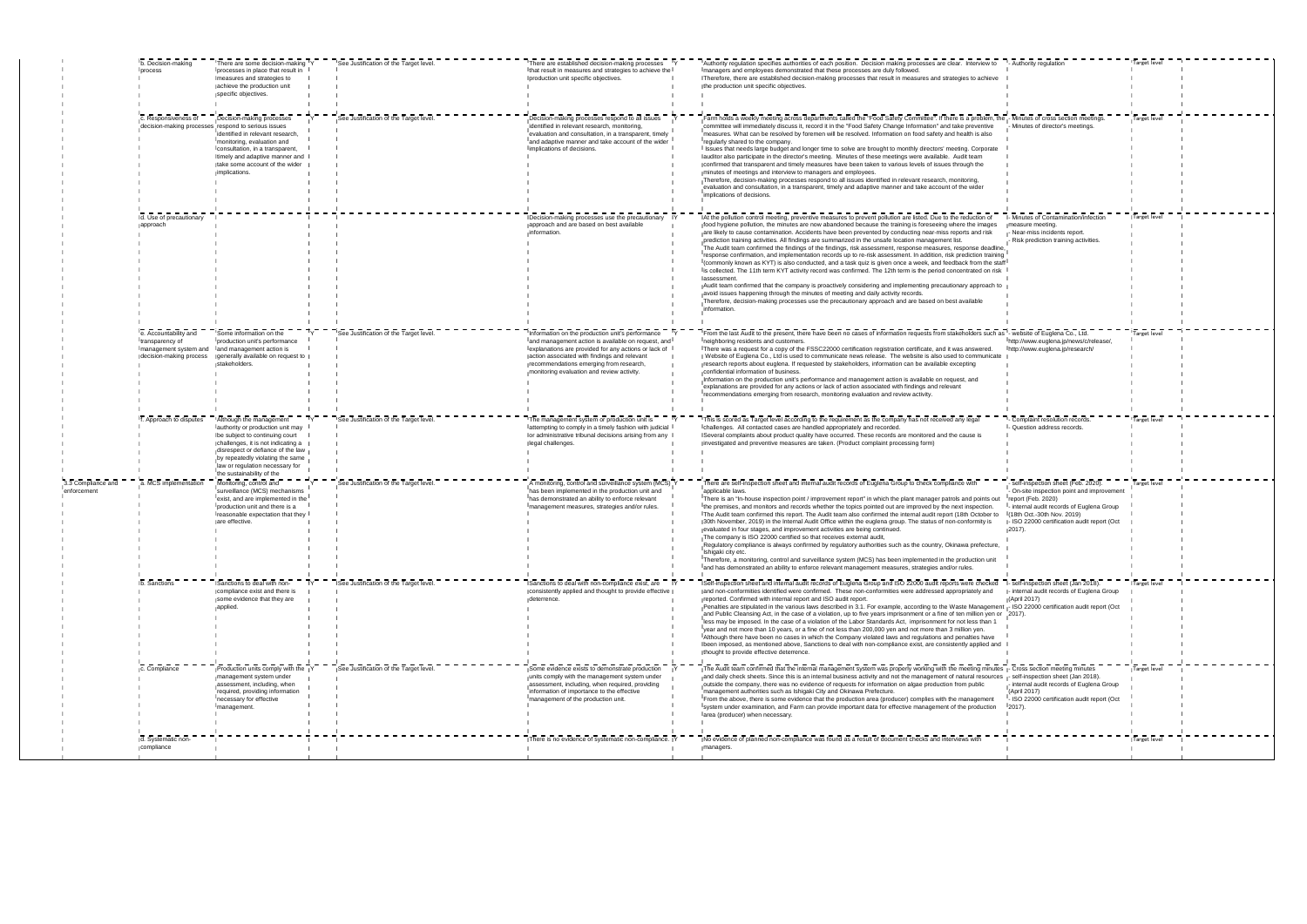| Principle 4:<br><b>Social</b><br>responsibility | 4.1 Child labour                           | a. Child labour                                                      | No incidences of child labour or <sup>I</sup><br>young worker abuse are found to<br>ave occurred.                                  | a. A list of employees which include birth dates as well as copies of There is evidence that the risk of child labour and<br>residence certificates were checked. No worker was under 18 years<br>Iold. Company only employs workers above 19 who has graduated<br>high school.<br>b, c. Labour Standard Act of Japan states "Employers shall not<br>mploy children until the end of the first 31st of March that occurs on<br>r after the day when they reach the age of 15 years". During site<br>udit, no worker under 18 was observed.<br>Therefore no incidences of child labour or young worker abuse are<br>bund to have occurred.                                                                                                                                                                                                                                                                                                                                                                                                                                                                                                                                                                                                                                                                                                                                                                                                                                                                                                                | young worker abuse has been minimised.               | a, b. "Approach to employment and work" (established on March 2, 2018) states that the company does not<br>nploy workers under 18 years old and no child labour is used. Public document is required to prove the age l-copies of residence certificates<br>hen employing. So there is no possibility of employing workers under 18 years old in the future either.<br>Therefore there is evidence that the risk of child labour and young worker abuse has been minimised.                                                                                                                                                                                                                                                                                                                                                                                                                                                                                                                                                                                                                                                                                                                                                                                                                                                                                                                                                                                                                                                                                                                                                                                                                                                                                                                                                                                                                                               | - A list of employees<br>I- Approach to employment and work                                                                                                                                                                                                                                                                                                                                                                                 | Target level        |  |
|-------------------------------------------------|--------------------------------------------|----------------------------------------------------------------------|------------------------------------------------------------------------------------------------------------------------------------|----------------------------------------------------------------------------------------------------------------------------------------------------------------------------------------------------------------------------------------------------------------------------------------------------------------------------------------------------------------------------------------------------------------------------------------------------------------------------------------------------------------------------------------------------------------------------------------------------------------------------------------------------------------------------------------------------------------------------------------------------------------------------------------------------------------------------------------------------------------------------------------------------------------------------------------------------------------------------------------------------------------------------------------------------------------------------------------------------------------------------------------------------------------------------------------------------------------------------------------------------------------------------------------------------------------------------------------------------------------------------------------------------------------------------------------------------------------------------------------------------------------------------------------------------------|------------------------------------------------------|---------------------------------------------------------------------------------------------------------------------------------------------------------------------------------------------------------------------------------------------------------------------------------------------------------------------------------------------------------------------------------------------------------------------------------------------------------------------------------------------------------------------------------------------------------------------------------------------------------------------------------------------------------------------------------------------------------------------------------------------------------------------------------------------------------------------------------------------------------------------------------------------------------------------------------------------------------------------------------------------------------------------------------------------------------------------------------------------------------------------------------------------------------------------------------------------------------------------------------------------------------------------------------------------------------------------------------------------------------------------------------------------------------------------------------------------------------------------------------------------------------------------------------------------------------------------------------------------------------------------------------------------------------------------------------------------------------------------------------------------------------------------------------------------------------------------------------------------------------------------------------------------------------------------------|---------------------------------------------------------------------------------------------------------------------------------------------------------------------------------------------------------------------------------------------------------------------------------------------------------------------------------------------------------------------------------------------------------------------------------------------|---------------------|--|
|                                                 | 4.2 Forced, bonded or<br>compulsory labour | a. Incidences and risk of<br>Iforced, bonded or<br>compulsory labour | No incidences of forced, bonded<br>for compulsory labour are found<br>to have occurred                                             | a. A list of employees which include birth dates as well as copies of There is evidence that the risk of forced, bonded or Y<br>Iresidence certificates were checked. No worker was under 18 years  Icompulsory labour has been minimised.<br>old. Company only employs workers above 19 who has graduated<br>high school.<br>b, c. Labour Standard Act of Japan states "Employers shall not<br>employ children until the end of the first 31st of March that occurs on<br>or after the day when they reach the age of 15 years". During site<br>audit, no worker under 18 was observed.<br>Therefore no incidences of child labour or young worker abuse are<br>found to have occurred.                                                                                                                                                                                                                                                                                                                                                                                                                                                                                                                                                                                                                                                                                                                                                                                                                                                                 |                                                      | a. "Approach to employment and work" states that the company does not get involved in forced, bonded or<br>compulsory labour.<br>b. The record explaining "the concept regarding employment / working" to employees was confirmed in the<br>Surveillance Audit.<br>According to the records, Mr. Ryohei Nakano (representative director) of Yaeyama Shokusan Co., Ltd.<br>conducted the education and training on 17th November, 2018 and 20th November, 2018, and the attendance<br>record was stored with the names of the participants.<br>"The concept regarding employment / working" clearly states that forced, bonded or compulsory labour is not<br>allowed, and a consultation desk was also set up.<br>The policy is also stored in the company's shared folder and can be viewed by employees at any time.<br>Counseling counters are distributed to employees using the "Euglena Group Hotline" card, and are also posted<br>at noticeable places such as station-rooms and toilets.<br>Based on the above, it was determined that the risk of forced, bonded or compulsory labour was minimized.                                                                                                                                                                                                                                                                                                                                                                                                                                                                                                                                                                                                                                                                                                                                                                                                            | - Employment Contract<br>I- Employment regulation<br>- Approach to employment and work<br>- Interview to employees<br>ASC certification action plan revised<br>version (created by Euglena Co., 25th July,<br>2018)                                                                                                                                                                                                                         | Minimum level       |  |
|                                                 | 4.3 Discrimination                         | a. Incidences and risk of<br>discrimination                          | No incidences of discrimination Y<br>are found to have occurred.                                                                   | Ia. Employment Contract has been signed and employees understand There is evidence that the risk of discrimination<br>its contents.<br>b. Interview to employees demonstrated that employer does not pay been minimised.<br>fees for the employees when employing.<br>c. Interview to employees demonstrated that employer does not keep<br>the original ID of workers.<br>d. Employment regulation section 17 specifies that employees are<br>Ifree to leave work at their own will. It was also confirmed by interview<br>to employees.<br>e. Interview to employees demonstrated that employer does not<br>withhold any part of employee salary, property, or benefits upon<br>termination of employment.<br>f. Interview to employees demonstrated that they are free to leave<br>workplace and do what ever they want to do during off-duty hours.<br>Therefore No incidences of forced, bonded or compulsory labour are<br>Ifound to have occurred.                                                                                                                                                                                                                                                                                                                                                                                                                                                                                                                                                                                                | covering all aspects of potential discrimination has | Ia. "Approach to employment and work" states that the company does not discriminate workers due to their<br>national origin, religion, disability, gender, sexual orientation, union membership, political affiliation or age.<br>Contact details in case of discrimination and harassment is also specified. "Complaint resolution procedure"<br>summarizes procedures to address complaints.<br>b. The Audit team visually confirmed that information on the consultation / reporting office was posted on the<br>bulletin board and that a guideline box for writing opinions from workers was installed in the facility from April<br>2018.<br>The record explaining "the concept regarding employment / working" to employees was confirmed in the<br>Surveillance Audit.<br>According to the records, Mr. Ryohei Nakano (representative director) of Yaeyama Shokusan Co., Ltd.<br>conducted the education and training on 17th November, 2018 and 20th November, 2018, and the attendance - ASC certification action plan revised<br>record was stored with the names of the participants.<br>"The concept regarding employment / working" clearly states that employer and employee do not discriminate<br>based on country of origin, religion, disability, gender, sexual orientation, union membership, political party, age,<br>letc. nor do not order descrimination. A consultation desk for descrimination was also set up.<br>The policy is also stored in the company's shared folder and can be viewed by employees at any time.<br>Counseling counters are distributed to employees using the "Euglena Group Hotline" card, and are also posted<br>at noticeable places such as station-rooms and toilets. Euglena Headquarters personnel reported that there<br>have never been complaints of discrimination.<br>Based on the above, it was determined that the risk of discrimination was minimized. | - A list of employees<br>- Employment contract<br>- CVs<br>copies of residence certificates<br>- Wage list<br>- Training plan<br>- Approach to employment and work<br>- complaint resolution procedure<br>- a box to collect opinions of workers<br>- Interview to employees<br>version (created by Euglena Co., 25th July,<br>2018)                                                                                                        | Minimum level       |  |
|                                                 | 4.4 Health, safety and<br>surance          | Safe and healthy<br>vorking and living<br>nvironment for workers     | The employer provides a safe<br>and healthy working and living<br>environment (where<br>accommodation is provided) for<br>workers. | a. "Safe and healthy work specification" has been developed<br>ncluding working procedures, tasks, critical aspects and risks related to<br>to each section of seed cultivation, outdoor culture, harvesting and<br>drying and quality control. It also includes possible accidents and<br>ncidents, as well as necessary PPE. The specification is kept in the<br>office of each section so that any one can see it.<br>A manual on emergency measures in case of heavy oil spillage and a<br>manual on emergency measures in case of spillage of waste liquid<br>rom experimental laboratory and in case of fire are also in place.<br>b. No accommodation facility. Each section has rest stations where<br>vorkers can have meetings, carry out admin works, take a rest and<br>ake meals. The rooms were kept clean and safe.<br>Ic. During the site audit, no critical danger was identified throughout<br>the whole production processes. Emergency exit routes map is in<br>place and workers are instructed to follow the route in case of<br>vacuation<br>d. Rest stations of each section has a water server where workers<br>can get clean and safe drinking water. There is a refrigerator where<br>workers can store foods/drinks of their own.<br>e. Appropriate PPE is provided by the company to workers in each<br>section. Confirmed with interview to workers and through observation<br>during site visit.<br>Therefore the employer provides a safe and healthy working<br>environment for workers. Accommodation is not provided. | get should be considered met.                        |                                                                                                                                                                                                                                                                                                                                                                                                                                                                                                                                                                                                                                                                                                                                                                                                                                                                                                                                                                                                                                                                                                                                                                                                                                                                                                                                                                                                                                                                                                                                                                                                                                                                                                                                                                                                                                                                                                                           | Safe and healthy work specification<br>Safety meeting held on July 5, 2017: report<br>aterials used, photos.<br>- A manual on emergency measures in case<br>of heavy oil spillage.<br>- A manual on treating waste liquid from<br>xperimental laboratory.<br>- A manual on emergency measures in case<br>of spillage of waste liquid from experimental<br>boratory and in case of fire.<br>Emergency exit route map<br>nterview to workers. | <b>Target level</b> |  |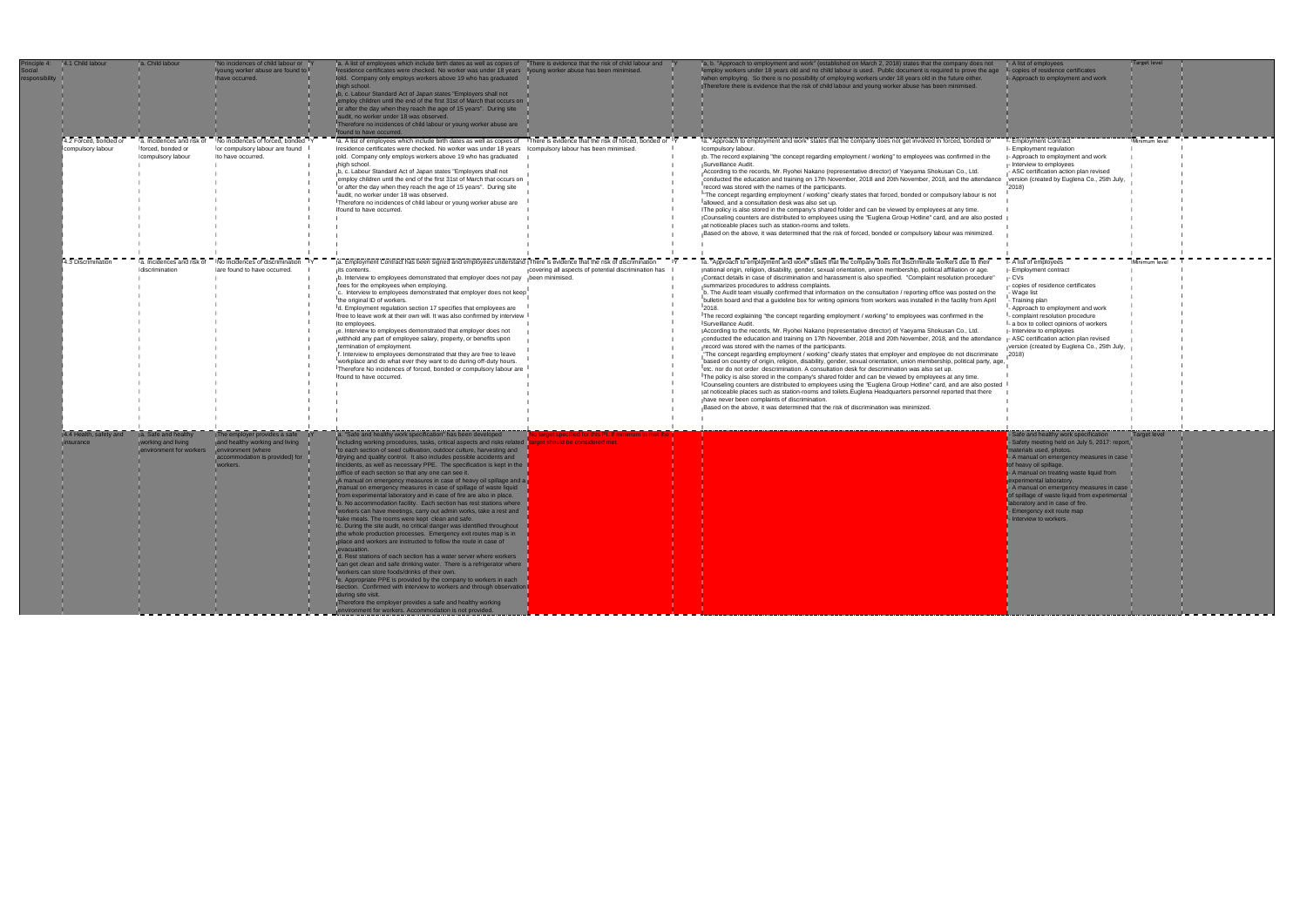| action                                                                            | <b>Health and safety</b><br>ecords and corrective               | There is evidence that health and<br>safety related accidents and<br>violations are recorded and<br>corrective action is taken when<br>necessary. No immediate and<br>serious dangers to personnel<br>health or safety were identified. | Audit team confirmed with "Accident report" that all occupational<br>accidents and incidents are recorded and corrective actions were<br>- During the site audit, no critical danger was identified throughout the jfuture accidents of a similar nature. All incidences<br>whole production processes.<br>Therefore there is evidence that health and safety related accidents complete and accurate.<br>and violations are recorded and corrective action is taken when<br>necessary. No immediate and serious dangers to personnel health or<br>safety were identified.                                                                                                                                                                                                     | Hazards to personnel health and safety are known.<br>Accidents are analysed for root causes. The root<br>causes are addressed and remediated to prevent<br>including minor accidents are included. Records are                                                                                            | All accidents including those subjected to coverage of workers' accident compensation insurance and minor<br>ones not subjected to the insurance were recorded in "Accident report". Root cause analysis and corrective<br>lactions were also included. Accident reports were submitted to the Labour Standard Office too. Audit team<br>confirmed with training record that corrective actions have been taken.<br>- On Feb 22, 2017, a worker fell off from a stepladder and had to stay in hospital for a month. On top of root<br>cause analysis and corrective actions, a risk assessment workshop was commission to an external expert. A<br>person in charge in the company participated in external training program.<br>- On Feb 28, 2017, a worker cut his hand due to breakage of a glove when pulling a wire. Root cause analysis<br>and corrective actions were taken. A flow chart in case of injuries was developed and displayed on the wall of<br>the office. A formal accident report template was developed.<br>- Since then, there has been no accident.<br>From above, hazards to personnel health and safety are known. Accidents are analysed for root causes. The<br>root causes are addressed and remediated to prevent future accidents of a similar nature. All incidences<br>including minor accidents are included. Records are complete and accurate. |
|-----------------------------------------------------------------------------------|-----------------------------------------------------------------|-----------------------------------------------------------------------------------------------------------------------------------------------------------------------------------------------------------------------------------------|--------------------------------------------------------------------------------------------------------------------------------------------------------------------------------------------------------------------------------------------------------------------------------------------------------------------------------------------------------------------------------------------------------------------------------------------------------------------------------------------------------------------------------------------------------------------------------------------------------------------------------------------------------------------------------------------------------------------------------------------------------------------------------|-----------------------------------------------------------------------------------------------------------------------------------------------------------------------------------------------------------------------------------------------------------------------------------------------------------|-------------------------------------------------------------------------------------------------------------------------------------------------------------------------------------------------------------------------------------------------------------------------------------------------------------------------------------------------------------------------------------------------------------------------------------------------------------------------------------------------------------------------------------------------------------------------------------------------------------------------------------------------------------------------------------------------------------------------------------------------------------------------------------------------------------------------------------------------------------------------------------------------------------------------------------------------------------------------------------------------------------------------------------------------------------------------------------------------------------------------------------------------------------------------------------------------------------------------------------------------------------------------------------------------------------------------------------------------------------------------------------|
|                                                                                   | afety assessment and<br>personnel training                      | c. Occupational health and There is evidence that personnel IV<br>lare trained effectively on health<br>and safety topics related to their<br>role, responsibilities and<br>activities.                                                 | Audit team confirmed with "10th Training plan" that there are plans for Formal and regular training courses are undertaken. IY<br>Imaintaining and enhancing knowledge and skills of workers regarding IRisk assessments are documented and/or certified. I<br>H&S for each section as well as records of past training.<br>Therefore there is evidence that personnel are trained effectively on<br>health and safety topics related to their role, responsibilities and<br>activities.                                                                                                                                                                                                                                                                                       | Personnel are appointed to apply health and safety<br>risk assessment, which may include an overseeing<br>management committee, first aiders and/or fire<br>marshals. Special risks associated with changing<br>workplace or worker condition, such as expectant<br>nothers, will have due consideration. | - "Annual Safety Meeting" is organized in which, risk prediction workshop is arranged to raise awareness of risks! - (<br>lamong workers. Records and materials used in the meeting was confirmed. Interview demonstrated that each I-<br>section organize regular (once a week or more) risk prediction training.<br>- Near-miss accidents are recorded whenever happened.<br>- Person responsible for safety management is appointed. He is responsible for overall health and safety,<br>including risk assessment.<br>- Audit team confirmed with H&S organization chart, H&S flow chart and interview to a person in charge of H&S<br>management that allocation of roles and procedures regarding H&S are clear.<br>I- Group H&S management regulation is in place. Group H&S committee is held once in three moths in which<br>the president of the company and factory manager participate online.<br>- Safety Committee and Health Committee are organized. Each section has committee members. Committee is<br>held at least once a month (confirmed with meeting minutes). Regular inspection of fire extinguisher and risk<br>assessment were recorded. During the site visit, regular inspection records of fire extinguisher were confirmed.                                                                                                                          |
|                                                                                   | d. Organisation<br>responsibility and<br>insurance provided for | No incidences of workers having<br>to cover their own work-related<br>edical expenses.                                                                                                                                                  | Audit team checked about the work related medical expenses for past Organisation is responsible and there is proof of<br>accidents. It was confirmed that these expenses were paid by the                                                                                                                                                                                                                                                                                                                                                                                                                                                                                                                                                                                      | nsurance (accident or injury) for personnel medical<br>costs in a job-related accident or injury, unless                                                                                                                                                                                                  | - Fire drill was carried out in Sep 2017. Disaster-drills are to be implemented every 6 months.<br>- There is a self-fire-fighting team. Annual training plan for the FY 2018 was included in "self-fire-fighting<br>Itraining plan".<br>- Interview to workers demonstrated that sufficient care is in place for female workers (not only pregnant<br>workers) to avoid physically hard works.<br>- Safety management structure has not been documented. Although it is not required by this standard, it is<br>desired to document the safety management structure.<br>From above, formal and regular training courses are undertaken. Risk assessments are documented and/or<br>certified. Personnel are appointed to apply health and safety risk assessment, which may include an overseeing<br>Imanagement committee, first aiders and/or fire marshals. Special risks associated with changing workplace or<br>worker condition, such as expectant mothers, will have due consideration.<br>Employment regulation section 9 specifies that the company is to compensate for any work-related medical<br>expenses. Audit team confirmed that all workers including temporary employee and part-time workers are<br>covered by the workers' accident compensation insurance as well as additional optional accident insurance that                                             |
| iniurv                                                                            | personnel accident or                                           |                                                                                                                                                                                                                                         | company.<br>Company has paid expenses even when staying in the hospital was lotherwise covered. This includes all seasonal<br>Inot needed.<br>From above, no incidences of workers having to cover their own<br>work-related medical expenses.                                                                                                                                                                                                                                                                                                                                                                                                                                                                                                                                 | orkers.                                                                                                                                                                                                                                                                                                   | the group makes use of.<br>Therefore, organisation is responsible and there is proof of insurance (accident or injury) for personnel medical li-<br>costs in a job-related accident or injury, unless otherwise covered. This includes all seasonal workers.                                                                                                                                                                                                                                                                                                                                                                                                                                                                                                                                                                                                                                                                                                                                                                                                                                                                                                                                                                                                                                                                                                                        |
| 4.5 Fair and decent wages a. Fair and decent wages The organisation pays at least |                                                                 | the legally required minimum<br>wage. Deductions in pay for<br>disciplinary actions are not<br>allowed and payments are made<br>in a manner convenient to<br>vorkers.                                                                   | a. Minimum wage can be checked by visiting the website of Health,<br>Labour and Welfare Ministry Okinawa Labour Office. Audit team<br>confirmed that the managers acknowledged the current minimum<br>b. Audit team confirmed that the company keeps employment<br>contracts, Wage ledger, working hours records.<br>c. Minimum wage of Okinawa Prefecture was 737 yen / hour (as of<br>1st Oct 2017). Employment contracts and wage ledger for the<br>previous 12 months were checked and it was confirmed that wage<br>llevel was set well above the minimum wage and all workers were paid!<br>with higher wages than minimum wage.<br>d. Wages and benefits are paid by bank transfer. Interview with<br>workers demonstrated that there has been no problem regarding the | The organisation pays a living wage and there are<br>no labour-only contracting relationships.                                                                                                                                                                                                            | a. In Japan the national government sets minimum wages for each prefecture based on the results of survey of<br>Icost of living every year. Therefore, the minimum wage in Japan is considered publicly as living wage. They<br>are reviewed and revised every year. All workers of the company are paid with wages well above the minimum<br>wage, that was checked by records for the previous 12 months.<br>Auditor team confirmed the minimum necessary cost for a month's living. It was about 125,000 yen, and the<br>necessary living wage was calculated to be about 722 yen per hour. Audit team concluded that the minimum<br>wage is higher than this and that salary level well above the minimum wage is paid, therefore satisfies living<br>wages.<br>Wage is decided based on the methodology specified in employment regulation section 6 "Wage". Based on<br>lannual personnel performance evaluation, wages for each worker is decided every year.<br>b. It was confirmed with workers' list and employment contract that labour-only contracting arrangements,<br>consecutive short-term contracts or false apprenticeship or other schemes to avoid meeting its obligations to<br>personnel under applicable laws and regulations pertaining to labour and social security do not take place.                                                                   |

| nor            | - Accident reports (Feb 22, 2019 and Feb 28, Target level         |                     |  |
|----------------|-------------------------------------------------------------------|---------------------|--|
| e              | $12017$ ).                                                        |                     |  |
| m,             | - Accident report submitted to the Labour                         |                     |  |
|                | Standard Office.                                                  |                     |  |
| ot             | - A record of the risk assessment workshop                        |                     |  |
| $\overline{A}$ | conducted by an expert of Japan Industrial                        |                     |  |
|                | Safety and Health Association (Sep 22,                            |                     |  |
| <b>Ilysis</b>  | $2017$ ).                                                         |                     |  |
| Ill of         | - Records of H&S manager and promoter                             |                     |  |
|                | Itraining organized by Okinawa Labour                             |                     |  |
|                | Standard Association (March 29, 2018 etc).                        |                     |  |
| he             |                                                                   |                     |  |
|                |                                                                   |                     |  |
|                |                                                                   |                     |  |
|                | f risks <sup>1</sup> - Group H&S Management Regulation.           | <b>Target level</b> |  |
| each           | I- Employment Regulation section 8 "Health                        |                     |  |
|                | and Safety".                                                      |                     |  |
|                | - Annual activity plan (in relation to safety).                   |                     |  |
|                | - Annual safety meeting (July 5, 2017):                           |                     |  |
|                | report, materials used, photos.                                   |                     |  |
| H&S            | - H&S organization chart                                          |                     |  |
|                | - H&S flow chart.                                                 |                     |  |
| ich            | - Minutes of safety committee (March 2018                         |                     |  |
|                | letc)                                                             |                     |  |
|                | tee is - Minutes of health committee (Feb 2018                    |                     |  |
| isk            | etc).                                                             |                     |  |
| med.           | - Safety patrol risk assessment,                                  |                     |  |
|                | improvement records.                                              |                     |  |
|                | - Near-miss accident records (Dec 25 2017,                        |                     |  |
|                | Jan 5 and Feb 19 2018 etc).                                       |                     |  |
|                | - Risk Prediction Training records (Oct 25                        |                     |  |
|                | and Nov 2 2017, Feb 6 2018 etc).                                  |                     |  |
|                | Intoniow.to.workare                                               |                     |  |
|                |                                                                   |                     |  |
|                |                                                                   |                     |  |
|                |                                                                   |                     |  |
|                |                                                                   |                     |  |
| ŝ              |                                                                   |                     |  |
|                |                                                                   |                     |  |
|                |                                                                   |                     |  |
| <b>O</b>       |                                                                   |                     |  |
| eeing          |                                                                   |                     |  |
| e or           |                                                                   |                     |  |
|                |                                                                   |                     |  |
|                |                                                                   |                     |  |
| $\mathbf{I}$   | - Payment records of workers' accident                            | <b>Target level</b> |  |
|                | compensation insurance in case of medical                         |                     |  |
| e that         | treatment (Feb 22 and 28, 2017).                                  |                     |  |
| dical          | - Employment regulation.<br>I- Work related accident compensation |                     |  |
|                |                                                                   |                     |  |
|                | regulation.<br>- records of application of social insurances.     |                     |  |
|                | - record of application of workers' accident                      |                     |  |
|                | compensation insurance (July 1, 2017) and                         |                     |  |
|                | its payment record (Feb 14, 2018).                                |                     |  |
|                |                                                                   |                     |  |
|                | ey of <sup>I</sup> - website of Health, Labour and Welfare        | Target level        |  |
| ey             | <b>Ministry Okinawa Labour Office</b>                             |                     |  |
| mum            | - Employment regulation                                           |                     |  |
|                | - Workers' list                                                   |                     |  |
| ٦e             | - Employment contract and notification of                         |                     |  |
| <b>um</b>      | working conditions.                                               |                     |  |
| ıg             | - Wage ledger                                                     |                     |  |
|                | - time card (before July 2017)                                    |                     |  |
| on             | - Working hours record (after Aug 2017)                           |                     |  |
|                | I- A list of worker's working hours (March                        |                     |  |
|                | 2016 to July 2017).                                               |                     |  |
| to             | - A record of workers' working hours (Aug                         |                     |  |
|                | 2017 to March 2018).                                              |                     |  |
|                | - Interview to workers                                            |                     |  |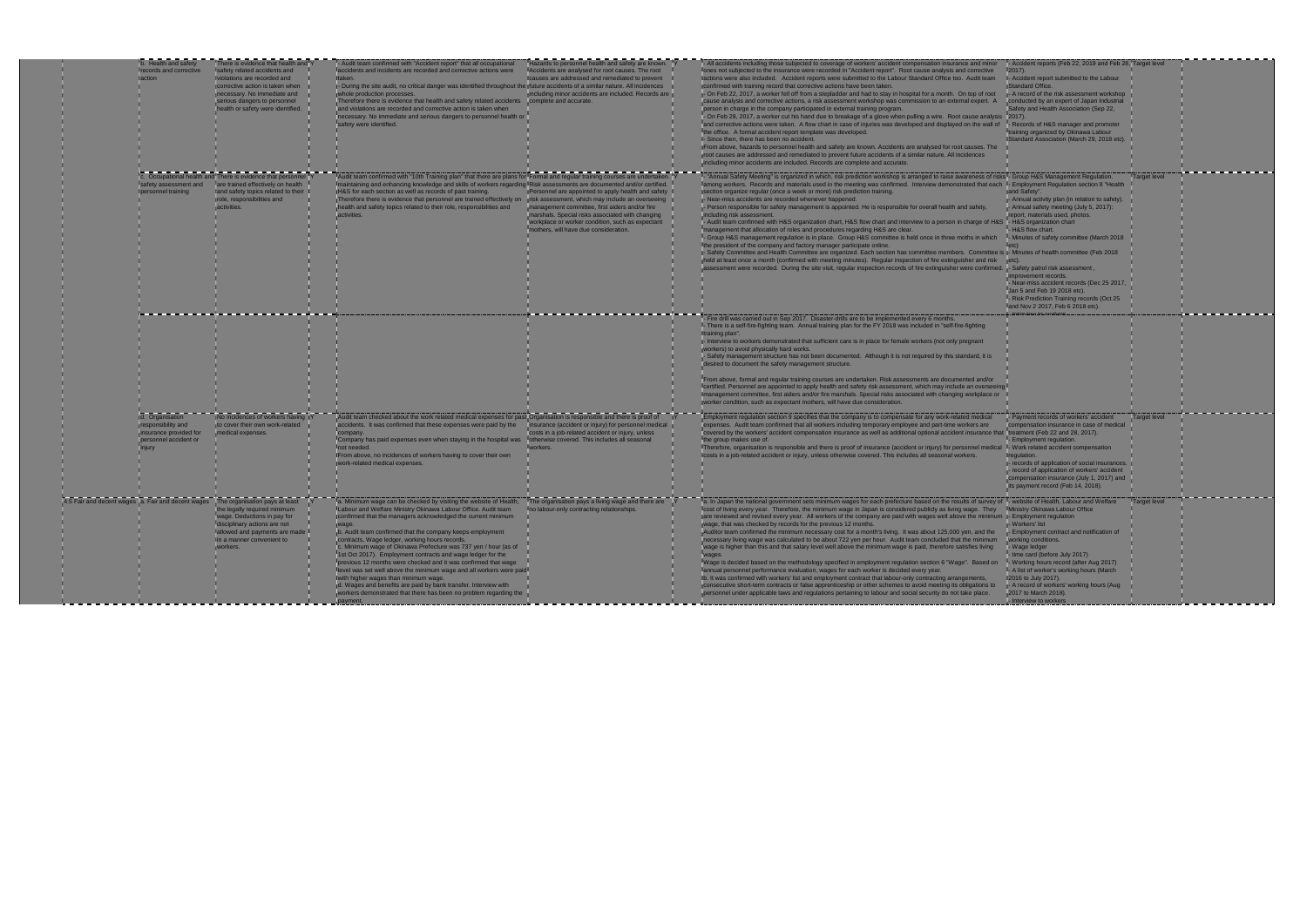|                                           |                                            | 4.6 Freedom of association a. Freedom of association There are no incidences of the                                                                                                                                                                        | In Japan's laws and customs, deductions in pay is permitted as a<br>method of disciplinary measures. For that reason, the company also<br>include a deduction in pay as a method of disciplinary action in the<br>employment regulations, which is a legal requirement. However, audit<br>team confirmed by past punitive record and interviews with managers<br>that there have been no cases of deduction of payment in the past<br>and that they will not do in the future.<br>In addition, the company issued written policy "How to treat the<br>employment regulation about deductions in pay for disciplinary<br>actions." It clearly stated that the company would not deduct in pay<br>for already completed labour as desciplinary actions. Future salaries<br>may be changed with the consent of workers, but this is not<br>ductions in pay for disciplinary actions<br>a. Labour union has been established and in operation. Confirmed                                                                                                                                                                                                                                                                                                                                                                       | There is evidence that the risk of restrictions to                                                                                                                                                                                               | Workers employed long time ago were not provided with the employment contract. The company should<br>provide them with the employment contract.<br>Therefore, the organisation pays a living wage and there are no labour-only contracting relationships.<br>- "Approach to employment and work" (established on March 2, 2018) specifies that the company does not                                                                                                                                                                                                                                                                                                                                                                                                                                                                                                                                                                                                                                                                                                                                                                                                                                                                                                                                                                                       |  |
|-------------------------------------------|--------------------------------------------|------------------------------------------------------------------------------------------------------------------------------------------------------------------------------------------------------------------------------------------------------------|----------------------------------------------------------------------------------------------------------------------------------------------------------------------------------------------------------------------------------------------------------------------------------------------------------------------------------------------------------------------------------------------------------------------------------------------------------------------------------------------------------------------------------------------------------------------------------------------------------------------------------------------------------------------------------------------------------------------------------------------------------------------------------------------------------------------------------------------------------------------------------------------------------------------------------------------------------------------------------------------------------------------------------------------------------------------------------------------------------------------------------------------------------------------------------------------------------------------------------------------------------------------------------------------------------------------------|--------------------------------------------------------------------------------------------------------------------------------------------------------------------------------------------------------------------------------------------------|-----------------------------------------------------------------------------------------------------------------------------------------------------------------------------------------------------------------------------------------------------------------------------------------------------------------------------------------------------------------------------------------------------------------------------------------------------------------------------------------------------------------------------------------------------------------------------------------------------------------------------------------------------------------------------------------------------------------------------------------------------------------------------------------------------------------------------------------------------------------------------------------------------------------------------------------------------------------------------------------------------------------------------------------------------------------------------------------------------------------------------------------------------------------------------------------------------------------------------------------------------------------------------------------------------------------------------------------------------------|--|
| and collective bargaining                 | and collective bargaining                  | production unit restricting worker<br>access to associate or bargain<br>collectively.                                                                                                                                                                      | with Labour Union Regulation, Member list of labour union and<br>linterview to representative of the labour union.<br>b. Audit team confirmed that the company's management respect the<br>activities of the labour union through interview to representative of the<br>labour union and workers.<br>c. Audit team confirmed that the labour union can directly access all<br>workers freely through interview to representative of the labour union.<br>Threfore, there are no incidences of the production unit restricting<br>worker access to associate or bargain collectively.                                                                                                                                                                                                                                                                                                                                                                                                                                                                                                                                                                                                                                                                                                                                       | freedom of association and collective bargaining ha-<br>Ibeen minimised.                                                                                                                                                                         | restrict workers from joining unions, political parties and other parties except in case of unauthorized secondary<br>loccupation.<br>- It was confirmed that all workers have joined the labour union and they are considering to make necessary<br>dialogues with the management from now on through interview to representative of the labour union.<br>Therefore, there is evidence that the risk of restrictions to freedom of association and collective bargaining has<br>een minimised.                                                                                                                                                                                                                                                                                                                                                                                                                                                                                                                                                                                                                                                                                                                                                                                                                                                           |  |
| 4.7 Disciplinary practices                | a. Disciplinary practices                  | There is a policy in place to<br>ensure against abusive<br>disciplinary practices. No<br>incidences of tolerated abuse<br>ave taken place.                                                                                                                 | a. Audit team confirmed through interview to managers and workers The risk of potential abuse around discipline have<br>Ithat disciplinary practices are implemented in a fair way and there is Ibeen minimised. There are clearly outlined<br>ino case of abuse (physical, verbal or mental).<br>b. Approach to employment and work (established on March 2, 2018) of abuse in an effective manner. Management and<br>specifies that the company does not carry out or support harassments workers are clear on the policy and procedures.<br>(including but not limited to sexual and power), and does not carry out Training is provided to supervisors on acceptable<br>or support abusive disciplinary practices which include physical and disciplinary measures.<br>ental abuses.<br>Ic. A policy on preventing harassments is informed to workers by<br>Idisplaying on the notice board.<br>There is a policy in place to ensure against abusive disciplinary<br>practices. No incidences of tolerated abuse have taken place.                                                                                                                                                                                                                                                                                     | procedures to raise, file and respond to a complaint                                                                                                                                                                                             | - Employment regulation section 7 "reward and punishment" clearly specifies.<br>I- contact details in case of any harassment, discrimination or abusive disciplinary practices are clearly specified. Ic<br>Procedures for addressing complaints are included in "Complaint resolution procedure".<br>a. There has been no reported harassment in the past. Interview to workers demonstrated that there was no<br>sign of harassment or abusive disciplinary practices.<br>b. On April 2, 2018, there was a training on "Prevention of abuse, harassment and abusive disciplinary<br>practices" at Euglena Co., Ltd. Most management staff participated online. Those who could not participate as<br>well as all the other employees watched a video recording of the training. The company is making great effort<br>to promote the policy on preventing harassment and abusive disciplinary practices.<br>IFrom above, the risk of potential abuse around discipline have been minimised. There are clearly outlined<br>procedures to raise, file and respond to a complaint of abuse in an effective manner. Management and workers<br>are clear on the policy and procedures. Training is provided to supervisors on acceptable disciplinary measures.                                                                                              |  |
| 4.8 Working hours                         | a. Working hours                           | The organisation abides at least<br>to the legally required working<br>and overtime laws. All overtime i<br>voluntary.                                                                                                                                     | a. Until Jul7 2017, workers were using time card to record working<br>hours. Since August 2017, they started using finger print scanner to<br>record working hours.<br>b. Audit team confirmed with employment regulation, working hour<br>records and interview to workers that legislations regarding working<br>hours is adhered.<br>Ic. Audit team confirmed with time card, working hour records, wage<br>ledger and interview to workers that overtime works only happens in<br>exceptional conditions, under voluntary nature with premium wage<br>addition (duly paid).<br>Therefore, the organisation abides at least to the legally required<br>working and overtime laws. All overtime is voluntary.                                                                                                                                                                                                                                                                                                                                                                                                                                                                                                                                                                                                            | The organisation abides by industry norms.<br>Overtime is not regular. Workers are provided with<br>at least one day off following every six consecutive<br>days of working.                                                                     | - Working hours are clearly specified in employment regulation section 4 "Work". Working hours during week<br>days are 7 hours 20 min. Working hour on Saturday is 3 hours 20 min. There are sections which employ three<br>shifts around the clock. The records of annual shits are available.<br>a. Audit team confirmed with time card, working hour records, wage ledger and interview to workers that<br>working hours do not exceed international standard of 48 hours a week and overtime of 12 hours a week.<br>During March to April 2016, some workers worked 12 hours of overtime work and some workers worked for 7<br>consecutive days. It was due to an unexpected issue that needed to be addressed. Currently there is no such in<br>overtime or consecutive working days. Confirmed by interview.<br>b, c. There is no work at sea.<br>Therefore, The organisation abides by industry norms. Overtime is not regular. Workers are provided with at<br>least one day off following every six consecutive days of working.                                                                                                                                                                                                                                                                                                                 |  |
| 4.9 Environ-mental and<br>social training | a. Environmental<br>awareness and training | Information is delivered to<br>production unit workers about<br>environmental and social issues<br>included in this standard such as<br>disposal of waste, and preventior<br>and management of chemical<br>and hydrocarbon spills, grievance<br>procedure. | a, b. Regarding waste treatment, prevention and management of<br>chemical and hydrocarbon spills, operation procedures have been<br>developed and training is provided by on-the-job training. Interview<br>with workers in charge of these activities demonstrated good<br>understanding of the procedures.<br>Regarding prevention of harassment, workshop is organized targeting<br>all employees. Interview confirmed that level of awareness is<br>improving. Regarding grievance procedure, there are company rules<br>that there are contact details available for individual grievance, and<br>for issues concerning all workers, they can collective bargain via<br>labour union. It was confirmed by interview with workers that these<br>rules are informed to and understood by all workers during daily work.<br>The training has been done during daily work and some training<br>records were missing. Therefore, another training was organised on<br>16th April 2018, "chemical management, waste treatment, complaint<br>resolution" to management staff and employees in charge. Training<br>record as well as materials used and participants list were confirmed.<br>Training on prevention and management of chemical and<br>hydrocarbon spills was included in the chemical management<br>training. | There is evidence of environmental and social<br>awareness and training, in production unit workers,<br>sufficient for them to properly dispose of waste, and<br>prevent and manage chemical and hydrocarbon<br>spills, or to lodge a grievance. | a. Interview to President Nakano demonstrated that the company's policy is to assess the competency of all<br>employees every 6 months and implement training to enhance their skills. When the factory maintenance plan<br>is fixed for the second half of this year, a training plan is to be developed.<br>b. Interview to workers demonstrated that the company is proactively providing opportunities for workers to<br>obtain necessary qualifications or participate in appropriate training depending on the work of workers.<br>c. Regarding waste treatment, prevention and management of chemical and hydrocarbon spills, operation<br>procedures have been developed. Workers demonstrated good understanding of the procedures and the<br>Iprocedures are already in use in the every day operation. It was also confirmed via site visit.<br>Regarding prevention of harassment, workshop is organized targeting all employees. Interview confirmed that<br>level of awareness is improving. Regarding grievance procedure, there are contact details available for<br>individual grievance. For issues concerning all workers, workers understand that they can collective bargain via<br>labour union.<br>The company should explain to all employees about ASC-MSC seaweed standard to make them understand<br><b>Ibasic idea of it.</b> |  |
|                                           |                                            |                                                                                                                                                                                                                                                            | c. Audit team confirmed with relevant records, site visit, interview to<br>managers and workers that the company adhere to the regulations<br>land plans regarding chemical and fuel management, working<br>conditions and social impacts.<br>Therefore, it is considered that information is delivered to production<br>unit workers about environmental and social issues included in this<br>standard such as disposal of waste, and prevention and management<br>of chemical and hydrocarbon spills, grievance procedure.                                                                                                                                                                                                                                                                                                                                                                                                                                                                                                                                                                                                                                                                                                                                                                                              |                                                                                                                                                                                                                                                  | Therefore, there is evidence of environmental and social awareness and training, in production unit workers,<br>sufficient for them to properly dispose of waste, and prevent and manage chemical and hydrocarbon spills, or to<br>llodge a grievance.                                                                                                                                                                                                                                                                                                                                                                                                                                                                                                                                                                                                                                                                                                                                                                                                                                                                                                                                                                                                                                                                                                    |  |

|                                   | - Labor Standards Act (revised 8 Jun 2018),<br>Article 91 (Restrictions on Sanction<br><b>(Provisions)</b><br>- Employment regulation (revised on 25 Dec                                                                                                                 |                     |  |
|-----------------------------------|--------------------------------------------------------------------------------------------------------------------------------------------------------------------------------------------------------------------------------------------------------------------------|---------------------|--|
|                                   | 2017), Article 57 (Types and methods of<br>disciplinary action),<br>2) Reduction<br>- How to treat the employment regulation                                                                                                                                             |                     |  |
|                                   | about deductions in pay for disciplinary<br>lactions (by Yaeyama Shokusan, Nov 2018)                                                                                                                                                                                     |                     |  |
|                                   |                                                                                                                                                                                                                                                                          |                     |  |
| dary<br>ry                        | - Labour Union Regulation<br>- Member list of labour union (2018)<br>- Approach to employment and work<br>- interview to representative of the labour<br>union.                                                                                                          | <b>Target level</b> |  |
| has                               | - Interview to worker.                                                                                                                                                                                                                                                   |                     |  |
| no                                | - Record of disciplinary practices (in 2017, a Target level<br>cified. Icaution was given as a document.).<br>- Approach to employment and work<br>- Complaint resolution procedure.<br>- materials used for training on "Prevention<br>of abuse, harassment and abusive |                     |  |
| te as<br>ffort<br>rkers<br>sures. | disciplinary practices" (April 2018)<br>- Interview to workers.                                                                                                                                                                                                          |                     |  |
|                                   |                                                                                                                                                                                                                                                                          |                     |  |
| eek<br>three                      | - Employment regulation.<br>- time card (before July 2017)<br>Working hours record (after Aug 2017)<br>Wage ledger.<br>Interview to workers                                                                                                                              | <b>Target level</b> |  |
| $\mathsf{pr}\,7$<br>such          |                                                                                                                                                                                                                                                                          |                     |  |
| at                                |                                                                                                                                                                                                                                                                          |                     |  |
| Il<br>plan                        | - A record of training on "chemical<br>management, waste treatment, complaint<br>resolution" as well as materials used and<br>participants list                                                                                                                          | Target level        |  |
|                                   | Competence assessment sheet.<br>- Interview to the president<br>- Interview to the representative of labour<br>junion.                                                                                                                                                   |                     |  |
| that                              | - Interview to workers.                                                                                                                                                                                                                                                  |                     |  |
| n via                             |                                                                                                                                                                                                                                                                          |                     |  |
| nd                                |                                                                                                                                                                                                                                                                          |                     |  |
|                                   |                                                                                                                                                                                                                                                                          |                     |  |
|                                   |                                                                                                                                                                                                                                                                          |                     |  |
| S,<br>, or to l                   |                                                                                                                                                                                                                                                                          |                     |  |
|                                   |                                                                                                                                                                                                                                                                          |                     |  |
|                                   |                                                                                                                                                                                                                                                                          |                     |  |
|                                   |                                                                                                                                                                                                                                                                          |                     |  |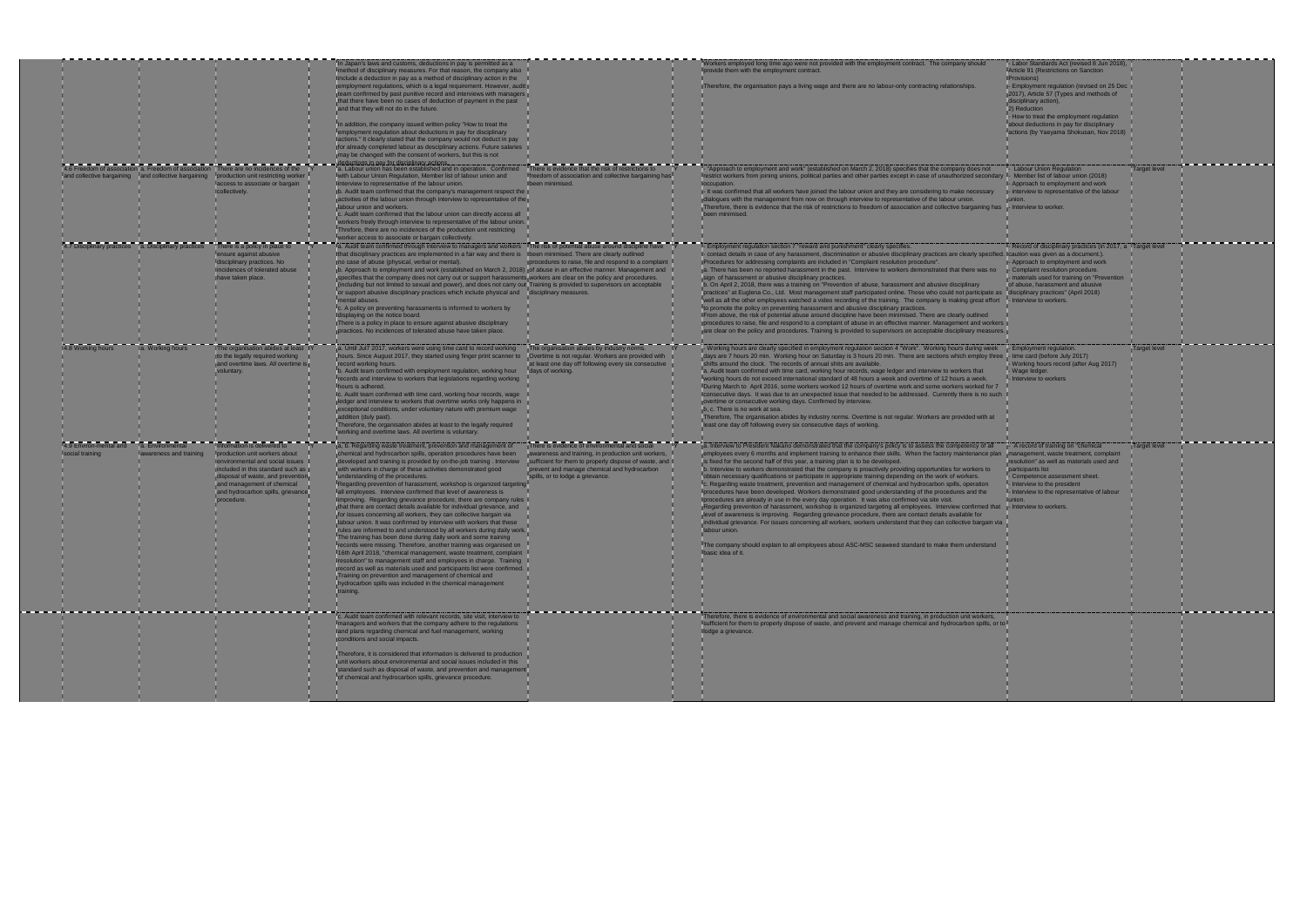| 5.1 Community impacts   | a. Community impact | An assessment of the production Y<br>unit community impact is         | Impact assessment on stakeholders of Yaeyama Shokusan Co., Ltd" Recommendations of the production unit's<br>has been developed. Stakeholders include employees, local                    | community impact assessment are being                          | a. There is no impact caused by the company on local community, therefore there is no recommended<br>easures against the impact.                                                                                               | - Impact assessment on stakeholders of<br>Yaeyama Shokusan Co., Ltd |
|-------------------------|---------------------|-----------------------------------------------------------------------|------------------------------------------------------------------------------------------------------------------------------------------------------------------------------------------|----------------------------------------------------------------|--------------------------------------------------------------------------------------------------------------------------------------------------------------------------------------------------------------------------------|---------------------------------------------------------------------|
|                         |                     | conducted, and if determined                                          | community, related businesses, local organizations etc. It was                                                                                                                           | Implemented and the production unit is shown to                | Ib. Currently there is no impact on local community identified. To make sure there is no impact in the future, the I- Consultation to Shiraho Coral Village                                                                    |                                                                     |
|                         |                     | necessary by the assessment, an<br>independent p-SIA is conducted.    | assessed that there is no impact on stakeholders.<br>a i. Local people can submit comments to Yaeyama Shokusan                                                                           | have positive social benefits for the community.               | company is making active communication with the local community.<br>c. More than 80% of employees are from Ishigaki Islands and 7 of them are from Shiraho area. The company                                                   | (conducted on Feb 19, 2018)<br>- Employees list                     |
|                         |                     |                                                                       | directly by phone call, fax, post and via website. The company is                                                                                                                        |                                                                | greatly contribute to local job provider. There is no gender discrimination in employment practice. The                                                                                                                        | - Interview to local community.                                     |
|                         |                     |                                                                       | always welcome to receive comments. However, both the company                                                                                                                            |                                                                | company is greatly contributing to local economy by:                                                                                                                                                                           |                                                                     |
|                         |                     |                                                                       | and local community recognize that there is no impact caused by the                                                                                                                      |                                                                | - Gaining naming rights of a shopping mall in Ishigaki Islands and ship terminal;                                                                                                                                              |                                                                     |
|                         |                     |                                                                       | company on local community. So there has been no comment from<br>local community to the company so far. In order to proactively                                                          |                                                                | - Co-hosting marathon and triathlon events;<br>- Sponsoring local festivals and events.                                                                                                                                        |                                                                     |
|                         |                     |                                                                       | communicate with local community, the company contribute to the                                                                                                                          |                                                                | The company provide lectures to local primary and secondary schools too.                                                                                                                                                       |                                                                     |
|                         |                     |                                                                       | local community by participating in event, providing lectures at                                                                                                                         |                                                                | d. There is no resource available to local community within the facilities of the company. Hence not applicable.                                                                                                               |                                                                     |
|                         |                     |                                                                       | schools, sponsoring festivals and events and co-hosting marathon                                                                                                                         |                                                                |                                                                                                                                                                                                                                |                                                                     |
|                         |                     |                                                                       | and triathlon events.<br>ii. Interview confirmed that both the company and local community                                                                                               |                                                                | Therefore, the production unit is shown to have positive social benefits for the community. There is no<br>recommendations of the production unit's community impact assessment.                                               |                                                                     |
|                         |                     |                                                                       | recognize that there is no impact caused by the company on local                                                                                                                         |                                                                |                                                                                                                                                                                                                                |                                                                     |
|                         |                     |                                                                       | community. Interview was also conducted to a symbolic ENGO of the                                                                                                                        |                                                                |                                                                                                                                                                                                                                |                                                                     |
|                         |                     |                                                                       | larea, WWF Shiraho Coral village. The company made declaration<br>and agreements with Shiraho area about not causing any pollution                                                       |                                                                |                                                                                                                                                                                                                                |                                                                     |
|                         |                     |                                                                       | when establishing the factories. Results of the assessment are                                                                                                                           |                                                                |                                                                                                                                                                                                                                |                                                                     |
|                         |                     |                                                                       | vailable upon request.                                                                                                                                                                   |                                                                |                                                                                                                                                                                                                                |                                                                     |
|                         |                     |                                                                       | liii. Local community can always freely submit comments to the                                                                                                                           |                                                                |                                                                                                                                                                                                                                |                                                                     |
|                         |                     |                                                                       | company.                                                                                                                                                                                 |                                                                |                                                                                                                                                                                                                                |                                                                     |
|                         |                     |                                                                       | Iv. There is no need for considering alternatives as there is no risk or                                                                                                                 |                                                                |                                                                                                                                                                                                                                |                                                                     |
|                         |                     |                                                                       | actual impact identified.                                                                                                                                                                |                                                                |                                                                                                                                                                                                                                |                                                                     |
|                         |                     |                                                                       | v. Research results or reports do not exist as no impact is identified.<br>i. No need to change.                                                                                         |                                                                |                                                                                                                                                                                                                                |                                                                     |
|                         |                     |                                                                       | vii. No issue need to be mitigated.                                                                                                                                                      |                                                                |                                                                                                                                                                                                                                |                                                                     |
|                         |                     |                                                                       | viii. No negative impact.                                                                                                                                                                |                                                                |                                                                                                                                                                                                                                |                                                                     |
|                         |                     |                                                                       |                                                                                                                                                                                          |                                                                |                                                                                                                                                                                                                                |                                                                     |
|                         |                     |                                                                       | b. Interview confirmed both the company representative and local<br>community representative recognize that there is no impact caused                                                    |                                                                |                                                                                                                                                                                                                                |                                                                     |
|                         |                     |                                                                       | by the company on local community.                                                                                                                                                       |                                                                |                                                                                                                                                                                                                                |                                                                     |
|                         |                     |                                                                       | c. Impact assessment was conducted by employees and the                                                                                                                                  |                                                                |                                                                                                                                                                                                                                |                                                                     |
|                         |                     |                                                                       | president of the company.<br>d. Opportunities for communicating with local community is highly                                                                                           |                                                                |                                                                                                                                                                                                                                |                                                                     |
|                         |                     |                                                                       | meaningful. Local community representative also participate in local                                                                                                                     |                                                                |                                                                                                                                                                                                                                |                                                                     |
|                         |                     |                                                                       | festivals and events.                                                                                                                                                                    |                                                                |                                                                                                                                                                                                                                |                                                                     |
|                         |                     |                                                                       | e. As aforementioned, the company makes use of various                                                                                                                                   |                                                                |                                                                                                                                                                                                                                |                                                                     |
|                         |                     |                                                                       | opportunities and exchange opinions with local community at lest<br>twice a year.                                                                                                        |                                                                |                                                                                                                                                                                                                                |                                                                     |
|                         |                     |                                                                       | f. Local community and stakeholders recognize that there is no                                                                                                                           |                                                                |                                                                                                                                                                                                                                |                                                                     |
|                         |                     |                                                                       | impact caused by the company on local community.<br>[a. No dispute regarding social issues has been received.                                                                            |                                                                |                                                                                                                                                                                                                                |                                                                     |
| 5.2 Conflict resolution |                     | a. Resolution of disputes The management system                       |                                                                                                                                                                                          | The management system incorporates or is subject               | "Dispute resolution procedure" of Euglena group is in place. Depending on the nature of dispute, dispute                                                                                                                       | - Dispute resolution procedure                                      |
|                         |                     | corporates or is subject by law<br>Ito a mechanism for the resolution | b. Local people can submit comments to Yaeyama Shokusan directly by law to a transparent mechanism for the resolution<br>by phone call, fax, post and via website. The company is always | lof legal disputes, which is considered to be effective        | resolution group is organized from a certain section or from several sections. In case if legal actions are<br>required, the company is to follow the requirements of national laws.                                           |                                                                     |
|                         |                     | of legal disputes arising within                                      | welcome to receive comments.                                                                                                                                                             | in dealing with most issues and that is appropriate to         |                                                                                                                                                                                                                                |                                                                     |
|                         |                     | the system.                                                           |                                                                                                                                                                                          | the context of the UoA.                                        | When a legal appeal is made, the mediation and litigation procedures are made at the court based on the laws                                                                                                                   |                                                                     |
|                         |                     |                                                                       | When a legal appeal is made, the mediation and litigation procedures                                                                                                                     |                                                                | such as the civil arbitration law and the civil procedure litigation law, and settlement will be attempted. The                                                                                                                |                                                                     |
|                         |                     |                                                                       | are made at the court based on the laws such as the civil arbitration<br>law and the civil procedure litigation law, and settlement will be                                              |                                                                | company is also within these legal frameworks. In Japan, the arbitration and litigation procedures are<br>transparent, functioning effectively against most problems, and also appropriate to the context of the UoA.          |                                                                     |
|                         |                     |                                                                       | tempted. The company is also within these legal frameworks.                                                                                                                              |                                                                | Therefore, the management system is subject by law to a transparent mechanism for the resolution of legal                                                                                                                      |                                                                     |
|                         |                     |                                                                       | Therefore, the management system is subject by law to a mechanism                                                                                                                        |                                                                | disputes, which is considered to be effective in dealing with most issues and that is appropriate to the context of I                                                                                                          |                                                                     |
|                         |                     |                                                                       | for the resolution of legal disputes arising within the system.                                                                                                                          |                                                                | the UoA.                                                                                                                                                                                                                       |                                                                     |
|                         | b. Roles and        | Organisations and individuals                                         | "Dispute resolution procedure" has been documented which specify Functions, roles and responsibilities are explicitly                                                                    |                                                                | "Dispute resolution procedure" has been documented which specify contact details, responsible personnel,                                                                                                                       | - Dispute resolution procedure                                      |
|                         | esponsibilities     | nvolved in the management                                             | contact details, responsible personnel, handing procedures.                                                                                                                              | defined and well understood for key areas of                   | handing procedures. Functions, roles and responsibilities are explicitly defined and well understood for key                                                                                                                   |                                                                     |
|                         |                     | process have been identified.                                         | Understanding of the procedure among managers has been                                                                                                                                   | responsibility and interaction/s.                              | areas of responsibility and interaction/s.                                                                                                                                                                                     |                                                                     |
|                         |                     | Functions, roles and<br>esponsibilities are generally                 | ogressing.<br>herefore, organisations and individuals involved in the management                                                                                                         |                                                                | There is no instructions on recording method or reporting method. The company should make clear recording<br>nethod and reporting method.                                                                                      |                                                                     |
|                         |                     | understood.                                                           | process have been identified. Functions, roles and responsibilities are                                                                                                                  |                                                                |                                                                                                                                                                                                                                |                                                                     |
|                         |                     |                                                                       | generally understood.                                                                                                                                                                    |                                                                |                                                                                                                                                                                                                                |                                                                     |
|                         |                     |                                                                       |                                                                                                                                                                                          |                                                                |                                                                                                                                                                                                                                |                                                                     |
|                         |                     | <b>C.</b> Consultation process The management system                  |                                                                                                                                                                                          |                                                                | The management system includes consultation The The management system includes consultation The Thispute resolution procedure' has been documented which include a policy on dispute resolution. The Thispute resolution proce |                                                                     |
|                         |                     | ncludes consultation processes                                        | specify that dispute from external individual / organization can be                                                                                                                      | processes that regularly seek and accept relevant              | company makes use of various opportunities and exchange opinions with local community at lest twice a year. - Interview to local community.                                                                                    |                                                                     |
|                         |                     | that obtain relevant information                                      | received via phone, e-mail and website.                                                                                                                                                  | information, including local communities and                   | So far no dispute has been raised.                                                                                                                                                                                             |                                                                     |
|                         |                     | from the main affected parties,                                       | b. There was no local person who made any dispute to the company. Knowledge. The management system demonstrates                                                                          |                                                                | The management system includes consultation processes that regularly seek and accept relevant information,                                                                                                                     |                                                                     |
|                         |                     | including local communities and                                       | Local people interviewed recognized that they can contact the                                                                                                                            | transparency and consideration of the information<br>obtained. | including local communities and knowledge. The management system demonstrates transparency and                                                                                                                                 |                                                                     |
|                         |                     | knowledge, to inform the<br>management system.                        | company if needed.<br>Ic. Since the company has never been asked about the dispute                                                                                                       |                                                                | consideration of the information obtained.                                                                                                                                                                                     |                                                                     |
|                         |                     |                                                                       | resolution procedure from local community, and there has been no                                                                                                                         |                                                                |                                                                                                                                                                                                                                |                                                                     |
|                         |                     |                                                                       | issues for many years, the company has not provided the procedure.                                                                                                                       |                                                                |                                                                                                                                                                                                                                |                                                                     |
|                         |                     |                                                                       | If provided, the records are to be kept.<br>Therefore the management system includes consultation processes                                                                              |                                                                |                                                                                                                                                                                                                                |                                                                     |
|                         |                     |                                                                       | that obtain relevant information from the main affected parties,                                                                                                                         |                                                                |                                                                                                                                                                                                                                |                                                                     |
|                         |                     |                                                                       | including local communities and knowledge, to inform the                                                                                                                                 |                                                                |                                                                                                                                                                                                                                |                                                                     |
|                         |                     |                                                                       | management system.                                                                                                                                                                       |                                                                |                                                                                                                                                                                                                                |                                                                     |
|                         |                     |                                                                       |                                                                                                                                                                                          |                                                                |                                                                                                                                                                                                                                |                                                                     |

|         | - Impact assessment on stakeholders of                               | Target level |  |
|---------|----------------------------------------------------------------------|--------------|--|
| $,$ the | Yaeyama Shokusan Co., Ltd<br>- Consultation to Shiraho Coral Village |              |  |
|         | (conducted on Feb 19, 2018)                                          |              |  |
| any     | - Employees list                                                     |              |  |
|         | - Interview to local community.                                      |              |  |
|         |                                                                      |              |  |
|         |                                                                      |              |  |
|         |                                                                      |              |  |
|         |                                                                      |              |  |
|         |                                                                      |              |  |
| able.   |                                                                      |              |  |
|         |                                                                      |              |  |
|         |                                                                      |              |  |
|         |                                                                      |              |  |
|         |                                                                      |              |  |
|         |                                                                      |              |  |
|         |                                                                      |              |  |
|         |                                                                      |              |  |
|         |                                                                      |              |  |
|         |                                                                      |              |  |
|         |                                                                      |              |  |
|         |                                                                      |              |  |
|         |                                                                      |              |  |
|         |                                                                      |              |  |
|         |                                                                      |              |  |
|         |                                                                      |              |  |
|         |                                                                      |              |  |
|         |                                                                      |              |  |
|         |                                                                      |              |  |
|         |                                                                      |              |  |
|         |                                                                      |              |  |
|         |                                                                      |              |  |
|         |                                                                      |              |  |
|         |                                                                      |              |  |
|         |                                                                      |              |  |
|         |                                                                      |              |  |
|         |                                                                      |              |  |
|         |                                                                      |              |  |
|         |                                                                      |              |  |
|         |                                                                      |              |  |
|         | - Dispute resolution procedure                                       | Target level |  |
|         |                                                                      |              |  |
|         |                                                                      |              |  |
|         |                                                                      |              |  |
| laws    |                                                                      |              |  |
|         |                                                                      |              |  |
|         |                                                                      |              |  |
| al      |                                                                      |              |  |
| text of |                                                                      |              |  |
|         |                                                                      |              |  |
|         |                                                                      |              |  |
| I,      | - Dispute resolution procedure                                       | Target level |  |
| łУ      |                                                                      |              |  |
|         |                                                                      |              |  |
| ding    |                                                                      |              |  |
|         |                                                                      |              |  |
|         |                                                                      |              |  |
|         |                                                                      |              |  |
|         |                                                                      |              |  |
|         |                                                                      |              |  |
|         | - Dispute resolution procedure                                       | Target level |  |
| ear.    | - Interview to local community.                                      |              |  |
| tion,   |                                                                      |              |  |
|         |                                                                      |              |  |
|         |                                                                      |              |  |
|         |                                                                      |              |  |
|         |                                                                      |              |  |
|         |                                                                      |              |  |
|         |                                                                      |              |  |
|         |                                                                      |              |  |
|         |                                                                      |              |  |
|         |                                                                      |              |  |
|         |                                                                      |              |  |
|         |                                                                      |              |  |